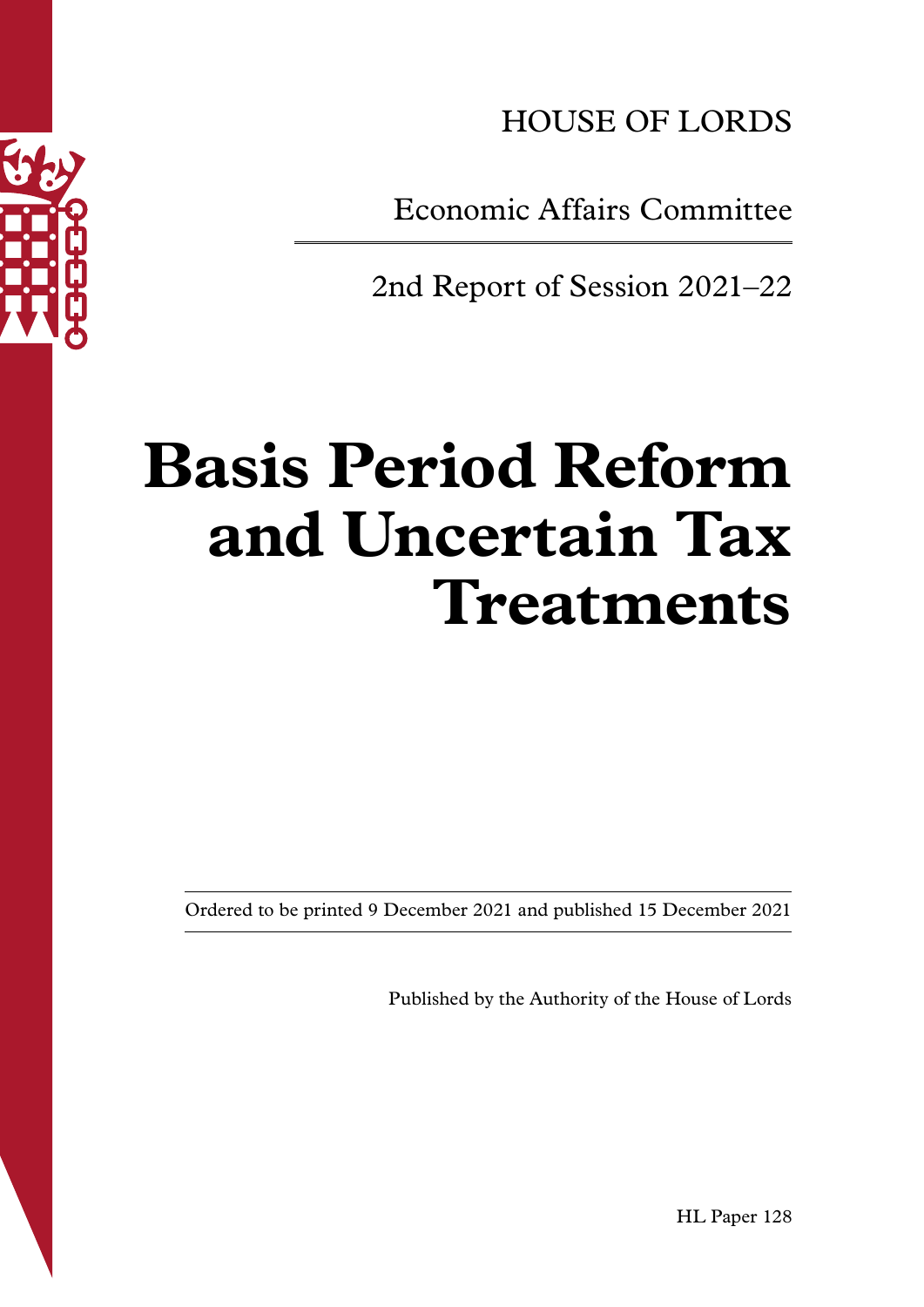#### *Select Committee on Economic Affairs Finance Bill Sub-Committee*

The Economic Affairs Finance Bill Sub-Committee was appointed by the House of Lords in this session "to consider the draft Finance Bill 2021–22".

#### *Membership*

The Members of the Select Committee on Economic Affairs are:

Lord [Bridges of Headley](https://members.parliament.uk/member/4535/contact) Baroness [Kingsmill](https://members.parliament.uk/member/3788/contact) [The Viscount](https://members.parliament.uk/member/3308/contact) Chandos [Baroness](https://members.parliament.uk/member/1557/contact) Kramer Lord [Forsyth of Drumlean](https://members.parliament.uk/member/1141/contact) (Chair) Lord [Livingston of Parkhead](https://members.parliament.uk/member/4278/contact) [Lord](https://members.parliament.uk/member/4322/contact) Fox Lord [Monks](https://members.parliament.uk/member/4186/contact) Baroness [Harding of Winscombe](https://members.parliament.uk/member/4324/contact) Lord [Skidelsky](https://members.parliament.uk/member/3120/contact) Lord [Haskel](https://members.parliament.uk/member/2665/contact) Lord [Stern of Brentford](https://members.parliament.uk/member/3846/contact) Lord [King of Lothbury](https://members.parliament.uk/member/4280/contact)

The Members of the Select Committee on Economic Affairs Finance Bill Sub-Committee are:

Lord [Bridges of Headley](https://members.parliament.uk/member/4535/contact) (Chair) Lord [Haskel](https://members.parliament.uk/member/2665/contact) **Lord [Butler of Brockwell](https://members.parliament.uk/member/3337/contact) [Baroness](https://members.parliament.uk/member/1557/contact) Kramer** [The Viscount](https://members.parliament.uk/member/3308/contact) Chandos **Lord [Monks](https://members.parliament.uk/member/4186/contact) Baroness [Harding of Winscombe](https://members.parliament.uk/member/4324/contact)** [Baroness](https://members.parliament.uk/member/2554/contact) Noakes

#### *Declaration of interests* See Appendix 1.

A full list of Members' interests can be found in the Register of Lords' Interests: <https://members.parliament.uk/members/lords/interests/register-of-lords-interests>

#### *Publications*

All publications of the Committee are available at: <https://committees.parliament.uk/committee/175/economic-affairs-committee/publications/>

All publications of the Sub-Committee are available at:

<https://committees.parliament.uk/committee/230/finance-bill-subcommittee/publications/>

#### *Parliament Live*

Live coverage of debates and public sessions of the Committee's meetings are available at: <http://www.parliamentlive.tv>

#### *Further information*

Further information about the House of Lords and its Committees, including guidance to witnesses, details of current inquiries and forthcoming meetings is available at: <http://www.parliament.uk/business/lords>

#### *Sub-Committee staff*

The current staff of the Sub-Committee are David Shiels (Clerk) and Mark Gladwell (Committee Operations Officer). Robina Dyall and Sarah Squires are the specialist advisers to the Sub-Committee.

#### *Contact details*

All correspondence should be addressed to the Finance Bill Sub-Committee, Committee Office, House of Lords, London SW1A 0PW. Telephone 020 7219 2293. Email [financebill@](mailto:financebill@parliament.uk) [parliament.uk](mailto:financebill@parliament.uk)

#### *Twitter*

You can follow the Committee on Twitter: [@L](http://www.twitter.com/handle)ordsEconCom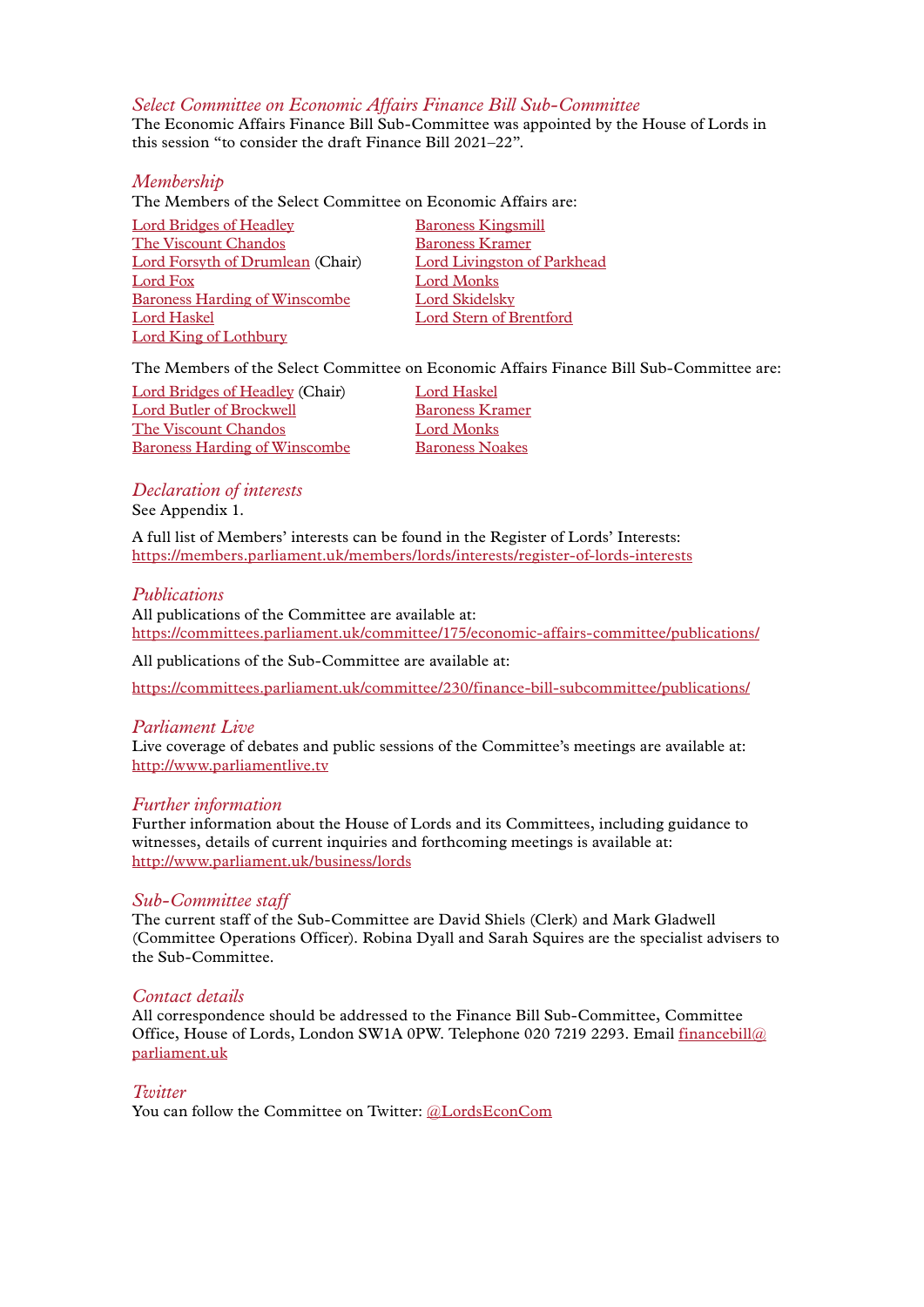|                                                                                                               | Page           |
|---------------------------------------------------------------------------------------------------------------|----------------|
| Summary                                                                                                       | 2              |
| <b>Chapter 1: Introduction</b>                                                                                | 5 <sup>5</sup> |
| Background                                                                                                    | 5              |
| <b>Chapter 2: Basis Period Reform</b>                                                                         | $\overline{7}$ |
| What is a basis period and whom does it affect?<br>Box 1: Example to show how basis periods work in the early | 7              |
| years of a business                                                                                           | 7              |
| The Finance Bill proposal                                                                                     | $8\,$          |
| What consultation has there been?                                                                             | 8              |
| Has the case for change been made?                                                                            | 9              |
| <b>Estimation and apportionment</b>                                                                           | 11             |
| <b>Transitional provisions</b>                                                                                | 13             |
| Overlap relief                                                                                                | 14             |
| Impact on tax liabilities                                                                                     | 14             |
| Are taxpayers and HMRC ready for the change?                                                                  | 15             |
| Proposed timetable for the change<br><b>Resources</b>                                                         | 15<br>16       |
| Preparation for change: raising awareness                                                                     | $17 \,$        |
| Preparation for change: software                                                                              | 18             |
| How much will businesses have to pay?                                                                         | 18             |
| <b>Conclusions</b>                                                                                            | 19             |
| <b>Chapter 3: Uncertain Tax Treatment</b>                                                                     | 21             |
| <b>Background</b>                                                                                             | 21             |
| What consultation has there been?                                                                             | 22             |
| Has the case for change been made?                                                                            | 24             |
| Simplification of the tax system: the test of uncertainty                                                     | 27             |
| Are taxpayers and HMRC ready for the change?                                                                  | 30             |
| Potential compliance burden for taxpayers                                                                     | 30             |
| HMRC compliance burden and support for businesses<br>Use of draft guidance                                    | 31<br>33       |
| <b>Chapter 4: Common Themes</b>                                                                               | 34             |
| Failure to follow the Tax Policy Framework                                                                    | 34             |
| Resourcing for implementation                                                                                 | 35             |
| Complexity and bureaucracy: impact on business                                                                | 36             |
| <b>Summary of Conclusions and recommendations</b>                                                             | 38             |
| Appendix 1: List of Members and declarations of interests                                                     | 43             |
| <b>Appendix 2: List of witnesses</b>                                                                          | 45             |
| Appendix 3: Call for evidence                                                                                 | 48             |
|                                                                                                               |                |

Evidence is published online at [https://committees.parliament.uk/](https://committees.parliament.uk/work/1491/draft-finance-bill-202122/publications/) [work/1491/draft-finance-bill-202122/publications/](https://committees.parliament.uk/work/1491/draft-finance-bill-202122/publications/) and available for inspection at the Parliamentary Archives (020 7219 3074).

Q in footnotes refers to a question in oral evidence.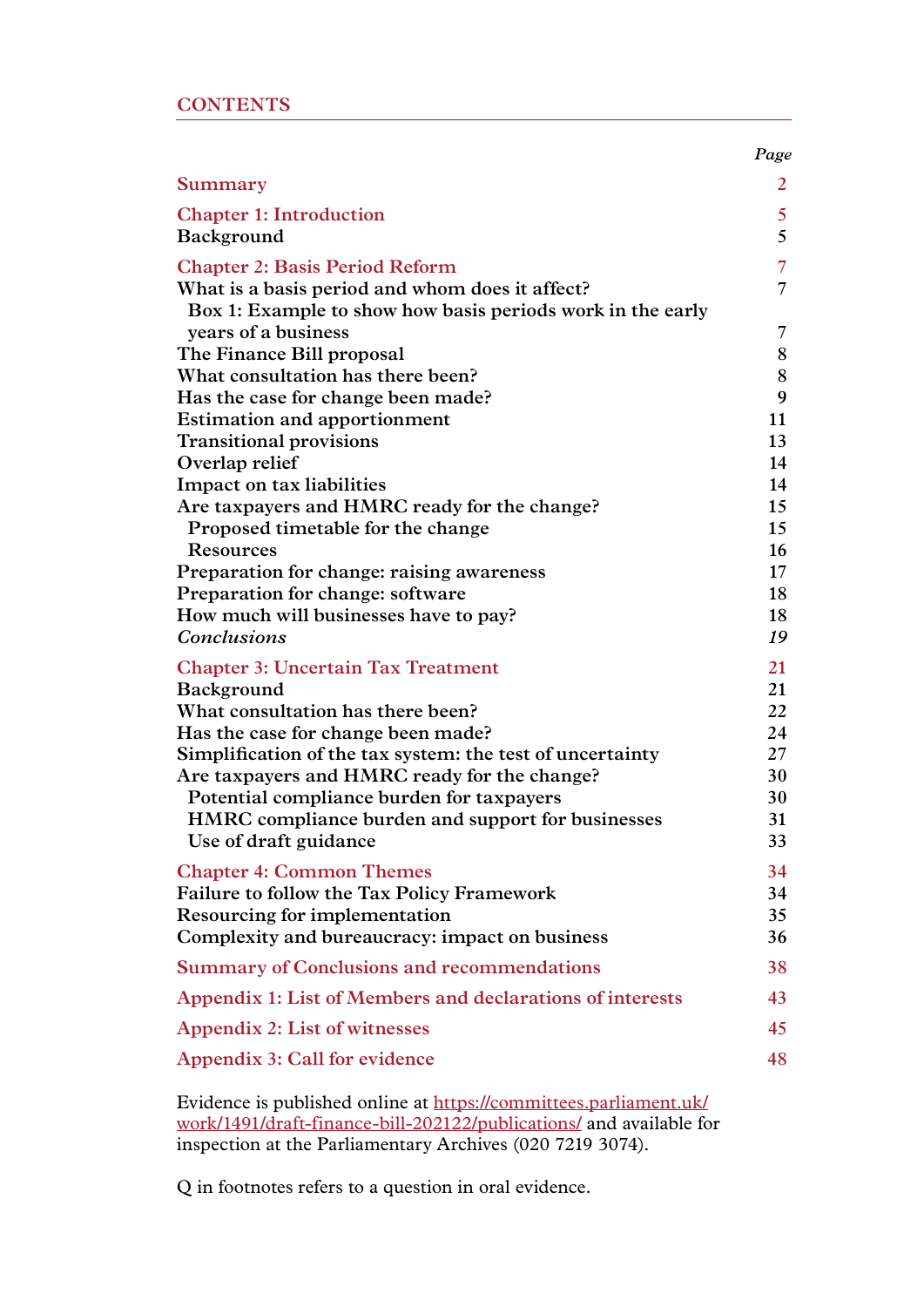# <span id="page-3-0"></span>**SUMMARY**

This year our inquiry covered two measures provided for in the Finance (No. 2) Bill 2021–22. The first of these measures is the reform of the basis period rules as they apply to self-employed individuals and partnerships, and the second is a new requirement on large businesses to notify HMRC of an uncertain tax treatment. Although they are generally standalone in their objectives, they both concern matters of tax compliance and the overall tax administration framework.

In respect of basis period reform, our first observation is that the consultation process was flawed and the proposals were published in haste.

While we do not consider that a compelling case has been made for basis period reform either as a simplification or as an essential prerequisite for introducing Making Tax Digital (MTD) for Income Tax, we do not recommend that it should be abandoned now. We welcome the Government's recognition that further work needs to be done on how the adverse effects of basis period reform impacts on those businesses which cannot, or cannot sensibly, align their accounting periods with the tax year. When this work is completed, but before final decisions are reached about the way forward, we recommend a reassessment of the additional compliance costs which businesses in this position will bear as a result of the reform.

More broadly, we have questioned the wisdom of introducing both basis period reform and Making Tax Digital at a time when many businesses are recovering from the economic impact of Covid. We recommend that, for those businesses which do not have a 31 March–5 April year end, Making Tax Digital should be deferred until at least 2025–26.

In respect of the requirement on large businesses to notify HMRC of uncertain tax treatments, we previously considered this measure when it was first proposed as part of our inquiry into the Finance Bill 2021. We are concerned that the evidence we heard this year repeated many of the criticisms and concerns we heard in that inquiry. We believe that the case for the reform has still not been made but, given that the Government is determined to press ahead with this measure, we set out a number of ways in which the measure itself might be improved, and its implementation made as smooth as possible.

First, we believe that all businesses affected by this measure must be supported appropriately by HMRC. In particular, all such businesses should have access to a customer compliance manager within HMRC with whom they can discuss uncertainties as they arise.

Secondly, with businesses required to notify HMRC when they take a view on the law that differs from HMRC's 'known view', the Government must ensure that HMRC has sufficient resources to ensure its published guidance is updated on an ongoing basis.

Finally, although we welcome the Government's decision to include only two tests of uncertainty in the legislation, we note that it may in the future add a third test. We recommend that, before any third test is included, an evidence-based evaluation of the measure should be carried out and that, if such an evaluation shows that the requirement is not delivering the benefits that HMRC expects, then the notification requirement in its entirety should be repealed.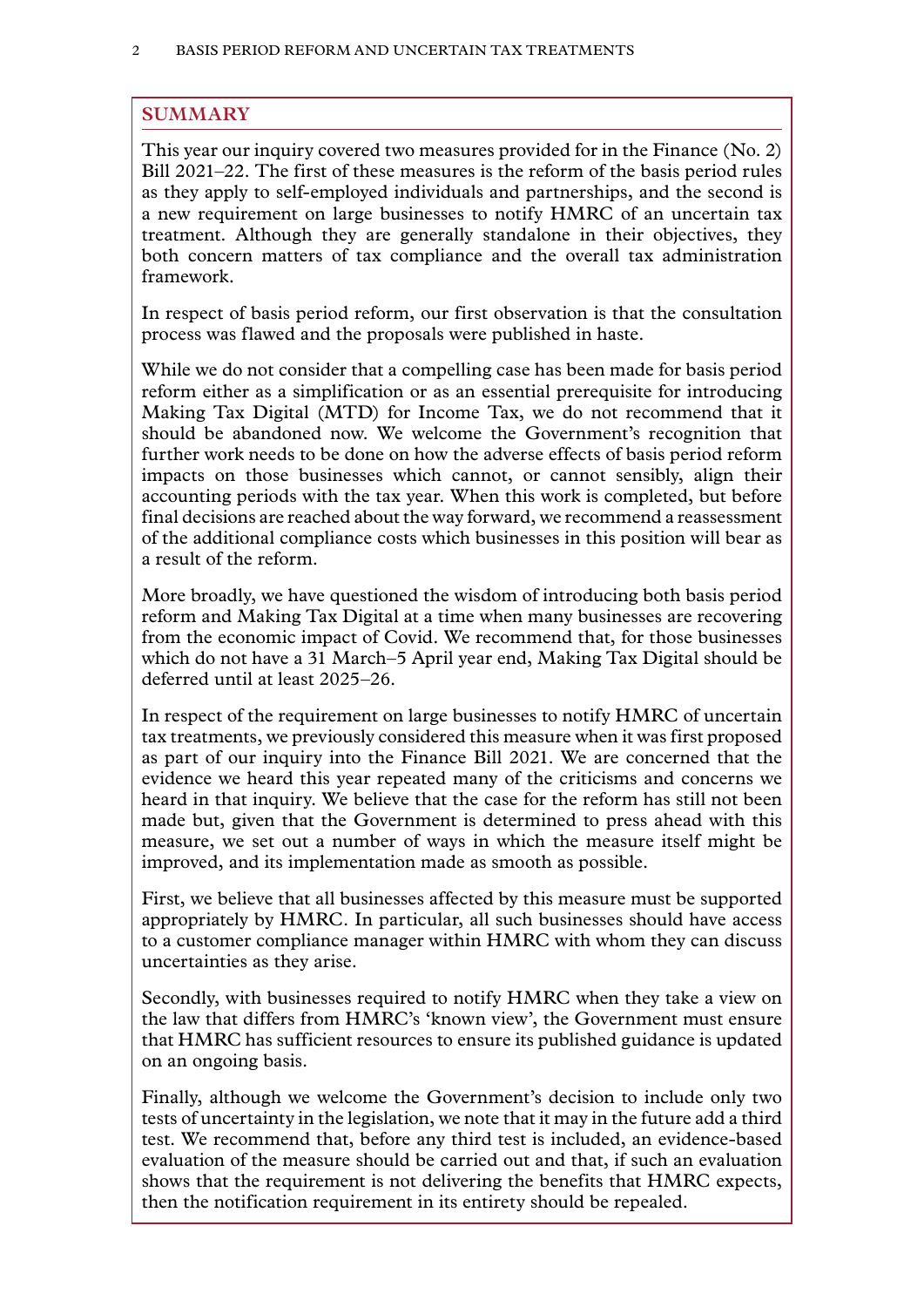During the course of this inquiry, our analysis has identified common themes applicable to both proposals discussed in this report, some of which have also arisen in previous reports by the Sub-Committee.

In particular, we note that in relation to both measures, the Government has not followed the recommended process for consultation in developing tax policy. This has led to a "start—stop" approach to policy which risks alienating the people who will be impacted by the changes and diminishing the reputation of HMRC.

We therefore recommend that in future all consultations involving a significant reform of the tax system should begin at 'Stage 1', which requires the Government to set out its policy objectives and ask for feedback on options for achieving those objectives. We invite the Government to make a renewed commitment to that effect.

Furthermore, we are concerned that the scale of the impact of new proposals on businesses, especially small businesses, does not seem to be well understood by HMRC.

Finally, we are troubled by the evidence we heard about the current service levels within HMRC, and anticipate that the additional demands on HMRC arising from the reforms discussed in this report will only serve to exacerbate the situation. We therefore recommend that the Government commission an independent report into HMRC customer service levels and capacity to implement change.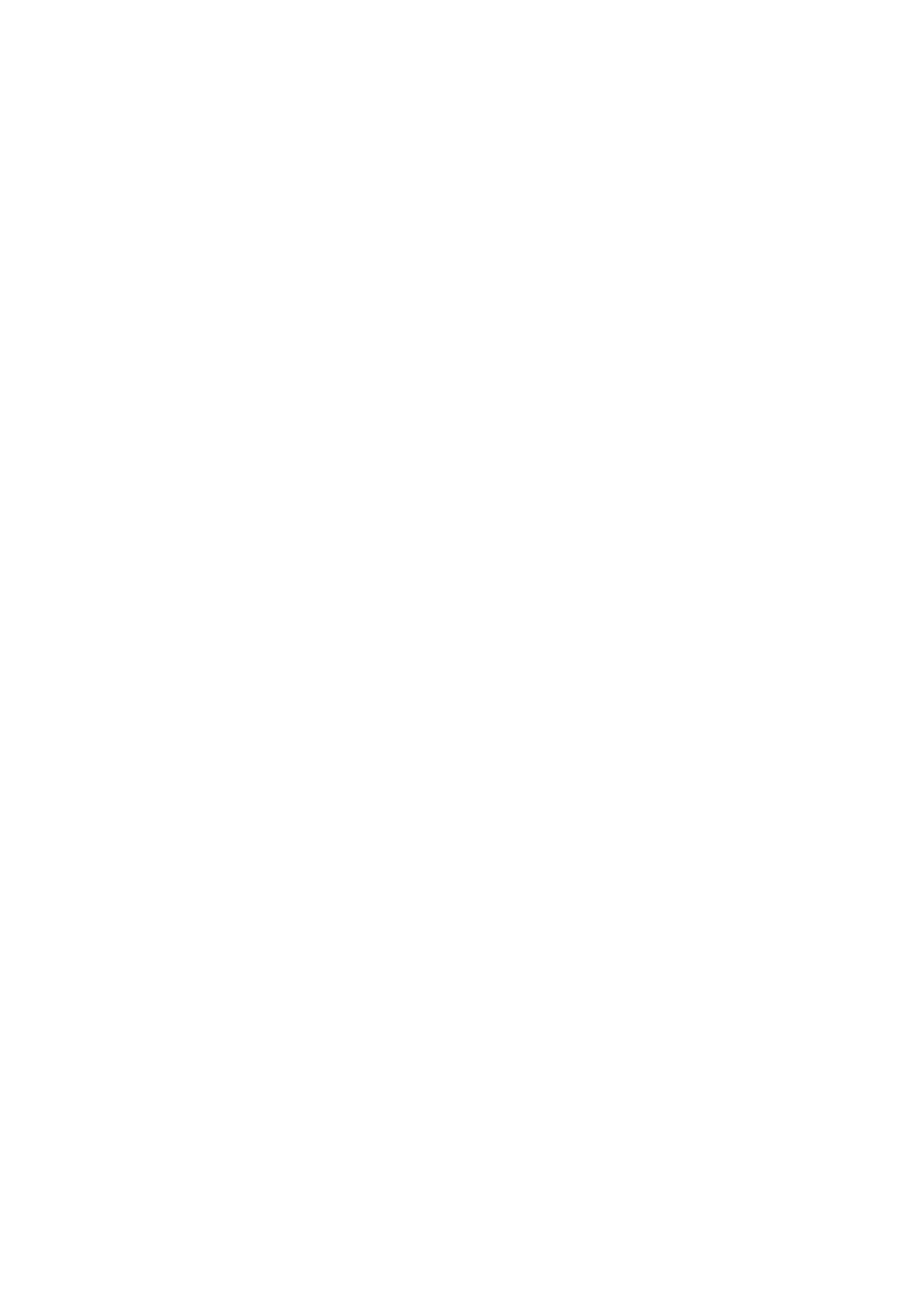# <span id="page-6-0"></span>**Basis Period Reform and Uncertain Tax Treatments**

# **Chapter 1: INTRODUCTION**

# **Background**

- 1. The Finance Bill Sub-Committee is appointed by the Economic Affairs Committee to consider technical issues of tax administration, clarification and simplification arising from the draft Finance Bill. In recognition of the House of Commons' financial privileges, the Sub-Committee does not inquire into rates or incidence of tax.
- 2. This year our inquiry covered two measures provided for in the draft Finance Bill  $2021-2022$ , published on  $20$  July  $2021$ .<sup>1</sup> The measures are:
	- Reform of the basis period rules as they apply to self-employed individuals and partnerships, and
	- A new requirement on large businesses to notify HMRC of an uncertain tax treatment.
- 3. Although the Government announced in July 2021 that basis period reform would take effect from 6 April 2022, it subsequently announced that the measure will be deferred until 6 April 2023.2 Basis period reform is included in the Finance (No. 2) Bill 2021–22.
- 4. The other measure—the proposal for large businesses to notify uncertain tax treatment—was originally announced at spring Budget 2020 and intended to be enacted as part of Finance Act 2021 but was delayed for further consultation. The original proposals were considered previously by the Sub-Committee as part of its inquiry into Finance Bill 2021.<sup>3</sup> The reform is now being taken forward in the Finance (No. 2) Bill 2021–22.
- 5. Although these measures are generally standalone in their objectives, they both concern matters of tax compliance and the overall tax administration framework. In particular, basis period reform is linked to the Government's plans for modernising the tax administration framework.4
- 6. The Economic Affairs Committee usually seeks to publish the report prepared by the Finance Bill Sub-Committee shortly before the Budget and publication of the Finance Bill itself. However, this year, the timing of the Budget meant that the inquiry was still ongoing when the Government published the Finance (No. 2) Bill 2021–22 on 4 November 2021. The Bill

<sup>1</sup> HMRC & HM Treasury, 'Finance Bill 2021–22': [https://www.gov.uk/government/collections/finance](https://www.gov.uk/government/collections/finance-bill-2021-22)[bill-2021–22](https://www.gov.uk/government/collections/finance-bill-2021-22) [accessed 7 December 2021]

<sup>2</sup> HC Deb, 23 September 2021, [Col 17WS](https://questions-statements.parliament.uk/written-statements/detail/2021-09-23/hcws308)

<sup>3</sup> Economic Affairs Committee, *[New powers for HMRC: fair and proportionate?](https://publications.parliament.uk/pa/ld5801/ldselect/ldeconaf/198/19802.htm)* (4th Report, Session 2019–21, HL Paper 198)

<sup>4</sup> Basis period reform was referenced in: HMRC, *Call for evidence: the tax administration framework: supporting a 21st century tax system* (updated 30 November 2021): [https://www.gov.uk/government/](https://www.gov.uk/government/consultations/call-for-evidence-the-tax-administration-framework-supporting-a-21st-century-tax-system) [consultations/call-for-evidence-the-tax-administration-framework-supporting-a-21st-century-tax](https://www.gov.uk/government/consultations/call-for-evidence-the-tax-administration-framework-supporting-a-21st-century-tax-system)[system](https://www.gov.uk/government/consultations/call-for-evidence-the-tax-administration-framework-supporting-a-21st-century-tax-system) [accessed 7 December 2021]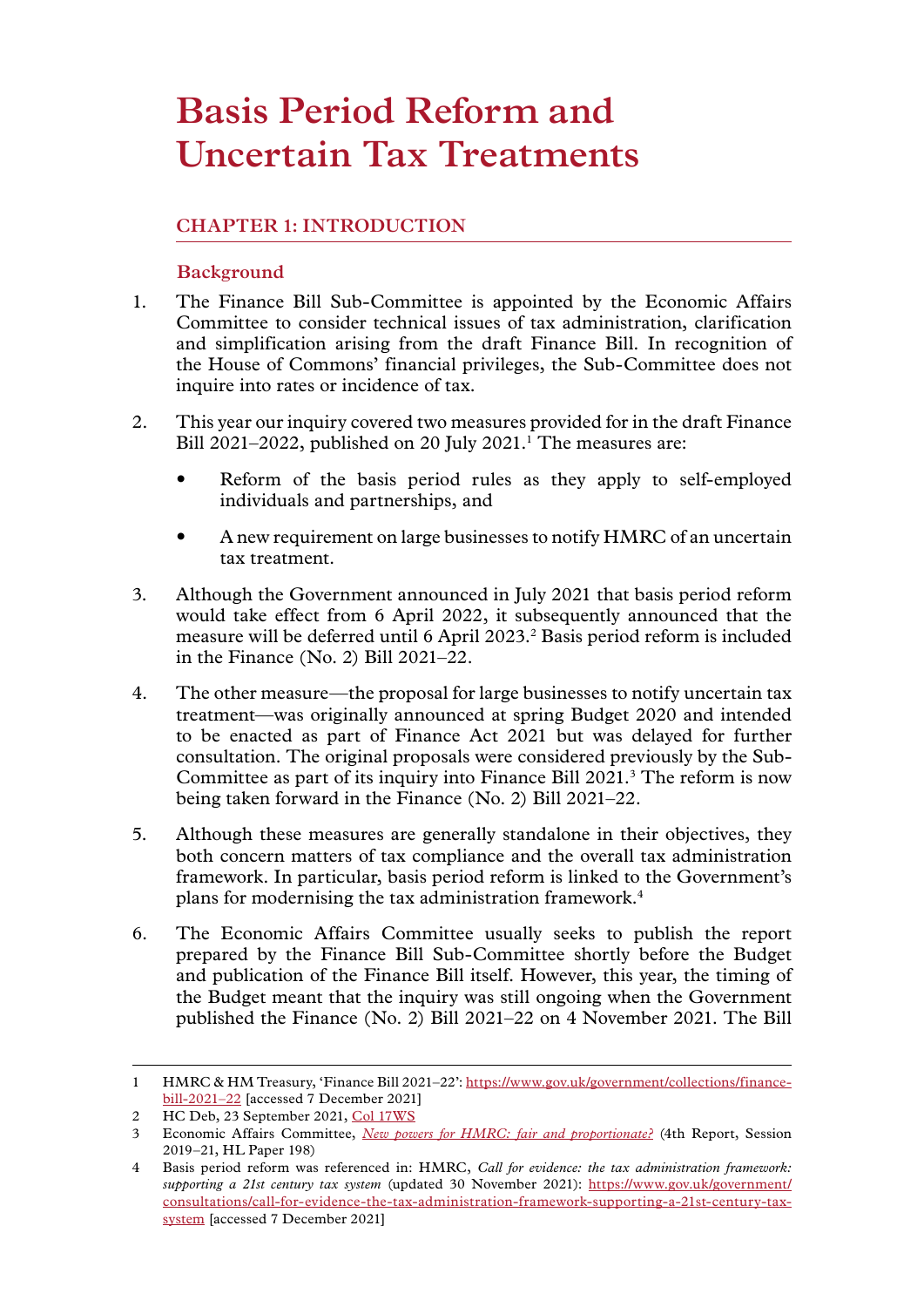#### 6 Basis Period Reform and Uncertain Tax Treatments

received its Second Reading in the House of Commons on 16 November 2021.

- 7. As in previous years, we took written and oral evidence from business organisations, tax professionals and individuals and heard evidence from HMRC officials. We thank all those who provided written and oral evidence. We would also like to thank our two specialist advisers, Robina Dyall and Sarah Squires, for their invaluable advice, insight, support and assistance throughout our inquiry.
- 8. The Sub-Committee's findings on basis period reform are in Chapter two and its findings on notification of uncertain tax treatment are in Chapter three. We discuss common themes between the two measures in Chapter four.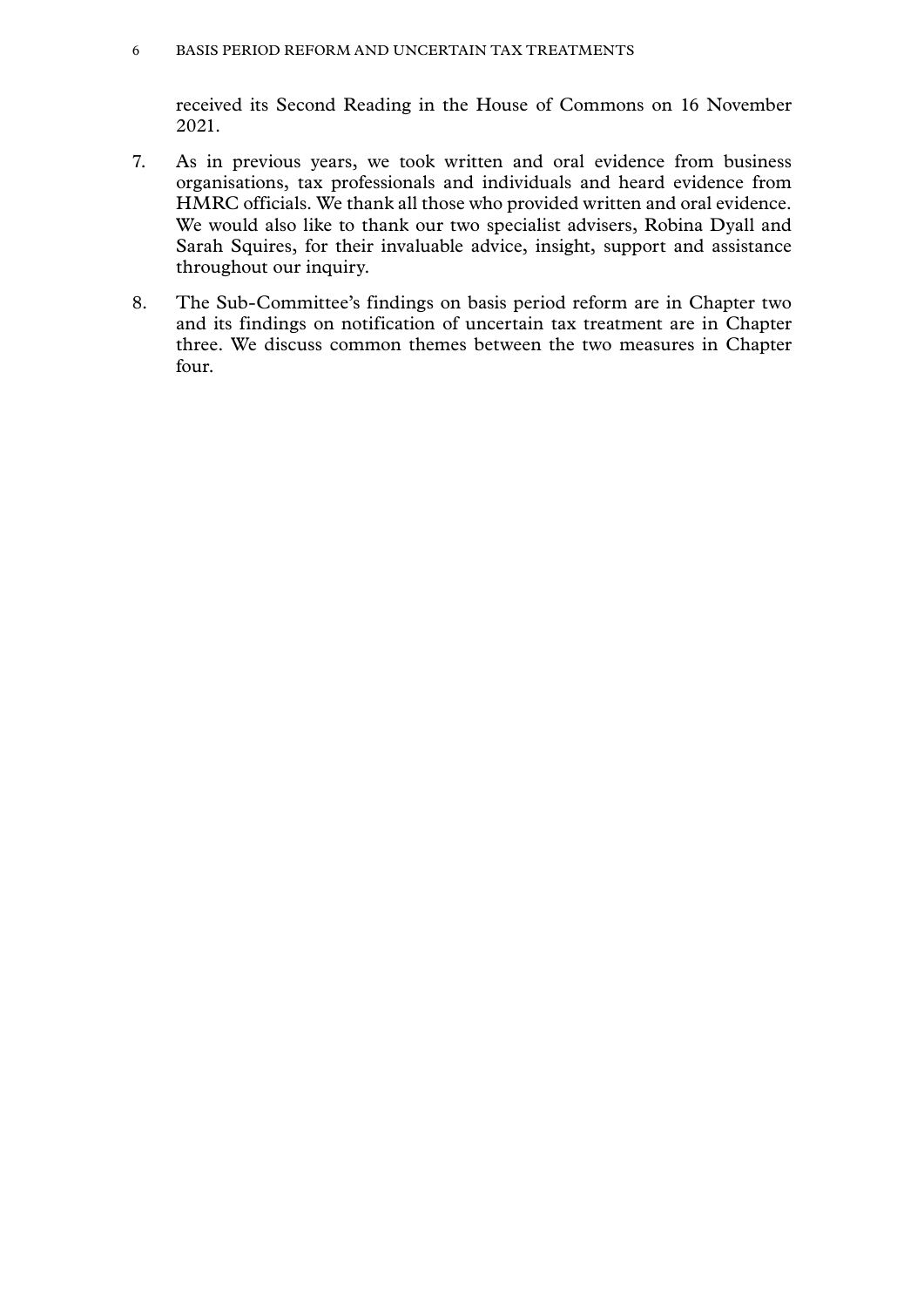# **Chapter 2: BASIS PERIOD REFORM**

<span id="page-8-0"></span>9. In July 2021 the Government issued a consultation document "Basis Period Reform—Consultation" proposing a reform of the basis period rules.<sup>5</sup> This was accompanied by draft Finance Bill legislation. The change was due to take effect with a transitional year in 2022–23 so that the new rules were in place when Making Tax Digital (MTD) for income tax was introduced in 2023–24.6 This timetable was subsequently delayed by one year to 2023–24 and 2024–2025 respectively.

#### **What is a basis period and whom does it affect?**

10. A basis period is the period which is used to determine the amount of income on which income tax is payable by self-employed people, including those who trade or practice in partnerships. At present that period is the accounting period ending in the tax year. For example, a sole trader who draws up their end of year accounts for the year ending 30 June 2021 is charged tax for tax year 2021–22 (which ends on 5 April 2022) on the profits of that accounting period. Special rules apply when a business begins and ends or changes its accounting period. Box 1 illustrates how the existing rules work when a business begins.

# **Box 1: Example to show how basis periods work in the early years of a business**

A sole trader starts up in business in July 2017 and makes up accounts to 30 June 2018:

- (1) For the tax year 2017–18, tax is based on the profits arising between 1 July 2017 and 5 April 2018 (the end of the tax year);
- (2) For the tax year 2018–19, tax is based on the profits of the accounting period from 1 July 2017 to 30 June 2018 (as the sole trader's first accounting period which ends during the 2018–19 tax year);
- (3) For the tax year 2019–2020, tax is based on the profits of the accounting period from 1 July 2018 to 30 June 2019 (the sole trader's own accounting period which ends in the 2019–20 tax year).

This produces 'overlap profits' as the profits of the first nine months of trading are used to calculate tax for both 2017–18 and 2018–19. This is not necessarily disadvantageous for the business. For example, if profits are rising, tax in 2018– 2019 will be based on an accounting period where they were lower, giving new businesses a potential cash-flow benefit.

11. Special rules apply at the end of a business to give 'overlap relief' for these overlap profits against profits of the final accounting period. However, the Basis Period Reform Consultation document said that owing to the time lag between the start-up and closure of many businesses and the complexity of the rules, most eligible businesses were not claiming the relief when they should (paragraph 2.9).<sup>7</sup>

<sup>5</sup> HMRC, 'Basis period reform—consultation': [https://www.gov.uk/government/consultations/basis](https://www.gov.uk/government/consultations/basis-period-reform/basis-period-reform-consultation)[period-reform/basis-period-reform-consultation](https://www.gov.uk/government/consultations/basis-period-reform/basis-period-reform-consultation) [accessed 7 December 2021]

<sup>6</sup> HMRC, 'Basis period reform—consultation': [https://www.gov.uk/government/consultations/basis](https://www.gov.uk/government/consultations/basis-period-reform/basis-period-reform-consultation)[period-reform/basis-period-reform-consultation](https://www.gov.uk/government/consultations/basis-period-reform/basis-period-reform-consultation) [accessed 7 December 2021]

<sup>7</sup> HMRC, 'Basis period reform—consultation': [https://www.gov.uk/government/consultations/basis](https://www.gov.uk/government/consultations/basis-period-reform/basis-period-reform-consultation)[period-reform/basis-period-reform-consultation](https://www.gov.uk/government/consultations/basis-period-reform/basis-period-reform-consultation) [accessed 7 December 2021]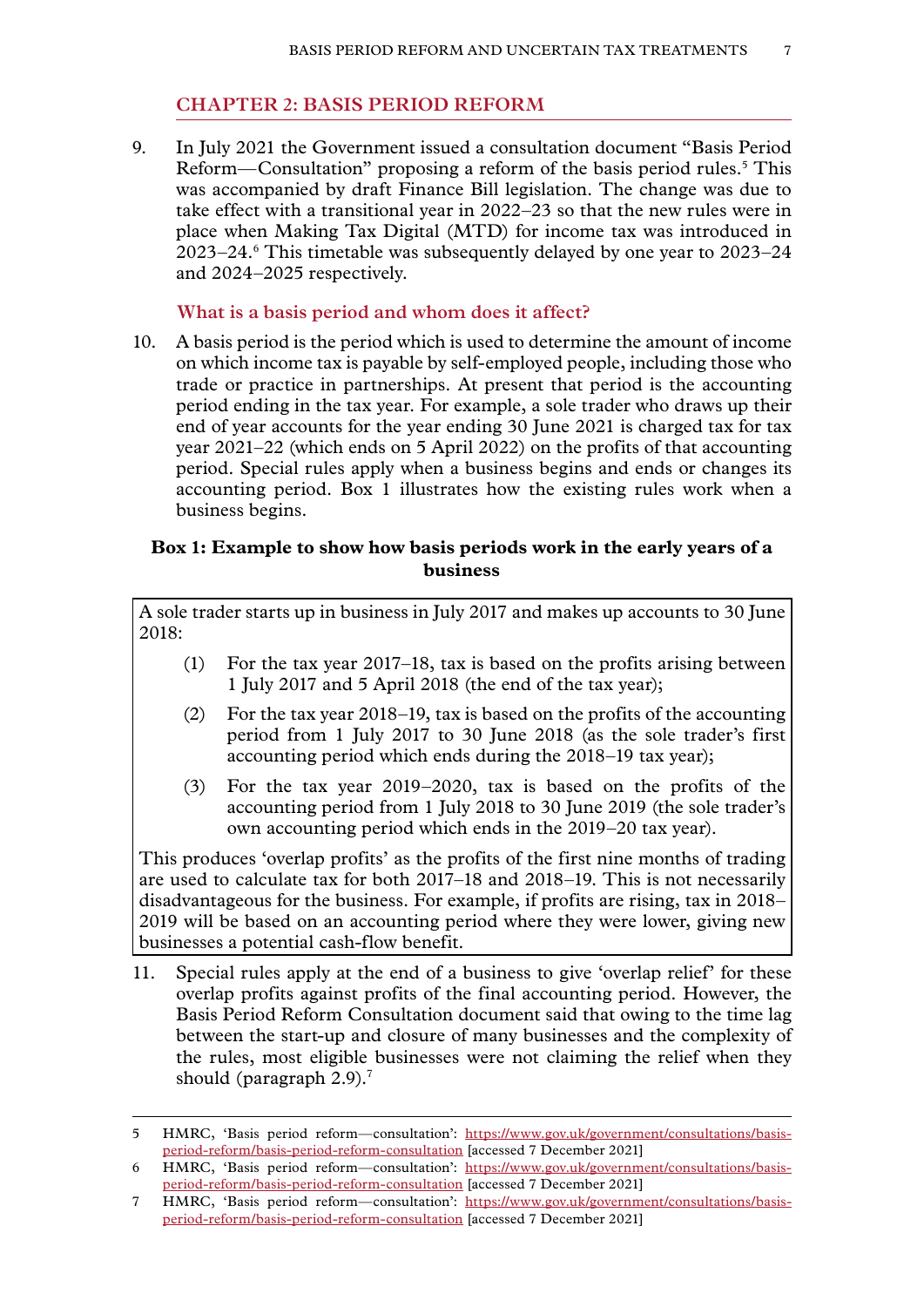# **The Finance Bill proposal**

<span id="page-9-0"></span>12. The Finance Bill proposes to change the current rules so that tax is instead based on profits arising in the tax year. There would no longer be any need for the special rules which apply at the beginning and end of a business. For businesses that already draw up their accounts to 5 April, the new rule will have no effect. Where businesses make up their accounts to any date between 31 March and 4 April the profits of that accounting period would be treated as the profits of the relevant tax year ("equivalence"). The consultation document suggests that only seven per cent of sole traders and 33 per cent of partners do not draw up their accounts to 31 March or 5 April (paragraph 1.2). The Government estimate that the number of taxpayers in this position is around  $528,000$ .<sup>8</sup>

# **What consultation has there been?**

- 13. The Office of Tax Simplification (OTS) recommended simplifying basis period rules in a report in 2014 in which it was attracted to changing how overlap relief worked but did not make a specific proposal.9
- 14. The Government issued a consultation on simplifying tax for unincorporated business in 2016 suggesting a number of changes to business taxation. 10 This included a proposal to change the basis period rules to follow accounting periods, under which tax liability for a tax year would be reached by adding together the profits of all accounting periods ending in that tax year. The consultation considered but did not recommend the proposal for basis period reform which is now being pursued.
- 15. A response document was issued in  $2017$ ,<sup>11</sup> and said that the Government would give further consideration to issues raised in the consultation, such as tax avoidance risks and the treatment of partnerships. However, the issue of basis period reform was not taken forward until this year.
- 16. A call for evidence which was issued at the time of the Spring Budget in 2021 ("The tax administration framework: Supporting a 21st century tax system")<sup>12</sup> mentioned basis period reform as an example of "a simplification" opportunity" but the publication of the consultation document on Basis Period Reform<sup>13</sup> in July 2021 still seems to have taken the tax professional bodies, including the OTS, by surprise. Bill Dodwell, Tax Director, OTS told us: "This is something that was sprung on everybody by HMRC, with very little notice and a very short time indeed for any form of consultation".14

<sup>8</sup> HMRC, 'Basis period reform—consultation': [https://www.gov.uk/government/consultations/basis](https://www.gov.uk/government/consultations/basis-period-reform/basis-period-reform-consultation)[period-reform/basis-period-reform-consultation](https://www.gov.uk/government/consultations/basis-period-reform/basis-period-reform-consultation) [accessed 7 December 2021]

<sup>9</sup> Office of Tax Simplification, *Review of Partnerships: interim report* (January 2014): [https://assets.](https://assets.publishing.service.gov.uk/government/uploads/system/uploads/attachment_data/file/274278/PU1619_OTS_Partnerships_Interim_report.pdf) [publishing.service.gov.uk/government/uploads/system/uploads/attachment\\_data/file/274278/](https://assets.publishing.service.gov.uk/government/uploads/system/uploads/attachment_data/file/274278/PU1619_OTS_Partnerships_Interim_report.pdf) [PU1619\\_OTS\\_Partnerships\\_Interim\\_report.pdf](https://assets.publishing.service.gov.uk/government/uploads/system/uploads/attachment_data/file/274278/PU1619_OTS_Partnerships_Interim_report.pdf) [accessed 7 December 2021]

<sup>10</sup> HMRC, *Consultation Outcome—Business Income Tax: Simplifying tax for unincorporated businesses* (updated 31 January 2017): [https://www.gov.uk/government/consultations/business-income-tax](https://www.gov.uk/government/consultations/business-income-tax-simplifying-tax-for-unincorporated-businesses)[simplifying-tax-for-unincorporated-businesses](https://www.gov.uk/government/consultations/business-income-tax-simplifying-tax-for-unincorporated-businesses) [accessed 7 December 2021]

<sup>11</sup> HMRC, *Consultation Outcome—Business Income Tax: Simplifying tax for unincorporated businesses* (updated 31 January 2017): [https://www.gov.uk/government/consultations/business-income-tax](https://www.gov.uk/government/consultations/business-income-tax-simplifying-tax-for-unincorporated-businesses)[simplifying-tax-for-unincorporated-businesses](https://www.gov.uk/government/consultations/business-income-tax-simplifying-tax-for-unincorporated-businesses) [accessed 7 December 2021]

<sup>12</sup> HMRC, *Call for evidence: the tax administration framework: supporting a 21st century tax system* (updated 30 November 2021): [https://www.gov.uk/government/consultations/call-for-evidence-the-tax](https://www.gov.uk/government/consultations/call-for-evidence-the-tax-administration-framework-supporting-a-21st-century-tax-system)[administration-framework-supporting-a-21st-century-tax-system](https://www.gov.uk/government/consultations/call-for-evidence-the-tax-administration-framework-supporting-a-21st-century-tax-system) [accessed 7 December 2021]

<sup>13</sup> HMRC, 'Basis period reform—consultation': [https://www.gov.uk/government/consultations/basis](https://www.gov.uk/government/consultations/basis-period-reform/basis-period-reform-consultation)[period-reform/basis-period-reform-consultation](https://www.gov.uk/government/consultations/basis-period-reform/basis-period-reform-consultation) [accessed 7 December 2021]

<sup>14</sup> [Q 30](https://committees.parliament.uk/oralevidence/2871/html/) (Bill Dodwell)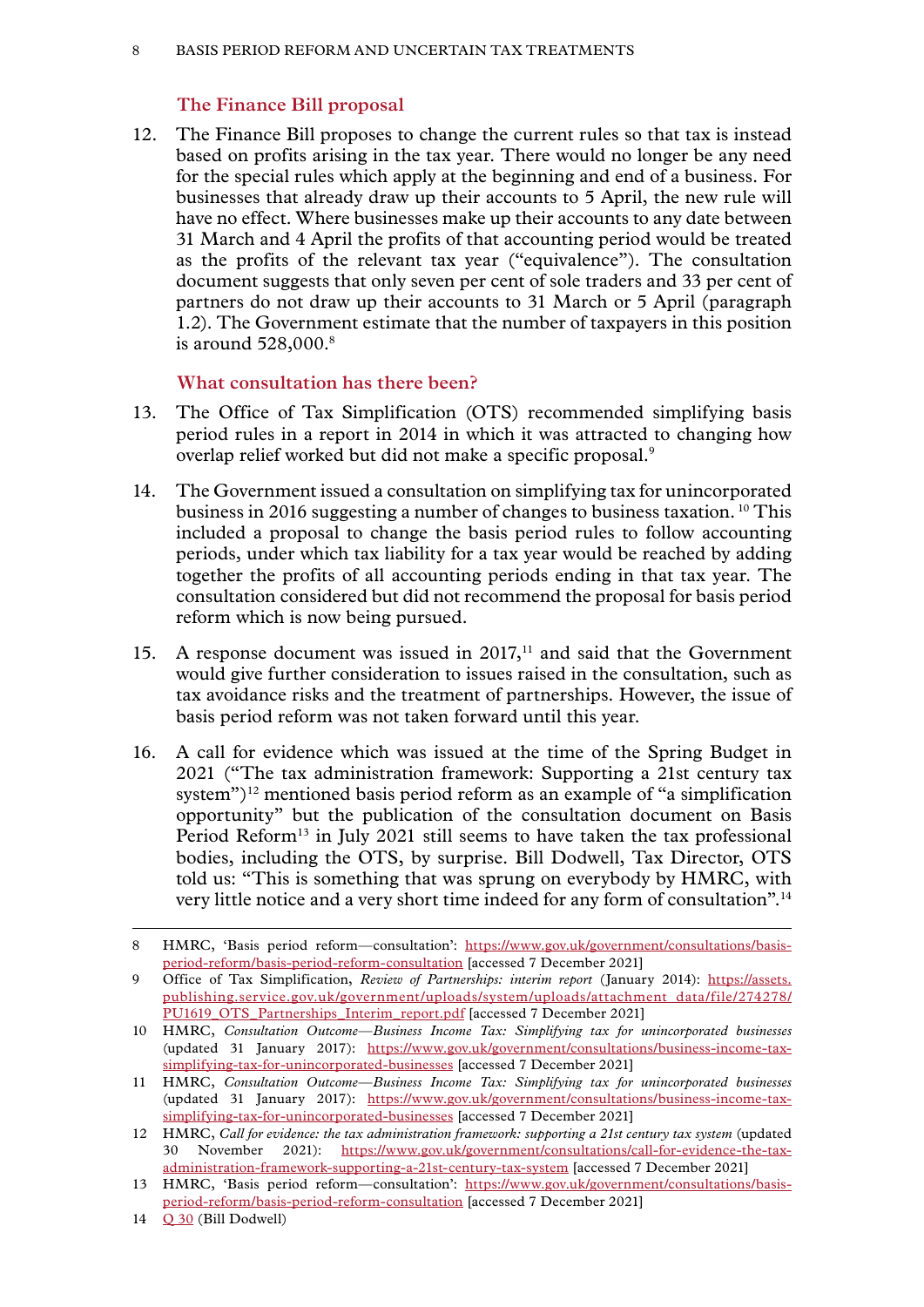<span id="page-10-0"></span>Sharron West, Technical Officer, Low Incomes Tax Reform Group (LITRG) said that the short consultation "put pressure on resources" and "we could not respond in as much detail as we would have liked to have done".15 Chartered Accountants Ireland (CAI) noted that the consultation was "poorly timed" by coinciding with the summer break. The CAI also commented that the process was "both a second and third stage consultation wrapped up together" and added that "in effect the Government's proposals arrived almost fully formed for stakeholders to comment on".16 The Taxation Committee of the London Society of Chartered Accountants (LSCA) said that the "consultation appeared to be not so much about whether the reforms should be implemented in the first place, but rather about how they should be implemented". It also expressed concern that a "shortened consultation period allowed for what in reality would be a major change with significant complexities".17 Richard Wild said that his organisation, the Chartered Institute of Taxation (CIOT), had "struggled to digest all the consequences of the proposal in that short period of time".18

- 17. CAI added: "The consultation's summary of impacts was also not fully completed. When a consultation is at draft legislation stage a fully completed summary of impacts should accompany this."<sup>19</sup>
- 18. **We consider that the consultation on basis period reform was flawed. In particular, it remains unclear why after four years since the original consultation the new and different basis period reform proposals were published in haste.**

#### **Has the case for change been made?**

- 19. The consultation document placed basis period reform in the context of the roll-out of MTD and the Government's ten-year strategy for the administration framework.20 A call for evidence published in March 2021 mentioned basis period reform as an "example of a simplification opportunity".21Basis period reform might therefore be expected to be followed by further changes as part of the Government's modernisation programme.
- 20. LSCA said that basis period reform was "by no means a necessary element" of the Government's ten-year strategy and indeed the reform "could be considered counter-productive" insofar as the aim of the strategy was to provide a better experience for individuals and businesses.<sup>22</sup> Susan Cattell, Head of Tax Technical Policy at the Institute of Chartered Accountants of Scotland (ICAS), said that if the Government did not proceed with full basis period reform a "partial" reform remained essential. The proposal to treat profits of accounting periods ending between 31 March and 4 April as profits of the tax year ("equivalence") was "particularly important" for property businesses.23

<sup>15</sup> [Q 15](https://committees.parliament.uk/oralevidence/2803/html/) (Sharron West)

<sup>16</sup> Written evidence from CAI ([DFF0006\)](https://committees.parliament.uk/writtenevidence/39930/html/)

<sup>17</sup> Written evidence from LSCA [\(DFF0015\)](https://committees.parliament.uk/writtenevidence/39975/html/)

<sup>18</sup> [Q 15](https://committees.parliament.uk/oralevidence/2803/html/) (Richard Wild)

<sup>19</sup> Written evidence from CAI ([DFF0006\)](https://committees.parliament.uk/writtenevidence/39930/html/)

<sup>20</sup> HMRC, 'Basis period reform-consultation': [https://www.gov.uk/government/consultations/basis](https://www.gov.uk/government/consultations/basis-period-reform/basis-period-reform-consultation)[period-reform/basis-period-reform-consultation](https://www.gov.uk/government/consultations/basis-period-reform/basis-period-reform-consultation) [accessed 7 December 2021]

<sup>21</sup> HMRC, *Call for evidence: the tax administration framework: supporting a 21st century tax system* (updated 30 November 2021): [https://www.gov.uk/government/consultations/call-for-evidence-the-tax](https://www.gov.uk/government/consultations/call-for-evidence-the-tax-administration-framework-supporting-a-21st-century-tax-system)[administration-framework-supporting-a-21st-century-tax-system](https://www.gov.uk/government/consultations/call-for-evidence-the-tax-administration-framework-supporting-a-21st-century-tax-system) [accessed 7 December 2021]

<sup>22</sup> Written evidence from LSCA [\(DFF0015\)](https://committees.parliament.uk/writtenevidence/39975/html/)

<sup>23</sup>  $Q_8$  (Susan Cattell)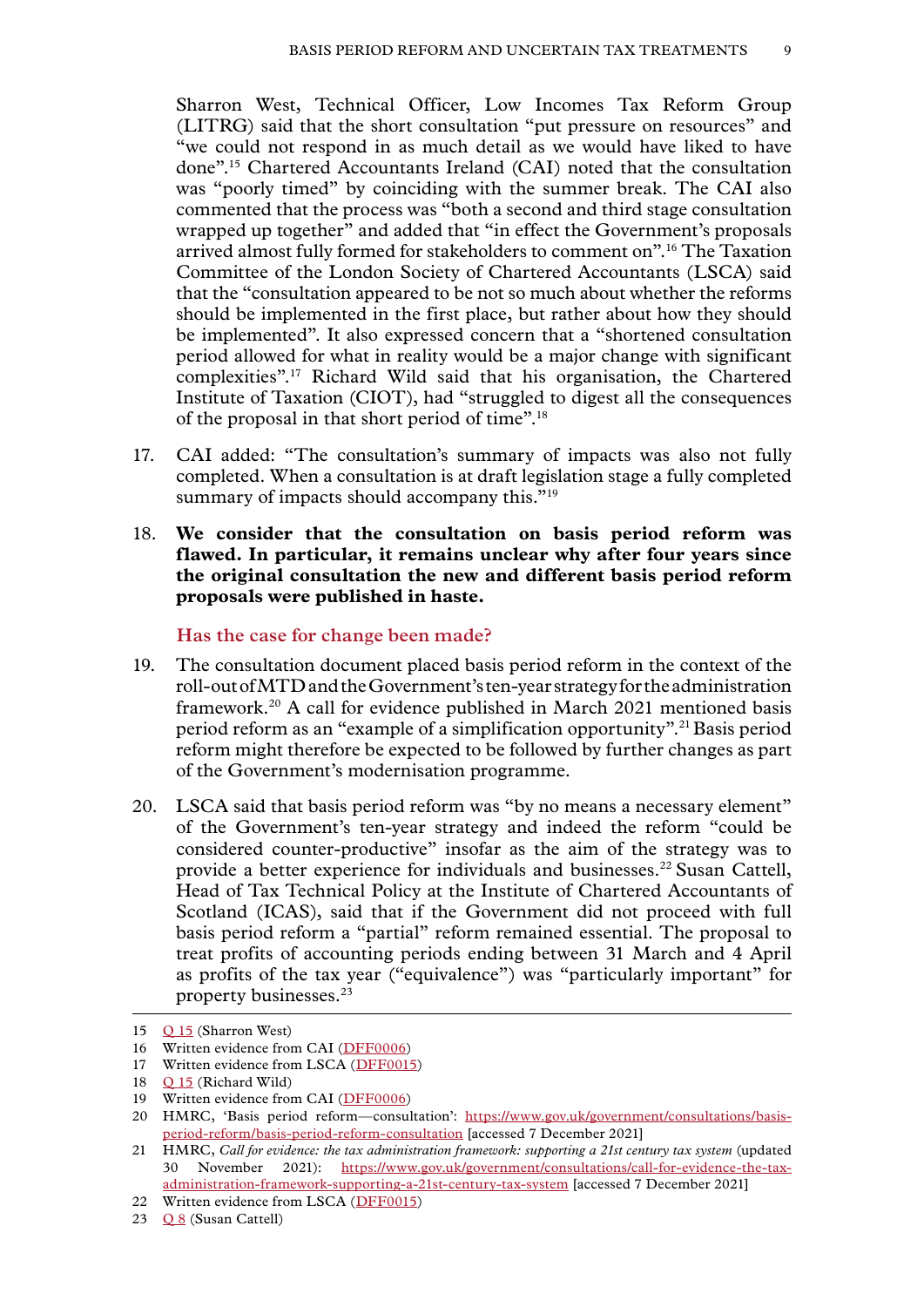- 21. Professional bodies that support small businesses or unrepresented taxpayers told us that they would find the new basis period rules easier to understand.<sup>24</sup> The LITRG commented that one effect of the reform would be to encourage new businesses to choose either 31 March or 5 April as their accounting date and that "this will help those who are newly self-employed to better understand their tax affairs from the outset".<sup>25</sup> It acknowledged that the changes "may increase complexity for some larger (likely represented) businesses, or those who need an alternative accounting date for commercial reasons".26 The Association of Taxation Technicians (ATT) on the other hand noted that the current rules are "familiar to many" and that "once a business is established they are fairly straightforward and logical to apply in practice" but added that "we appreciate that applying the current rules may be more complex for the unrepresented taxpayer".<sup>27</sup>
- 22. Nonetheless, the Law Society of England and Wales (LSEW) said that "The practical consequences of the reforms … imply significant added complexity rather than useful simplification."28 Richard Wild of CIOT agreed: "We do not see this as a real simplification. It seems to us to trade one set of complexities that arise on fairly one-off occasions for those that occur on an ongoing basis year in and year out."29 Bill Dodwell of OTS summarised his view that: "The disadvantages of the plan outweigh any of the possible advantages, generally."30
- 23. HMRC suggested that it was necessary to introduce basis period reform in advance of Making Tax Digital. Bridget Micklem, Deputy Director, Business Profits at HMRC told us that

"the Government [has] consistently said that we need this reform before Making Tax Digital for Income Tax Self-Assessment comes in. That was the general view of stakeholders and people we were talking to before the consultation. People said to us, 'You need to do something about basis periods before Making Tax Digital starts'. This is a sequencing point that has been fairly clear all the way along, which is that you do not want to hardwire in complexity and all the difficulties that the current rules have into the Making Tax Digital system. You need to sort the tax code out first."31

24. Rebecca Benneyworth of the Administrative Burdens Advisory Board (ABAB) told us that if basis period reform did not go ahead: "I cannot honestly see that it will disrupt MTD … but I understand that the idea is about smoothing the way."32 On the other hand, the Institute of Chartered Accountants in England and Wales (ICAEW) said: "Introducing basis period reform would appear to be unnecessary to make MTD ITSA [Income Tax Self-Assessment] work, other than to encourage businesses to transition to tax year end accounting."33 Bill Dodwell of OTS went further and said: "Not

- 32 [Q 47](https://committees.parliament.uk/oralevidence/2872/html/) (Rebecca Benneyworth)
- 33 Written evidence from ICAEW ([DFF0003\)](https://committees.parliament.uk/writtenevidence/39915/html/)

<sup>24</sup> For example, written evidence from ATT ([DFF0004](https://committees.parliament.uk/writtenevidence/39926/html/)), LITRG ([DFF0010\)](https://committees.parliament.uk/writtenevidence/39951/html/).

<sup>25</sup> Written evidence from LITRG ([DFF0010](https://committees.parliament.uk/writtenevidence/39951/html/)).

<sup>26</sup> Written evidence from LITRG ([DFF0010](https://committees.parliament.uk/writtenevidence/39951/html/))

<sup>27</sup> Written evidence from ATT ([DFF0004](https://committees.parliament.uk/writtenevidence/39926/html/))

<sup>28</sup> Written evidence from LSEW ([DFF0016](https://committees.parliament.uk/writtenevidence/40101/html/))

<sup>29</sup> [Q 19](https://committees.parliament.uk/oralevidence/2803/html/) (Richard Wild)

<sup>30</sup> [Q 30](https://committees.parliament.uk/oralevidence/2871/html/) (Bill Dodwell)

<sup>31</sup> [Q 59](https://committees.parliament.uk/oralevidence/2981/html/) (Bridget Micklem)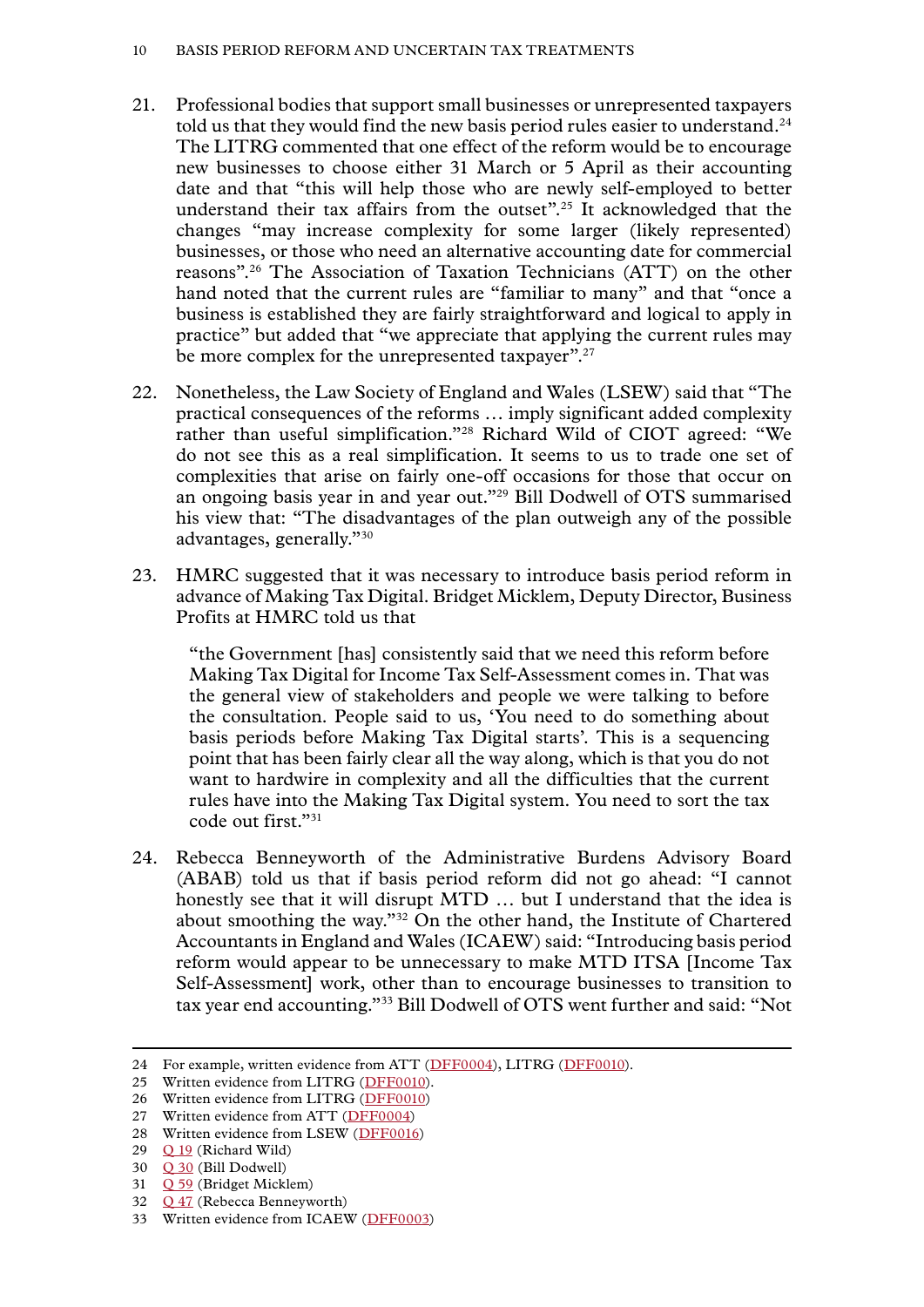<span id="page-12-0"></span>having basis period reform would make it much easier to land successfully Making Tax Digital for income tax."34

25. **We do not consider that a compelling case has been made for basis period reform, either as a simplification or as an essential prerequisite for introducing MTD for income tax.**

#### **Estimation and apportionment**

- 26. Basis period reform was described by Tax Journal in September 2021 as "a simplification with complications."<sup>35</sup>. Bill Dodwell of OTS explained that anyone who was using a tax year other than 31 March or 5 April would, under the proposed reform, have to apportion their profits: "That means that if you are trying to work out your profits for a tax year, you would take a slice of the profits for the accounting period that ended in the tax year and a slice of the profits for the period ending after the tax year". This brought a "massive disadvantage, in that the tax year would come to an end and anyone with this different year-end would not know what their taxable profits are for the tax year. As a matter of principle, that is entirely wrong."36 Richard West of CIOT said: "For those businesses that are affected, the outcome of these basis period rules could actually be worse than the existing ones."37
- 27. The consultation document suggested that this issue "will affect businesses with accounting dates in the last quarter of the tax year, and may also affect businesses with accounting periods ending from 30 September onwards."38 HMRC told us that  $278,000$  taxpayers would have to use provisional figures.<sup>39</sup> However, this may be an underestimate if it rests on the assumption in the consultation document. Chartered Accountants Ireland (CAI) suggested that estimation could affect businesses with accounting periods ending as early as 31 July<sup>40</sup> and CIOT suggested it could possibly even affect those ending in June.<sup>41</sup>
- 28. The issue is chiefly with estimation, as two accounting periods will straddle the tax year and accounts for the later one may not be available at the time profits for the tax year have to be returned.42 The ICAEW provided the following example:

" … in calculating the profits for the tax year 2024–25, a business with an accounting year ended 31 January 2025 would take 10/12ths of the accounting year profits to 31 January 2025, and 2/12ths of the profits to 31 January 2026. The final tax liability for the tax year 2024–25 is due by 31 January 2026. As this is the last day of the second accounting period on which the taxable profits are based, there is a clear practical difficulty. The profits for the accounting year ended 31 January 2026 may not be established for several months after the year end. An estimate of those profits will be required to complete the 2024–25 tax return. That

<sup>34</sup> [Q 32](https://committees.parliament.uk/oralevidence/2871/html/) (Bill Dodwell)

<sup>35</sup> Tax Journal, 'Basis period reform: a simplification with complications': [https://www.taxjournal.com/](https://www.taxjournal.com/articles/basis-period-reform-a-simplification-with-complications) [articles/basis-period-reform-a-simplification-with-complications](https://www.taxjournal.com/articles/basis-period-reform-a-simplification-with-complications) [accessed 7 December 2021]

<sup>36</sup> [Q 30](https://committees.parliament.uk/oralevidence/2871/html/) (Bill Dodwell)

<sup>37</sup> [Q 19](https://committees.parliament.uk/oralevidence/2803/html/) (Richard Wild)

<sup>38</sup> HMRC, 'Basis period reform—consultation', para 3.11: [https://www.gov.uk/government/consultations/](https://www.gov.uk/government/consultations/basis-period-reform/basis-period-reform-consultation) [basis-period-reform/basis-period-reform-consultation](https://www.gov.uk/government/consultations/basis-period-reform/basis-period-reform-consultation) [accessed 7 December 2021]

<sup>39</sup> [Q 62](https://committees.parliament.uk/oralevidence/2981/html/) (Thomas Brown)

<sup>40</sup> Written evidence from CAI ([DFF0006\)](https://committees.parliament.uk/writtenevidence/39930/html/)

<sup>41</sup> [Q 20](https://committees.parliament.uk/oralevidence/2803/html/) (Richard Wild)

<sup>42</sup> Written evidence from ICAEW ([DFF0003\)](https://committees.parliament.uk/writtenevidence/39915/html/), ICAS ([DFF0005\)](https://committees.parliament.uk/writtenevidence/39928/html/) and LITRG ([DFF0010\)](https://committees.parliament.uk/writtenevidence/39951/html/)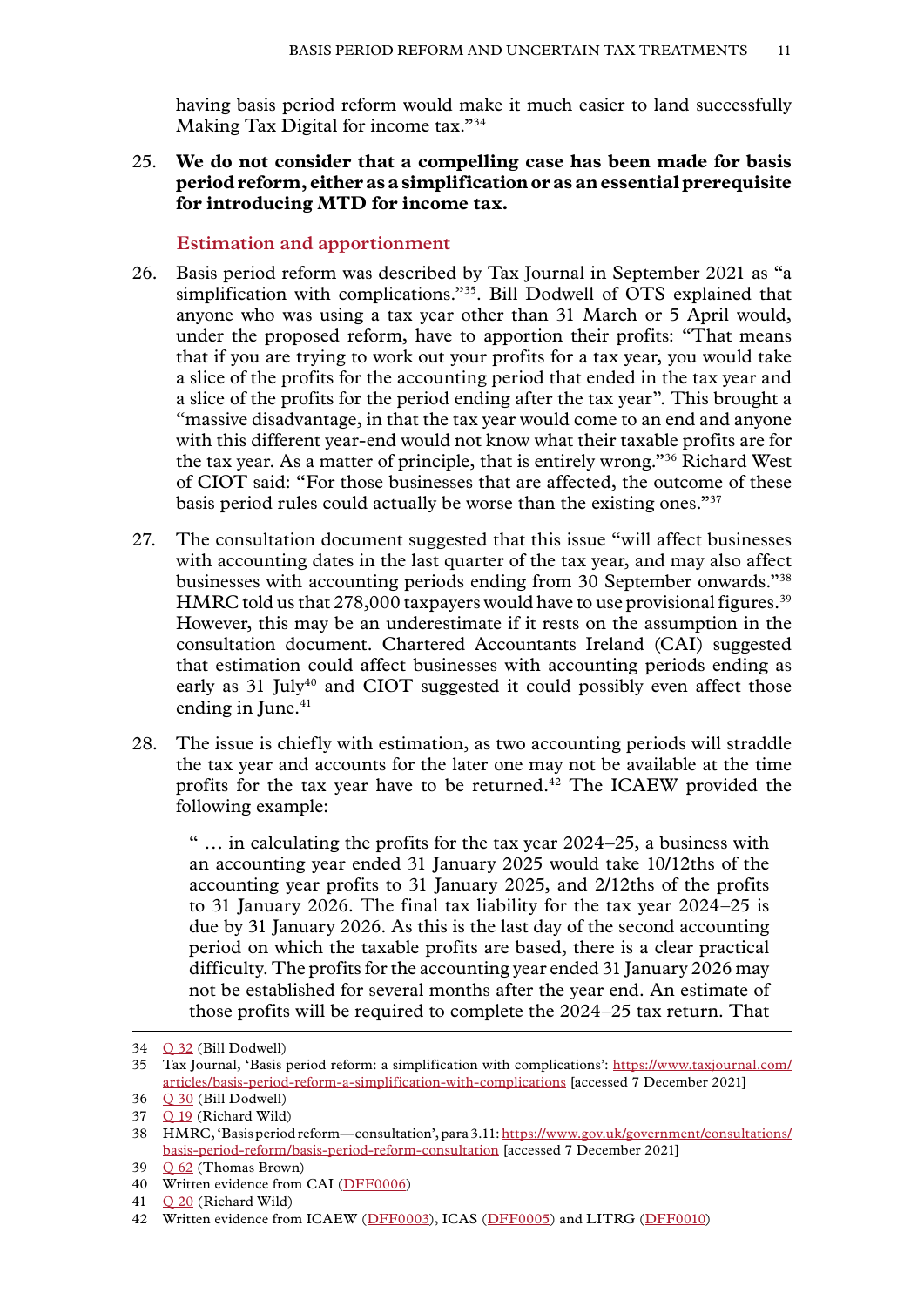return will then need to be resubmitted if those estimated numbers are superseded by final numbers, adding to the administrative burden of calculating the tax charge."43

Although approaches to estimation were addressed in the consultation document it was unclear exactly how it would work and whether there would be any easements of the Income Tax Self Assessment (ITSA) rules to accommodate it and help taxpayers in this situation.

- 29. Some businesses may be able to avoid the complexity of estimation and apportionment of profits by changing their accounting period. LITRG said: "We expect some self-employed taxpayers will change their accounting date to 31 March (or 5 April) once they realise how complicated and time consuming this is unless there are commercial reasons for them not to do so. Therefore we would urge HMRC to make it as easy as possible to change."<sup>44</sup> ATT, ICAEW and LITRG were keen to ensure that if businesses did make the change before the transition year they would still be able to spread the excess profits.45 HMRC confirmed that an existing provision would allow for businesses to change their accounting period in 2022–23 (before the transition year) while still benefitting from spreading and other transitional provisions. However, it acknowledged that this involved "a very technical process" which could create "additional complexities".46
- 30. However, businesses with accounting periods which are not aligned with the tax year for commercial reasons, may not be in a position to change. Examples cited by our witnesses were:
	- Seasonal businesses, for example arable and sheep farming, tourism and hospitality, where a 31 March or 5 April accounting period does not make sense commercially.47 Bill Dodwell of OTS told us: "It does not make sense to draw up your accounts on 31 March when your crops are still in the ground and you have no idea how to reasonably value them."48
	- Large partnerships with international links, for example with firms in the United States of America where the common accounting period is the calendar year.
- 31. These businesses will face the problem of estimating profits of accounting periods which may not have ended before the tax returns are required to be filed. The Law Society of England and Wales (LSEW) told us that: "For partners in some firms, notably those with 31 December accounting dates often adopted by international firms, even producing credible estimates to form initial tax filing positions will be hugely challenging."49 In addition, particular complexities arise for all partnerships because they will have to

<sup>43</sup> Written evidence from ICAEW ([DFF0003\)](https://committees.parliament.uk/writtenevidence/39915/html/)

<sup>44</sup> Written evidence from LITRG ([DFF0010](https://committees.parliament.uk/writtenevidence/39951/html/))

<sup>45</sup> Written evidence from ATT ([DFF0004](https://committees.parliament.uk/writtenevidence/39926/html/)), ICAEW ([DFF0003\)](https://committees.parliament.uk/writtenevidence/39915/html/), LITRG ([DFF0010](https://committees.parliament.uk/writtenevidence/39951/html/))

<sup>46</sup> [Q 66](https://committees.parliament.uk/oralevidence/2981/html/) (Thomas Brown) and written evidence from HMRC ([DFF0020\)](https://committees.parliament.uk/writtenevidence/40923/html/). In written evidence HMRC provided an example of how this would work.

<sup>47</sup> [Q 31](https://committees.parliament.uk/oralevidence/2871/html/) (Bill Dodwell, Malcolm Gammie QC), [Q 4](https://committees.parliament.uk/oralevidence/2802/html/) (Richard Jones), [Q 5](https://committees.parliament.uk/oralevidence/2802/html/) (Emma Rawson, Justin Piper); Written evidence from NFU ([DFF0014](https://committees.parliament.uk/writtenevidence/39967/html/))

<sup>48</sup> [Q 31](https://committees.parliament.uk/oralevidence/2871/html/) (Bill Dodwell)

<sup>49</sup> Written evidence from LSEW ([DFF0016](https://committees.parliament.uk/writtenevidence/40101/html/))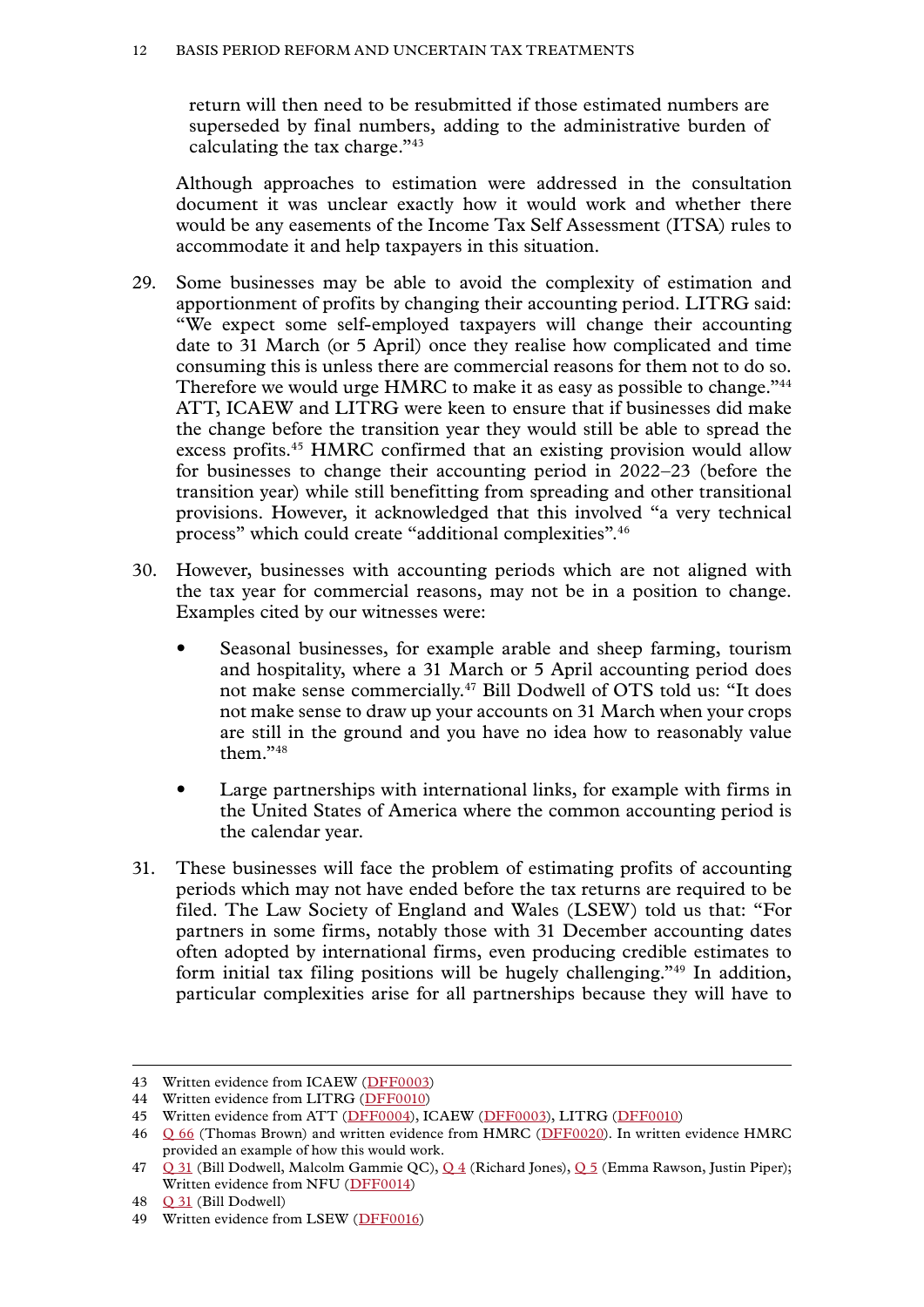<span id="page-14-0"></span>estimate profits at both the partnership level and also at the level of individual partners.50

- 32. In its response to the consultation on basis period reform the Government said that it would be consulting with interested parties such as large partnerships and seasonal trades about the difficulties which estimating and apportioning profits would pose for them.<sup>51</sup> It mentioned alternative ways in which estimated profits might be corrected to actual profits. Susan Cattell of ICAS noted a possible mitigation in that "people could be allowed to put through the amended information in the following year, so they would not have to re-file for the current year."52 CIOT also said it had made proposals to HMRC which included "allowing the estimate to 'stand' until the following year's return is filed, or extending the self-assessment filing deadline" until 31 March instead of 31 January. 53 We understand that tackling this issue is important as HMRC told us that it estimated that 20 per cent of the taxpayers needing to estimate and apportion profits are unrepresented.<sup>54</sup>
- 33. **We consider that the difficulties that estimation and apportionment of profits pose for those businesses which cannot, or cannot sensibly, align their accounting periods with the tax year were not thought through adequately in the design of the basis period reform. We welcome the Government's recognition that further work needs to be done on how the adverse effects of basis period reform on these businesses might be mitigated. However, we are concerned that tackling this complexity may itself generate further complication to the tax system.**
- 34. *When this work is completed, but before final decisions are reached about the way forward, we recommend a reassessment of the additional compliance costs which businesses in this position will bear as a result of the reform.*

#### **Transitional provisions**

- 35. The basis period reform proposals provide for a transitional year to bring businesses onto the new rules. For some businesses this will involve bringing additional profits into charge. This means that businesses could be charged on profits of up to 23 months for that year (that is for businesses with whose accounting period currently ends on 30 April).
- 36. In the consultation document the Government originally proposed to provide for an election to spread the additional tax over a five-year period.55 At the October Budget this proposal was modified to make the spreading of additional tax automatic unless the taxpayer opted out.<sup>56</sup>

<sup>50</sup> Written evidence from LSEW ([DFF0016](https://committees.parliament.uk/writtenevidence/40101/html/))

<sup>51</sup> HMRC, 'Basis period reform—consultation': [https://www.gov.uk/government/consultations/basis](https://www.gov.uk/government/consultations/basis-period-reform/basis-period-reform-consultation)[period-reform/basis-period-reform-consultation](https://www.gov.uk/government/consultations/basis-period-reform/basis-period-reform-consultation) [accessed 7 December 2021]

<sup>52</sup> **Q 5** (Susan Cattell)

<sup>53</sup> Written evidence from CIOT ([DFF0011](https://committees.parliament.uk/writtenevidence/39953/html/))

<sup>54</sup> [Q 66](https://committees.parliament.uk/oralevidence/2981/html/) (Thomas Brown)

<sup>55</sup> HMRC, 'Basis period reform—consultation', para 4.8: [https://www.gov.uk/government/consultations/](https://www.gov.uk/government/consultations/basis-period-reform/basis-period-reform-consultation) [basis-period-reform/basis-period-reform-consultation](https://www.gov.uk/government/consultations/basis-period-reform/basis-period-reform-consultation) [accessed 7 December 2021]

<sup>56</sup> HMRC, *Policy Paper Overview: Basis period reform* (27 October 2021): [https://www.gov.uk/government/](https://www.gov.uk/government/publications/basis-period-reform) [publications/basis-period-reform](https://www.gov.uk/government/publications/basis-period-reform) [accessed 7 December 2021]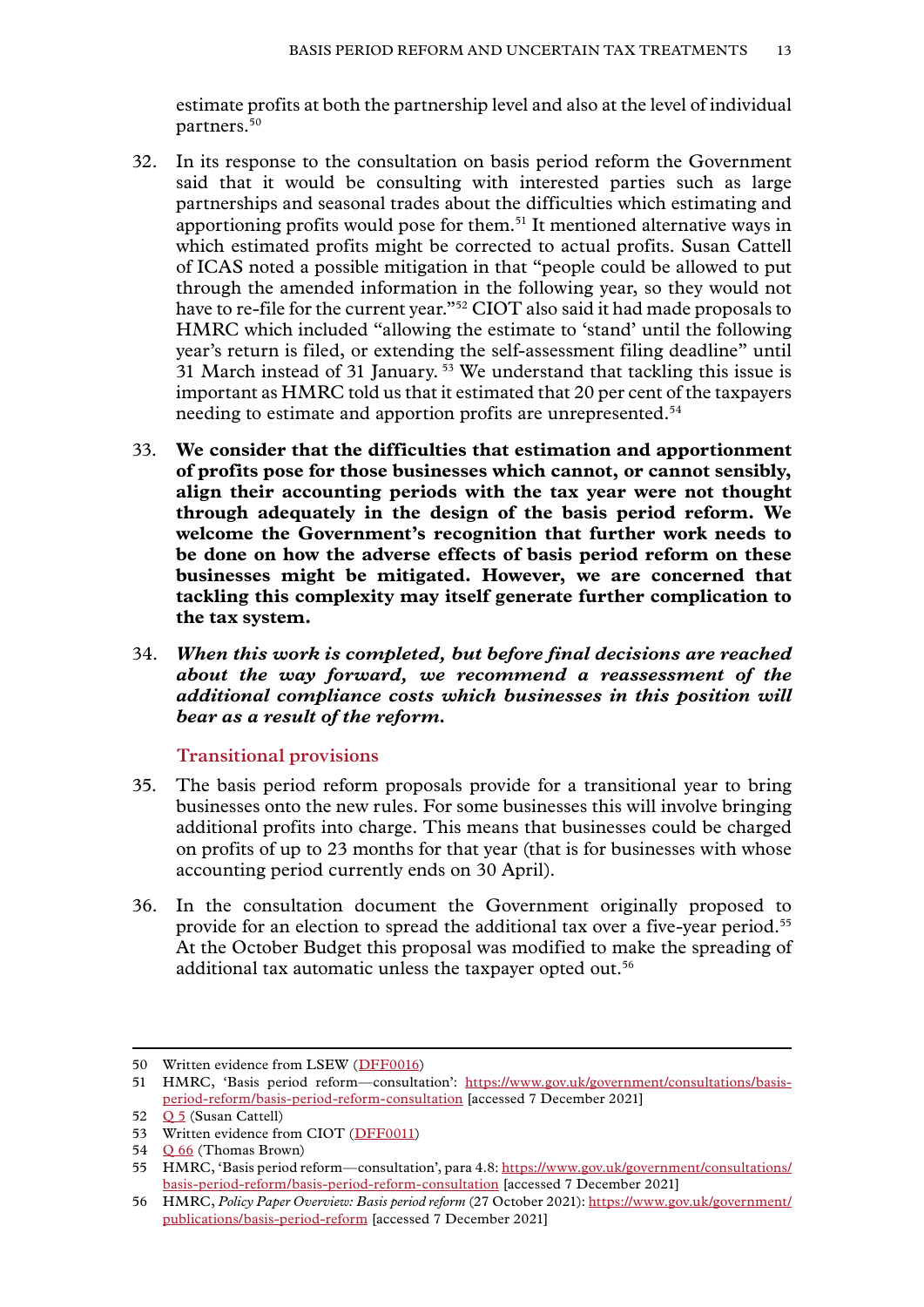#### <span id="page-15-0"></span>14 Basis Period Reform and Uncertain Tax Treatments

37. Some of our witnesses considered that the five-year period was sufficient for most businesses.<sup>57</sup> On the other hand, some expressed concern that it was insufficient for businesses with larger liabilities and felt more time was needed.58 Rather than extend the period for all businesses, Susan Cattell of ICAS suggested "five years should be the default position for all businesses" but with "an option to have 10 years in exceptional circumstances".<sup>59</sup> Exceptional circumstances "could then be defined by reference to a set percentage increase in the taxable profits that the five-year period".60

# **Overlap relief**

- 38. Businesses with overlap relief will be able to set it against excess profits on transition but we were told that many businesses may not be entitled to a significant amount of overlap relief to offset the additional liability. Emma Rawson, technical director, ATT, said: "There could be people who have very successful businesses now but have very low overlap profits to set off, maybe because they were loss making in their early years or just not very profitable. There could be some quite substantial tax bills for some affected taxpayers."61
- 39. In respect of overlap relief, CAI noted that some businesses or agents "may no longer have a record of the relevant overlap profits available for overlap relief as this may date from many years ago and also may not have been passed on where there has been a change of tax agent."62 CIOT said that a business or its agent should be able to obtain or check overlap figures with HMRC and encouraged HMRC "to explore whether this can be done through the business's Digital Tax Account, via APIs [Application Programming Interfaces] into third party software, or prepopulating into tax returns."63 The LITRG proposed that in cases where HMRC has no overlap information for a taxpayer, "it would be helpful if they were to proactively tell them (and their adviser if they have one) to allow them additional time to try to confirm their overlap position."64 Thomas Brown, Senior Policy Adviser, HMRC, told us that HMRC is "currently working on the process to get taxpayers the information that [it] currently [holds] on overlap relief."<sup>65</sup> He also indicated that even where the figures were not available it may be possible for HMRC to calculate them from their records.<sup>66</sup>
- 40. *We recommend that by 5 April 2022 HMRC should commit publicly to providing details of overlap relief from their records for those businesses that need it and, where a specific record is not available, reconstruct the amount available from the information HMRC has.*

# **Impact on tax liabilities**

41. Under the reform, excess profits of the transitional year will be treated as the "income". However, Sharron West of LITRG explained that: "The

<sup>57</sup> [Q 53](https://committees.parliament.uk/oralevidence/2872/html/) (Rebecca Benneyworth, ABAB), [Q 20](https://committees.parliament.uk/oralevidence/2803/html/) (Sharron West, Richard Wild); Written evidence from LSCA ([DFF0015](https://committees.parliament.uk/writtenevidence/39975/html/))

<sup>58</sup> Written evidence from LSEW ([DFF0016](https://committees.parliament.uk/writtenevidence/40101/html/)) and ATT ([DFF0004](https://committees.parliament.uk/writtenevidence/39926/html/))

<sup>59</sup> O 6 (Susan Cattell)

<sup>60</sup> [Q 6](https://committees.parliament.uk/oralevidence/2802/html/) (Susan Cattell)

<sup>61</sup> [Q 6](https://committees.parliament.uk/oralevidence/2802/html/) (Emma Rawson)

<sup>62</sup> Written evidence from CAI ([DFF0006\)](https://committees.parliament.uk/writtenevidence/39930/html/)

<sup>63</sup> Written evidence from CIOT ([DFF0011](https://committees.parliament.uk/writtenevidence/39953/html/))

<sup>64</sup> Written evidence from LITRG ([DFF0010](https://committees.parliament.uk/writtenevidence/39951/html/))

<sup>65</sup>  $Q$  68 (Thomas Brown)

<sup>66</sup> [Q 68](https://committees.parliament.uk/oralevidence/2981/html/) (Thomas Brown)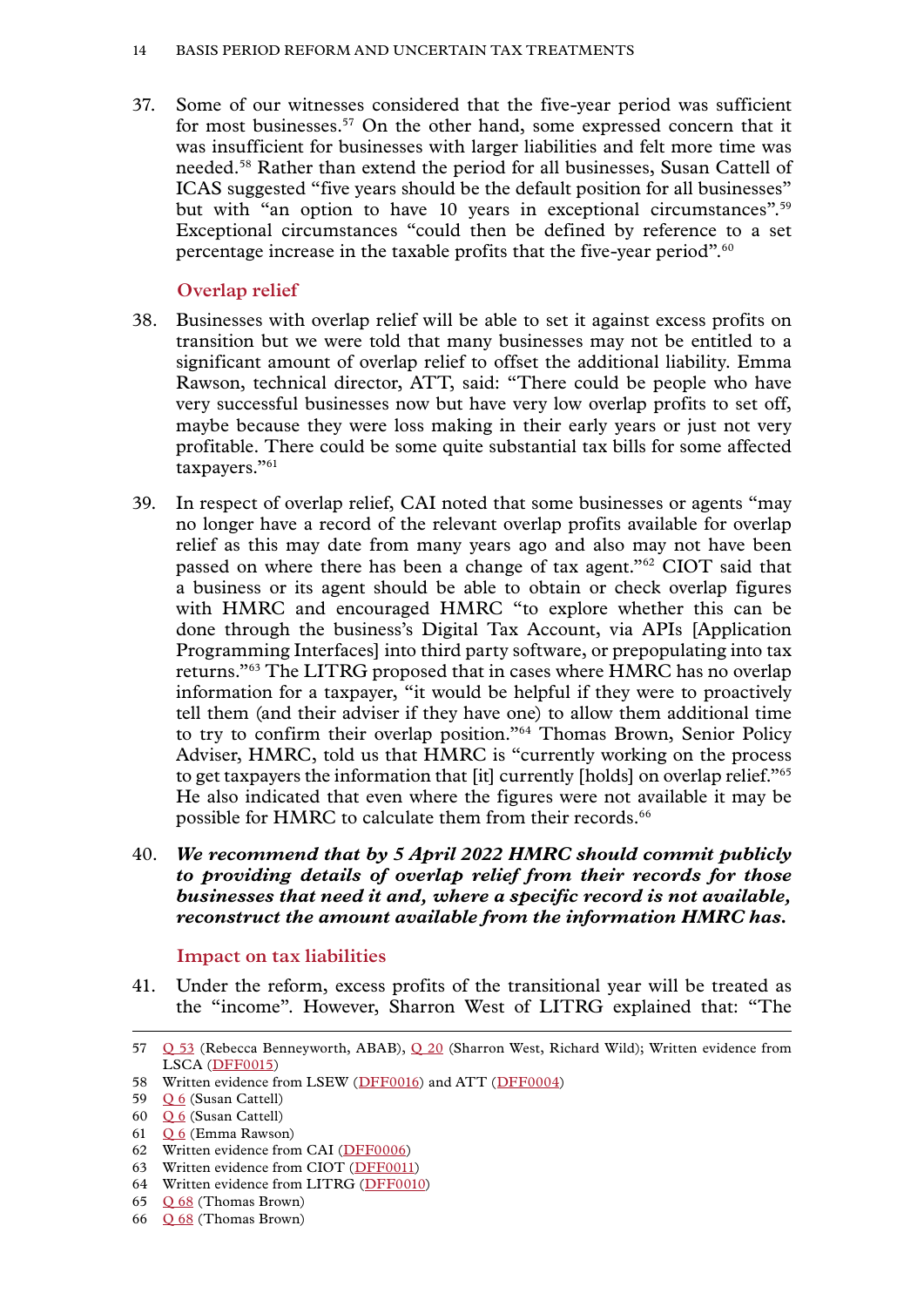<span id="page-16-0"></span>additional profits that will be taxed are not extra income, so there is no extra cash around for these people. They have not made these extra profits and they do not have the income from them... People will not understand that."<sup>67</sup>

- 42. Richard Jones, tax faculty, ICAEW, was concerned that business owners who have a yearly income of around  $f70,000$ , "and in the transitional year end up getting taxed twice on part of their profits, could end up falling into the next income tax bracket." This could mean "they could start losing their personal allowance, their pension contribution allowance could be affected, and the child benefit charge could kick in."68 LITRG feared this could also have an adverse effect on their entitlement to benefits such as tax credits or universal credit.<sup>69</sup> The impact on pension contributions and student loan repayments was also raised.<sup>70</sup> These could also happen in any of the five years across which the excess profits could be spread.
- 43. CIOT suggested that: "Consideration should be given to ring-fencing the excess profit and treating it as a one-off receipt (including when the profit is spread) and taxing it at the individual's marginal tax rate ignoring that excess profit, rather than treating it as additional income."71
- 44. In its response to the consultation the Government said that it would separate excess profits from ordinary trading profits so that entitlement to reliefs and benefits are not affected.<sup>72</sup> HMRC subsequently confirmed in written evidence that excess profits will still be taxed at marginal rates and "an individual's entitlement to the savings allowance and the personal allowance will be unchanged. However, the tax charged on the transition profit will reflect the normal rules for the reduction or removal of these allowances depending on income, as if the profit were taxed normally".73 Hence, the excess profits will still be taxed at the individual's marginal rate and could push them into higher rates and affect their entitlement to the savings and personal allowances.
- 45. *Our witnesses voiced a number of valid concerns about the additional tax liabilities some businesses could face on the transition to the new basis period rules, and made some suggestions about how these might be mitigated, which the Government should consider.*

**Are taxpayers and HMRC ready for the change?**

*Proposed timetable for the change*

46. Five of the professional bodies (CIOT, LITRG, ICAEW, ICAS, ATT) wrote to the Financial Secretary to the Treasury on 16 August 2021, expressing concern about the proposed timetable and the pressure the successive challenges of basis period reform and MTD for income tax would impose on businesses and their advisers and the impact on unrepresented taxpayers. The letter pointed to figures which indicated that at the time of the introduction of Making Tax Digital for VAT in 2019, 65 per cent of businesses consulted

<sup>67</sup>  $Q_2$ 1 (Sharron West)

<sup>68</sup> [Q 5](https://committees.parliament.uk/oralevidence/2802/html/) (Richard Jones)

<sup>69</sup> Written evidence from LITRG ([DFF0010](https://committees.parliament.uk/writtenevidence/39951/html/))

<sup>70</sup> Written evidence from CIOT ([DFF0011](https://committees.parliament.uk/writtenevidence/39953/html/))

<sup>71</sup> Written evidence from CIOT ([DFF0011](https://committees.parliament.uk/writtenevidence/39953/html/))

<sup>72</sup> HMRC, 'Consultation Outcome: Summary of responses': [https://www.gov.uk/government/](https://www.gov.uk/government/consultations/basis-period-reform/outcome/summary-of-responses) [consultations/basis-period-reform/outcome/summary-of-responses](https://www.gov.uk/government/consultations/basis-period-reform/outcome/summary-of-responses) [accessed 7 December 2021]

<sup>73</sup> Written evidence from HMRC *(*[DFF0020](https://committees.parliament.uk/writtenevidence/40923/html/)*)*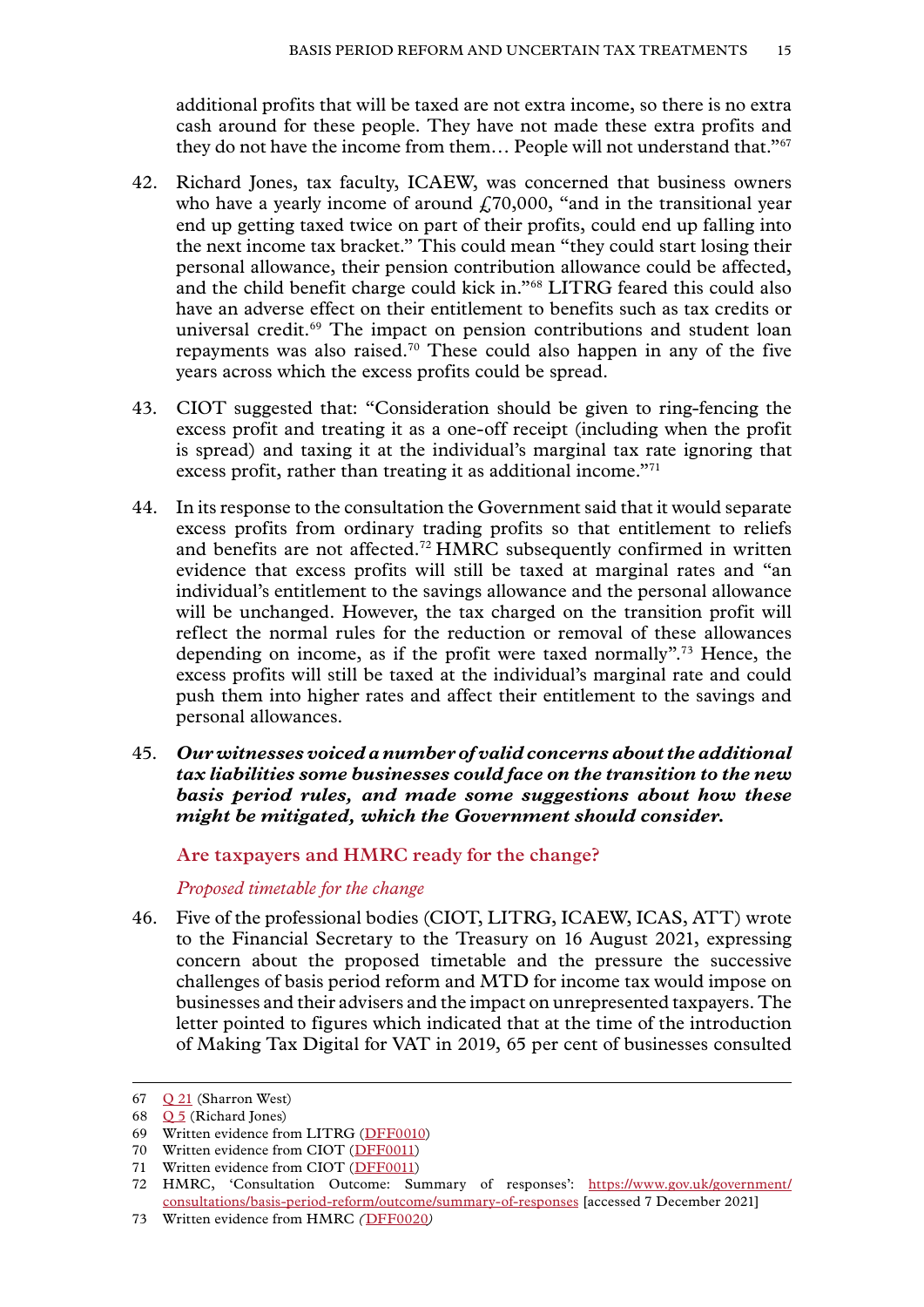<span id="page-17-0"></span>an accountant or bookkeeper and, since its introduction, 41 per cent of the self-employed had increased their use of agents.<sup>74</sup>

- 47. On 23 September 2021 the Financial Secretary to the Treasury announced that basis period reform and MTD for income tax would be deferred for one year.75 This meant that the transitional year for basis period reform would be 2023–24 and the introduction of MTD would be 2024–25 instead of 2022– 23 and 2023–24 respectively. The Office for Budget Responsibility (OBR) subsequently explained that the Government's decision to introduce the health and social care levy as a new tax from April 2023 "requires changes to HMRC systems including those for MTD for self-assessed income tax".76
- 48. The ATT welcomed the delay in basis period reform and MTD but felt that there is still going to be "too much change in too short a period of time".<sup>77</sup> Sharron West of LITRG, also welcomed the deferral but said "our feeling is that the whole system would benefit from possibly being pushed back another year".78 ICAEW went further and made a "firm recommendation" that basis period reform should be dropped altogether.<sup>79</sup>

#### *Resources*

49. In their August 2021 letter to the Financial Secretary to the Treasury the professional bodies also raised concerns about the "enormous strain" that consecutive reforms would place on agents, HMRC and other bodies such as tax charities which advise small and unrepresented businesses.<sup>80</sup> CAI was concerned that the reform "effectively brings forward the MTD start date for many businesses by almost a full year which would put considerable strain on businesses, agents and HMRC, in particular on HMRC helplines which are already under pressure."81 It added that all unincorporated businesses "would also be required to report under MTD ITSA for the same quarters and by the same deadlines with the final update also due to be filed by the same date" which would create a "significant bunching of workload for businesses, tax agents and HMRC".<sup>82</sup> Richard Wild of CIOT told us he was concerned about capacity in the agent market: "Agents keep telling us that they will retire before MTD is introduced… Basis periods and Making Tax Digital are fundamental changes that will need a huge amount of preparation both by the agents and on behalf of their clients."83 Rebecca Benneyworth also said the timing of these reforms would put tax advisers "under a lot of extra strain" and told us that she was aware of colleagues who are planning to retire rather than deal with the changes.<sup>84</sup>

<sup>74</sup> Letter from ICAS, ATT, ICAEW, LITRG, CIOT to Financial Secretary to the Treasury, 16 August 2021: [https://www.icaew.com/-/media/corporate/files/insights/tax-news/16-08-21-joint](https://www.icaew.com/-/media/corporate/files/insights/tax-news/16-08-21-joint-professional-bodies-letter-re-basis-period-reform-and-mtd.ashx?la=en)[professional-bodies-letter-re-basis-period-reform-and-mtd.ashx?la=en](https://www.icaew.com/-/media/corporate/files/insights/tax-news/16-08-21-joint-professional-bodies-letter-re-basis-period-reform-and-mtd.ashx?la=en) [accessed 7 December 2021]

<sup>75</sup> HC Deb, 23 September 2021, [Col 17WS](https://questions-statements.parliament.uk/written-statements/detail/2021-09-23/hcws308)

<sup>76</sup> Office for Budget Responsibility, *Economic and fiscal outlook,* CP 545 (October 2021): [https://obr.uk/](https://obr.uk/download/economic-and-fiscal-outlook-october-2021) [download/economic-and-fiscal-outlook-october-2021](https://obr.uk/download/economic-and-fiscal-outlook-october-2021) [accessed 7 December 2021]

<sup>77</sup> Written evidence from ATT ([DFF0004](https://committees.parliament.uk/writtenevidence/39926/html/))

<sup>78</sup> [Q 14](https://committees.parliament.uk/oralevidence/2803/html/) (Sharron West)

<sup>79</sup> Written evidence from ICAEW ([DFF0003\)](https://committees.parliament.uk/writtenevidence/39915/html/)

<sup>80</sup> Letter from ICAS, ATT, ICAEW, LITRG, CIOT to Financial Secretary to the Treasury, 16 August 2021: [https://www.icaew.com/-/media/corporate/files/insights/tax-news/16-08-21-joint](https://www.icaew.com/-/media/corporate/files/insights/tax-news/16-08-21-joint-professional-bodies-letter-re-basis-period-reform-and-mtd.ashx?la=en)[professional-bodies-letter-re-basis-period-reform-and-mtd.ashx?la=en](https://www.icaew.com/-/media/corporate/files/insights/tax-news/16-08-21-joint-professional-bodies-letter-re-basis-period-reform-and-mtd.ashx?la=en) [accessed 7 December 2021]

<sup>81</sup> Written evidence from CAI ([DFF0006\)](https://committees.parliament.uk/writtenevidence/39930/html/) 82 Written evidence from CAI ([DFF0006\)](https://committees.parliament.uk/writtenevidence/39930/html/)

<sup>83</sup> [Q 17](https://committees.parliament.uk/oralevidence/2803/html/) (Richard Wild)

<sup>84</sup> [Q 54](https://committees.parliament.uk/oralevidence/2872/html/) (Rebecca Benneyworth)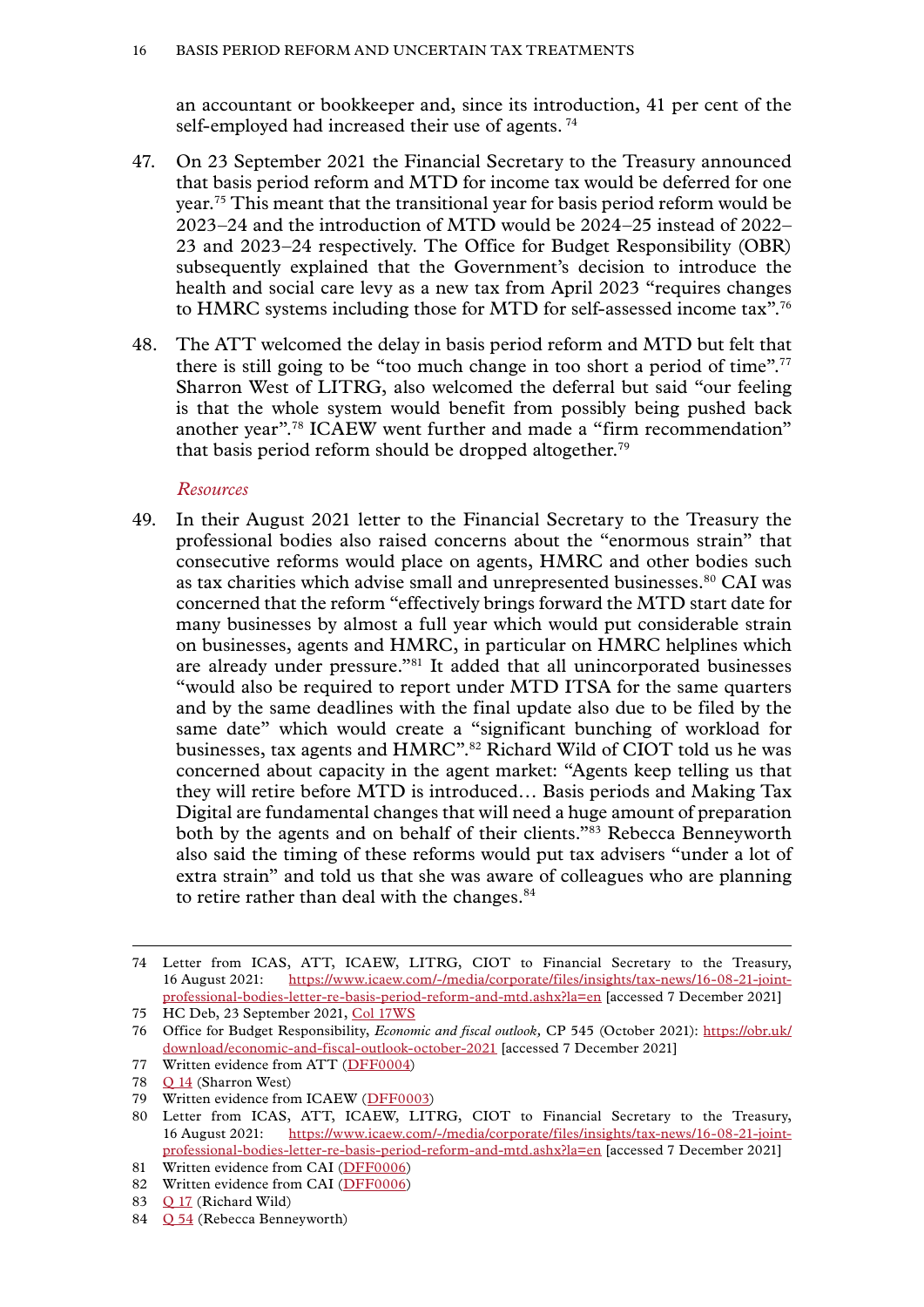- <span id="page-18-0"></span>50. CAI told us that at recent meetings of the Representative Bodies' Steering Group members have expressed concern about HMRC customer service levels and that: "It is worrying that major reforms are pressing ahead whilst business as usual and basic processes continue to suffer from long delays".85 The Association of Chartered Certified Accountants (ACCA) said that its members had expressed concerns about HMRC service levels, "raising doubts as to their capacity to undertake the significant taxpayer education exercise which will be needed for those businesses who are not represented by an agent or accountant".<sup>86</sup> Richard Wild, Head of Tax Technical, CIOT, said that previous major changes such as the introduction of MTD for VAT and dealing with EU exit had seen HMRC service levels fall: "Telephone waiting times increased. Post turnaround times all increased".<sup>87</sup>
- 51. Rebecca Benneyworth of ABAB commented on the scale of the task before HMRC in particular in relation to overlap relief, noting that "HMRC is going to have to surface that data for every single business that does not have a fiscal year basis".<sup>88</sup> She suggested that HMRC needed to set up a special team and a process for providing information to businesses and their accountants and tax advisers, but added that the fact that HMRC had not yet started putting such a system in place "will not mean that it cannot be a success".<sup>89</sup>
- 52. Bridget Micklem, Deputy Director, Business Profits, HMRC, pointed to the estimate of  $f<sub>i</sub>13m$  for the resources HMRC was devoting to basis period reform, telling us that to arrive at that figure, they had done a "thorough exercise" and that service levels had improved in the first quarter of the current tax year.<sup>90</sup>
- 53. *While noting the resources that HMRC has assigned to the implementation of this policy, we recommend that the Government and HMRC review the resources required for basis period reform and Making Tax Digital for income tax, in order to maximise the chances of a smooth implementation. In particular, we recommend specific resources should be allocated to retrieving and providing information about overlap relief to relevant businesses.*

#### **Preparation for change: raising awareness**

54. In respect of raising awareness of basis period reform, the LITRG suggested that HMRC should "proactively identify and contact unincorporated businesses with accounting period ends other than 31 March or 5 April to encourage them to consider the impact of basis period change as soon as possible and let them know what overlap profit information (if any) is held on HMRC's records".91 Sharron West of LITRG, said that "most unrepresented taxpayers do not know that Making Tax Digital is happening and are blissfully ignorant of the problems they will have to come to terms with in 2024". She added that HMRC should make a "big effort to contact these people directly and not just rely on mailshots, agents and general communications".<sup>92</sup>

<sup>85</sup> Written evidence from CAI ([DFF0006\)](https://committees.parliament.uk/writtenevidence/39930/html/)

<sup>86</sup> Written evidence from ACCA ([DFF0017\)](https://committees.parliament.uk/writtenevidence/40368/html/)

<sup>87</sup> [Q 18](https://committees.parliament.uk/oralevidence/2803/html/) (Richard Wild)

<sup>88</sup> [Q 48](https://committees.parliament.uk/oralevidence/2872/html/) (Rebecca Benneyworth)

<sup>89</sup> [Q 51](https://committees.parliament.uk/oralevidence/2872/html/) (Rebecca Benneyworth)

<sup>90</sup> O 70 (Bridget Micklem)

<sup>91</sup> [Q 16](https://committees.parliament.uk/oralevidence/2803/html/) (Sharron West); Written evidence from LITRG ([DFF0010](https://committees.parliament.uk/writtenevidence/39951/html/))

<sup>92</sup> O 16 (Sharron West)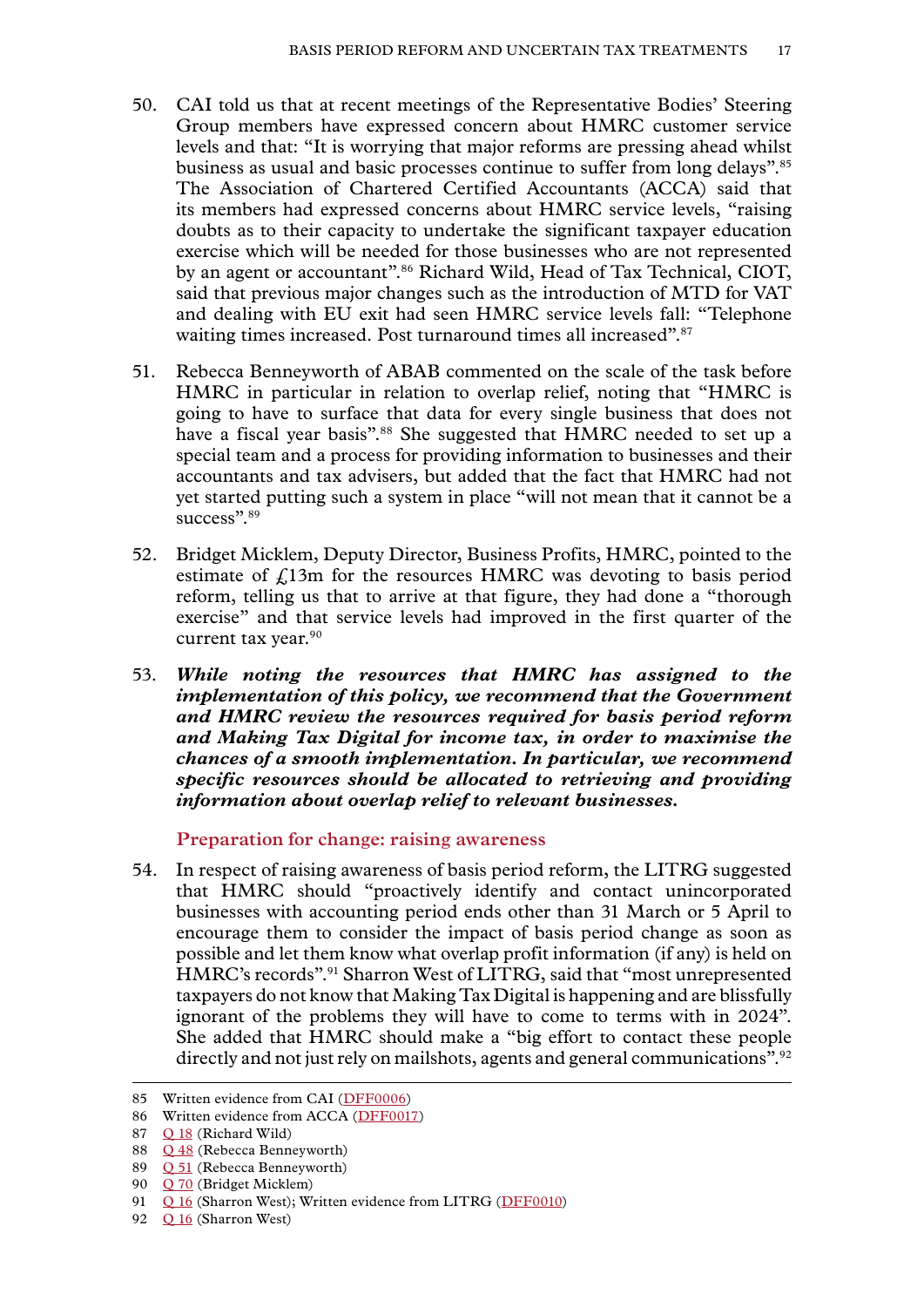<span id="page-19-0"></span>Richard Wild of CIOT agreed and said that "putting things on GOV.UK for people to read does not get to the right target audience. You need to send things directly".93 The LSEW proposed "a specific HMRC contact team to help smaller businesses (i.e. all those without Customer Compliance Managers) that have issues arising from these reforms".<sup>94</sup>

- 55. *We recommend that HMRC contacts directly all taxpayers with accounting periods which are not aligned with the tax year to alert them to the change and its implications for them and to inform them of what support is available.*
- 56. *HMRC should issue comprehensive guidance about basis period reform by 5 April 2022, including details of how unrepresented taxpayers can obtain support, and make a helpline number available.*

#### **Preparation for change: software**

57. Some witnesses were concerned that uncertainty around the introduction of basis period reform would delay the development and availability of necessary software to support Making Tax Digital (MTD) given the time needed to reflect the final rules within the software package.<sup>95</sup> However, written evidence from one of the major software providers, Sage, said that it supports the introduction of MTD and the principles of the basis period reform, "particularly as the changes will ensure aligning of reporting periods for different taxes. This will create a more streamlined approach and make it easier for business to navigate".96 The confirmation that the Government intends to proceed with basis period reform has provided greater certainty but the response to the consultation indicated that there are still details of the reform to be worked out which will in turn affect the timetable for the finalisation of software support packages. <sup>97</sup>

#### **How much will businesses have to pay?**

- 58. At the October 2021 Budget the Government published an impact assessment for the basis period reform indicating that the one-off costs for business (for example, changing software, deciding whether to change accounting period, familiarisation etc) were estimated to be negligible.<sup>98</sup> Continuing ongoing costs were estimated at  $\mathcal{L}9.1$ m but with offsetting savings of  $\mathcal{L}10.2$ m resulting in an overall saving. 99 CIOT was "surprised" at HMRC's impact assessment and considered that the estimates about one-off costs were "unrealistic".<sup>100</sup>
- 59. At the October 2021 Budget the Government published figures for the amount of revenue that would be raised by basis period reform:  $\int_{\mathcal{L}} 1.8 \text{ billion}$ over a four-year period from 2023–24 to 2026–2027.101

<sup>93</sup> [Q 7](https://committees.parliament.uk/oralevidence/2803/html/) (Richard Wild), [Q 16](https://committees.parliament.uk/oralevidence/2803/html/) (Sharron West)

<sup>94</sup> Written evidence from LSEW ([DFF0016](https://committees.parliament.uk/writtenevidence/40101/html/))

<sup>95</sup> Written evidence from ACCA ([DFF0017\)](https://committees.parliament.uk/writtenevidence/40368/html/), ICAS [\(DFF0005\)](https://committees.parliament.uk/writtenevidence/39928/html/)

<sup>96</sup> Written evidence from Sage *(*[DFF0018](https://committees.parliament.uk/writtenevidence/40893/html/)*)*

<sup>97</sup> HMRC, 'Consultation Outcome: Summary of responses': [https://www.gov.uk/government/](https://www.gov.uk/government/consultations/basis-period-reform/outcome/summary-of-responses) [consultations/basis-period-reform/outcome/summary-of-responses](https://www.gov.uk/government/consultations/basis-period-reform/outcome/summary-of-responses) [accessed 7 December 2021]

<sup>98</sup> HMRC, 'Policy Paper: Basis period reform': [https://www.gov.uk/government/publications/basis](https://www.gov.uk/government/publications/basis-period-reform/basis-period-reform)[period-reform/basis-period-reform](https://www.gov.uk/government/publications/basis-period-reform/basis-period-reform) [accessed 7 December 2021]

<sup>99</sup> HMRC, 'Policy Paper: Basis period reform': [https://www.gov.uk/government/publications/basis](https://www.gov.uk/government/publications/basis-period-reform/basis-period-reform)[period-reform/basis-period-reform](https://www.gov.uk/government/publications/basis-period-reform/basis-period-reform) [accessed 7 December 2021]

<sup>100</sup> Supplementary Written evidence from CIOT *(*[DFF0019](https://committees.parliament.uk/writtenevidence/40922/html/)*)*

<sup>101</sup> HMRC, 'Policy Paper: Basis period reform': [https://www.gov.uk/government/publications/basis](https://www.gov.uk/government/publications/basis-period-reform/basis-period-reform)[period-reform/basis-period-reform](https://www.gov.uk/government/publications/basis-period-reform/basis-period-reform) [accessed 7 December 2021]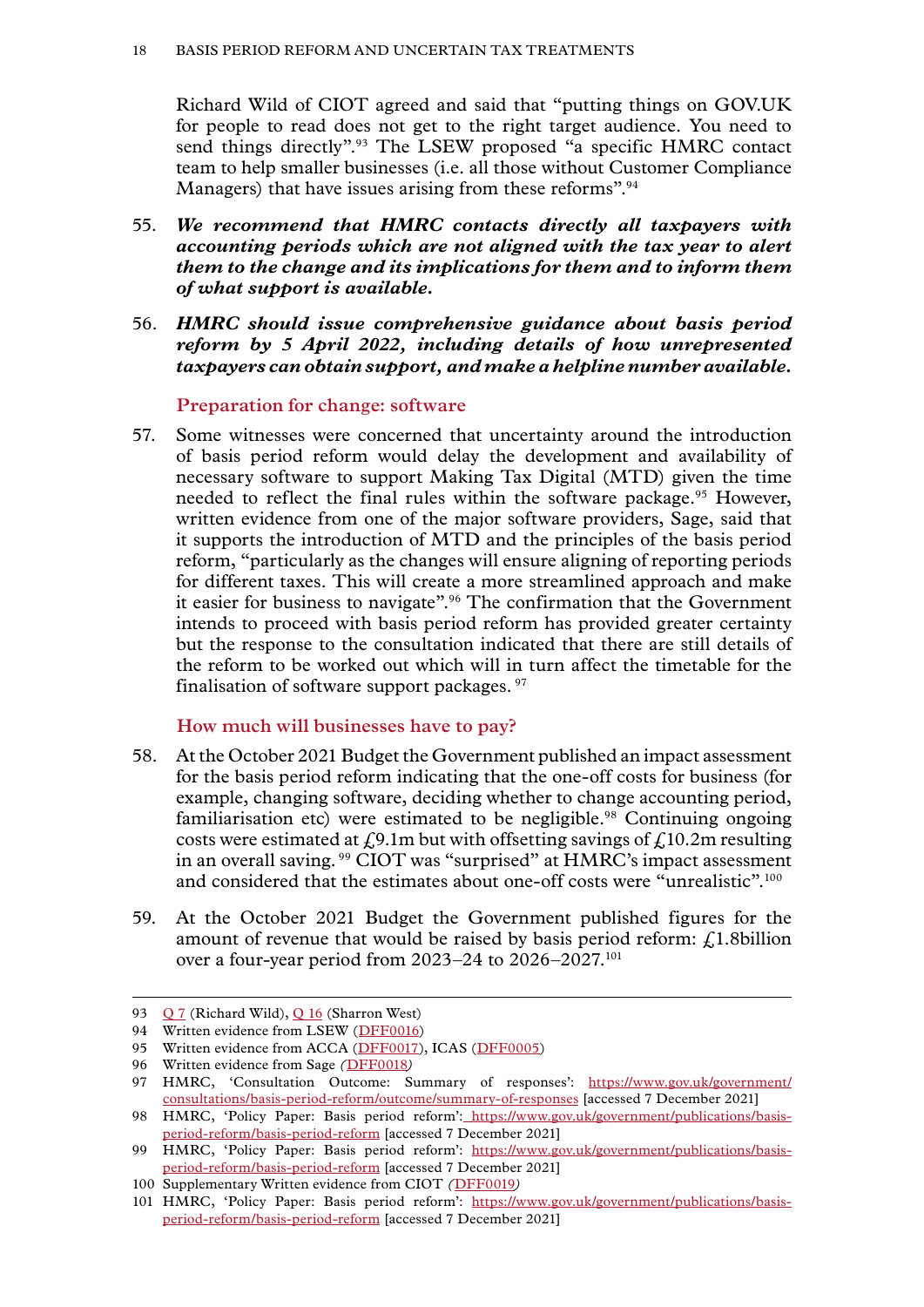- <span id="page-20-0"></span>60. HMRC told us that basis period reform was not about revenue raising but "a simplification measure and that it is broadly revenue neutral in the long term".102 This is because the tax paid on the transition to the new basis period rules "is just reversing what would happen anyway in future events", in other words bringing forward liabilities which would have been incurred under the existing rules on the closure of a business.<sup>103</sup>
- 61. The Office for Budget Responsibility (OBR) explained in their "Economic and fiscal outlook—October 2021" that:

"The measure 'income tax: basis periods reform for the self-employed' relates to tax rules for partners and the self-employed, and the timing of when their income is assessed by HMRC. It effectively brings forward the point at which profits are assessed for tax purposes, boosting receipts by  $\epsilon$  0.8 billion in 2024–25, and generating  $\epsilon$  1.8 billion in total during the scorecard period, and by diminishing amounts through to 2028–29 (based on the policy's five-year 'transition period'). It does not affect the underlying amounts of profits that will be taxed, and indeed by removing the possibility of 'overlap relief' going unclaimed, reduces revenue overall. This measure generates the 'fiscal illusion' of raising revenue when in fact it in the long term reduces it."<sup>104</sup>

62. **We note the OBR's statement that, in the short term, basis period reform will raise revenue. Irrespective of the "fiscal illusion" that may exist in the long term, in the short term those businesses affected will pay extra tax.**

## *Conclusions*

- 63. **The impact of basis period reform on those businesses which are not able to align their accounting periods with the tax year, for sound commercial reasons, has not been sufficiently addressed. We are particularly concerned about smaller businesses, especially those of a seasonal nature such as those in the agricultural sector and tourism. We have questioned the wisdom of introducing both basis period reform and MTD at a time when many businesses are recovering from the economic impact of Covid.**
- 64. **In the course of our inquiry we encountered a formidable body of opinion from stakeholders that the basis period reforms should be dropped, or not go ahead in their present form. The strongly held views of key stakeholders should give the Government pause for thought.**
- 65. **While we are not satisfied that the case has been made for basis period reform as a simplification, we do not recommend that the reform should be abandoned now. We note and welcome the Government's recognition that further work is needed on mitigating the effect of basis period reform on those businesses affected; in particular, specific action must be taken now to reflect the administrative burden they face.**

<sup>102</sup> [Q 67](https://committees.parliament.uk/oralevidence/2981/html/) (Bridget Micklem)

<sup>103</sup> [Q 67](https://committees.parliament.uk/oralevidence/2981/html/) (Bridget Micklem)

<sup>104</sup> Office for Budget Responsibility, *Economic and fiscal outlook,* CP 545 (October 2021): [https://obr.uk/](https://obr.uk/download/economic-and-fiscal-outlook-october-2021) [download/economic-and-fiscal-outlook-october-2021](https://obr.uk/download/economic-and-fiscal-outlook-october-2021) [accessed 7 December 2021]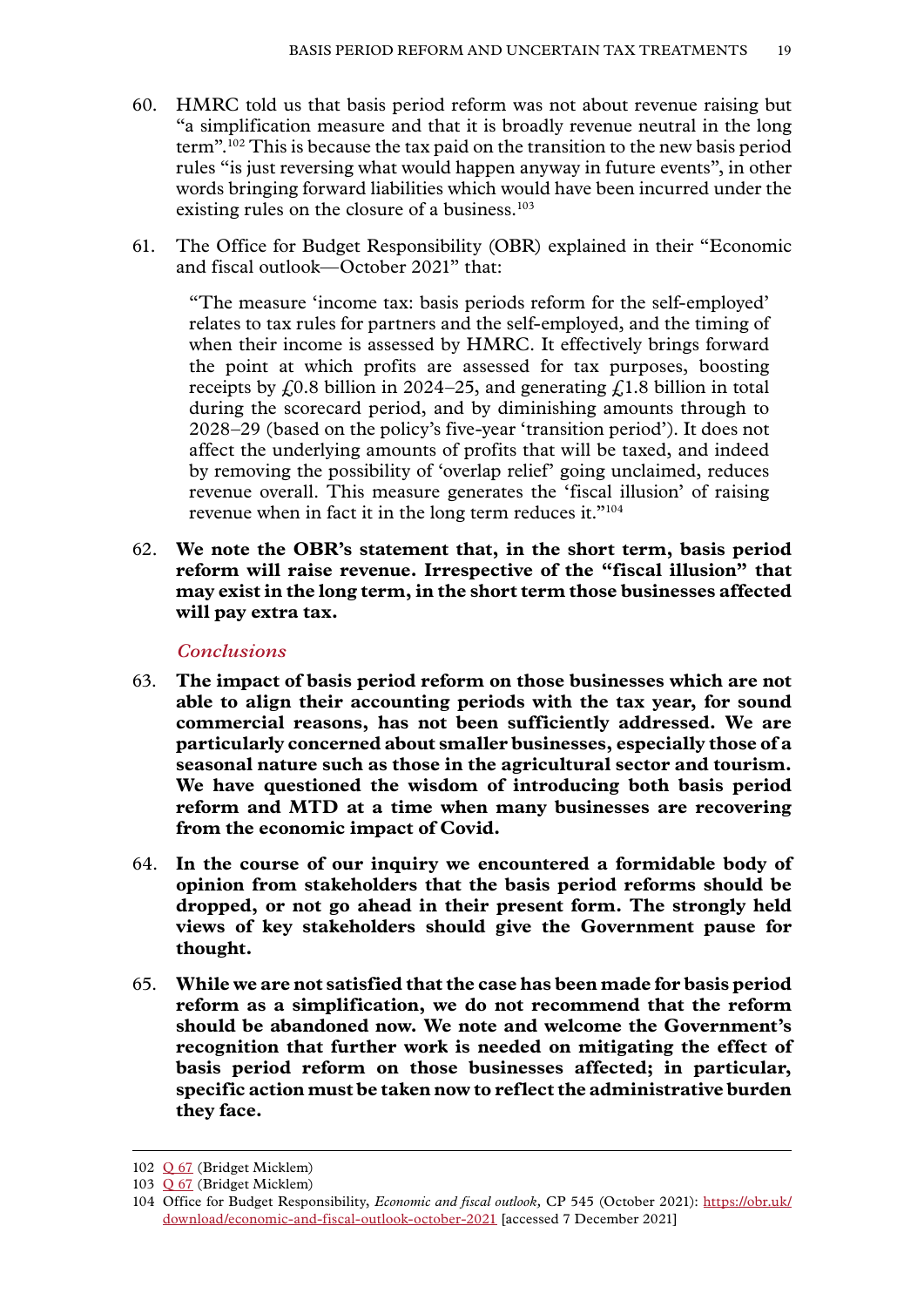66. *We therefore recommend that, for those businesses which do not have a 31 March–5 April year end, Making Tax Digital should be deferred until at least 2025–26. This is also the earliest date at which partnerships—which are disproportionately represented in this group of businesses—are due to be brought into MTD. For the largest partnerships which are particularly adversely affected by basis period reform, no date for the implementation of MTD has yet been set.*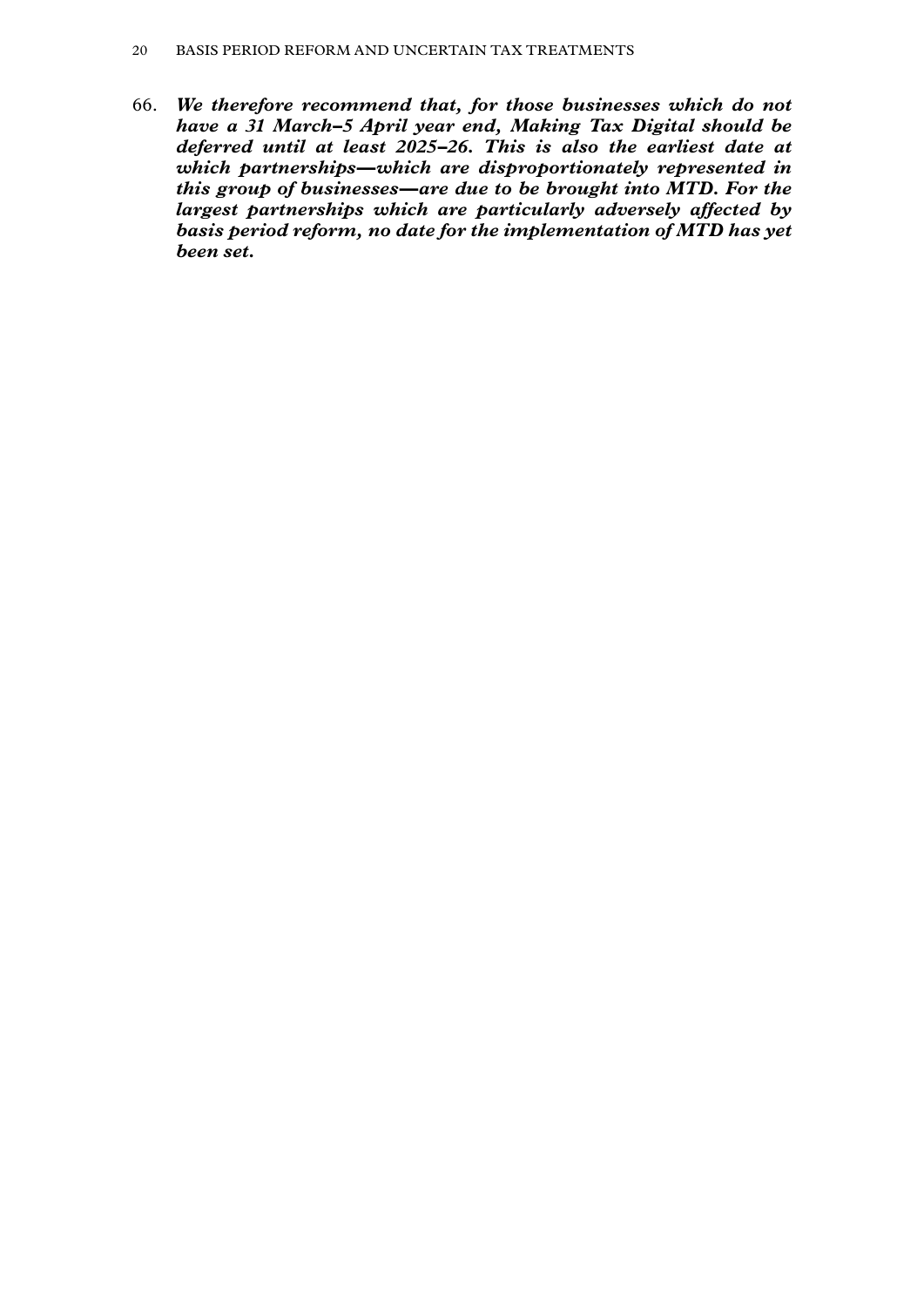#### <span id="page-22-0"></span>**Chapter 3: UNCERTAIN TAX TREATMENT**

#### **Background**

- 67. The Government first announced plans to introduce a new requirement for large businesses to notify HMRC of uncertain tax treatment in March 2020 when it launched its first consultation on the proposal.105 The new requirement was intended to help reduce that part of the tax gap attributable to differences in legal interpretation between taxpayer and HMRC, and was intended to take effect from April 2021.<sup>106</sup>
- 68. Under this new requirement, a large business that was applying an uncertain tax treatment—broadly, in working out its taxable profits, applying a tax treatment to a particular transaction with which HRMC may not agree would be required to notify HMRC of the uncertainty. A large business for these purposes is a company with a turnover of at least  $f200$  million and/or a balance sheet of over  $f<sub>1</sub>2$  billion.<sup>107</sup> According to HMRC, there are currently between  $2,300-2,400$  companies that qualify as large businesses.<sup>108</sup>
- 69. The proposed requirement to notify uncertain tax treatment was considered by the Sub-Committee as part of its inquiry into the Finance Bill 2021. We concluded that the proposal had been poorly thought out and was difficult both to understand and apply in practice. We expressed concern that HMRC had not itself identified these difficulties in advance of consultation.<sup>109</sup>
- 70. In October 2020, in its evidence to the Sub-Committee, HMRC acknowledged that feedback from stakeholders on this new requirement had been critical.<sup>110</sup> The then Financial Secretary to the Treasury, the Rt. Hon. Jesse Norman MP, assured the Sub-Committee a week later that the measure was not "settled".111 On 12 November 2020, the Government announced that the measure was to be delayed to allow "more time to get the policy and legislation right following the recent consultation, including through further engagement with stakeholders".<sup>112</sup> The Sub-Committee welcomed the delay.<sup>113</sup>
- 71. Further consultation during 2021 resulted in changes to the original proposal, which we discuss below. At the Autumn Budget 2021 the Government

- 112 HC Deb, 12 November 2020, [col 44WS](https://hansard.parliament.uk/commons/2020-11-12/debates/95de259c-d718-4160-9c3a-97c83fb3dcf9/WrittenStatements)
- 113 Economic Affairs Committee, *[New powers for HMRC: fair and proportionate?](https://publications.parliament.uk/pa/ld5801/ldselect/ldeconaf/198/19802.htm)* (4th Report, Session 2019–21, HL Paper 198), para 127

<sup>105</sup> HMRC, *Notification of uncertain tax treatment by large businesses* (March 2021): [https://www.](https://www.gov.uk/government/consultations/notification-of-uncertain-tax-treatment-by-large-businesses) [gov.uk/government/consultations/notification-of-uncertain-tax-treatment-by-large-businesses](https://www.gov.uk/government/consultations/notification-of-uncertain-tax-treatment-by-large-businesses) [accessed 7 December 2021]

<sup>106</sup> HMRC, *Notification of uncertain tax treatment by large businesses* (March 2021): [https://www.](https://www.gov.uk/government/consultations/notification-of-uncertain-tax-treatment-by-large-businesses) [gov.uk/government/consultations/notification-of-uncertain-tax-treatment-by-large-businesses](https://www.gov.uk/government/consultations/notification-of-uncertain-tax-treatment-by-large-businesses) [accessed December 2021]

<sup>107</sup> HMRC, *Notification of uncertain tax treatment by large businesses* (March 2021): [https://www.](https://www.gov.uk/government/consultations/notification-of-uncertain-tax-treatment-by-large-businesses) [gov.uk/government/consultations/notification-of-uncertain-tax-treatment-by-large-businesses](https://www.gov.uk/government/consultations/notification-of-uncertain-tax-treatment-by-large-businesses) [accessed 7 December 2021]

<sup>108</sup> [Q 79](https://committees.parliament.uk/oralevidence/2981/html/) (Christopher Thomas). Of these, around 2000 companies are classified by HMRC as "large"; the remaining 300–400 companies are "mid-sized".

<sup>109</sup> Economic Affairs Committee, *[New powers for HMRC: fair and proportionate?](https://publications.parliament.uk/pa/ld5801/ldselect/ldeconaf/198/19802.htm)* (4th Report, Session 2019–21, HL Paper 198), para 148

<sup>110</sup> Oral evidence taken on 26 October 2020 (Session 2019–21), [Q 97](https://committees.parliament.uk/oralevidence/1224/html/) (Paul Riley)

<sup>111</sup> Oral evidence taken on 2 November 2020 (Session 2019–21), [Q 114](https://committees.parliament.uk/oralevidence/1225/html/) (Financial Secretary to the Treasury)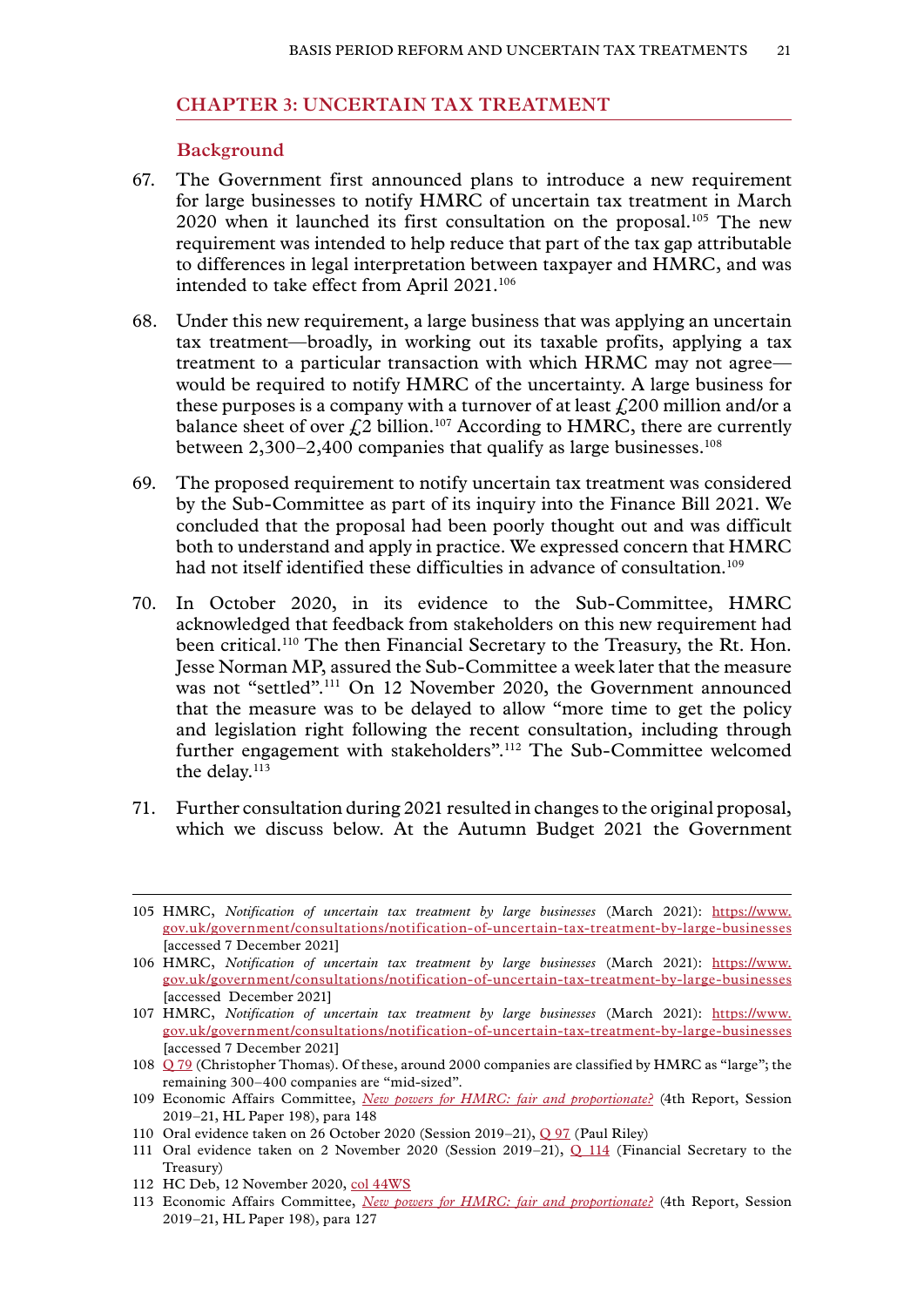<span id="page-23-0"></span>confirmed that the new requirement to notify uncertain tax treatment would apply to large businesses from 1 April 2022.114

**What consultation has there been?**

- 72. The first consultation on the requirement to notify uncertain tax treatment was at 'Stage 2', meaning that its focus was on the detail of a proposal to which the Government was already committed. Under the original proposal, a large business had to notify HMRC if it believed that HMRC might take a different view to its own on the tax treatment of a particular matter.<sup>115</sup>
- 73. In our report on Finance Bill 2021, we concluded that this new requirement merited a Stage 1 consultation.<sup>116</sup> A Stage 1 consultation requires the Government to set out its policy objectives and ask for feedback on options for achieving those objectives.117 HMRC told us that it now thinks that this first consultation was "perhaps too narrow".<sup>118</sup>
- 74. In our previous report, we recommended that the Government issue a new consultation at Stage 1 to consider more generally how to address that part of the legal interpretation gap linked to uncertain tax treatment.119 However, the second consultation, published at Spring Budget 2021, was also at Stage 2. This consultation again asked for feedback on a specific proposal, which was in this case a modified version of the original.<sup>120</sup>
- 75. Although our witnesses were generally positive about the nature of HMRC's engagement during this further consultation,<sup>121</sup> the Tax Law Review Committee (TLRC) told us that the measure had "plainly needed to return to Stage 1 to be re-thought".122 CIOT agreed; Richard Wild's view was that, by starting off at Stage 2 "we had leapt a bit too far in the process than we should have done".<sup>123</sup> For ICAS, the lack of a Stage 1 consultation meant that "other options, which would not have imposed unnecessary burdens on

<sup>114</sup> HMRC, *Notification of uncertain tax treatment by large businesses* (March 2021): [https://www.](https://www.gov.uk/government/consultations/notification-of-uncertain-tax-treatment-by-large-businesses) [gov.uk/government/consultations/notification-of-uncertain-tax-treatment-by-large-businesses](https://www.gov.uk/government/consultations/notification-of-uncertain-tax-treatment-by-large-businesses) [accessed 7 December 2021]

<sup>115</sup> HMRC, *Notification of uncertain tax treatment by large businesses* (March 2021): [https://www.](https://www.gov.uk/government/consultations/notification-of-uncertain-tax-treatment-by-large-businesses) [gov.uk/government/consultations/notification-of-uncertain-tax-treatment-by-large-businesses](https://www.gov.uk/government/consultations/notification-of-uncertain-tax-treatment-by-large-businesses) [accessed 7 December 2021]. The obligation to notify only applied if the amount of tax involved was over a specified threshold (then set at  $\mathcal{L}(1m)$ .

<sup>116</sup> Economic Affairs Committee, *[New powers for HMRC: fair and proportionate?](https://publications.parliament.uk/pa/ld5801/ldselect/ldeconaf/198/19802.htm)* (4th Report, Session 2019–21, HL Paper 198), para 127

<sup>117</sup> HM Treasury & HMRC, *Tax Consultation Framework* (March 2011): [https://assets.publishing.](https://assets.publishing.service.gov.uk/government/uploads/system/uploads/attachment_data/file/89261/tax-consultation-framework.pdf) [service.gov.uk/government/uploads/system/uploads/attachment\\_data/file/89261/tax-consultation](https://assets.publishing.service.gov.uk/government/uploads/system/uploads/attachment_data/file/89261/tax-consultation-framework.pdf)[framework.pdf](https://assets.publishing.service.gov.uk/government/uploads/system/uploads/attachment_data/file/89261/tax-consultation-framework.pdf) [accessed 7 December 2021]

<sup>118</sup> [Q 79](https://committees.parliament.uk/oralevidence/2981/html/) (Helen Page)

<sup>119</sup> Economic Affairs Committee, *[New powers for HMRC: fair and proportionate?](https://publications.parliament.uk/pa/ld5801/ldselect/ldeconaf/198/19802.htm)* (4th Report, Session 2019–21, HL Paper 198), paras 127 and 136

<sup>120</sup> HMRC, *Notification of uncertain tax treatment by large businesses –second consultation* (updated 20 July 2021): [https://www.gov.uk/government/consultations/notification-of-uncertain-tax](https://www.gov.uk/government/consultations/notification-of-uncertain-tax-treatment-by-large-businesses-second-consultation)[treatment-by-large-businesses-second-consultation](https://www.gov.uk/government/consultations/notification-of-uncertain-tax-treatment-by-large-businesses-second-consultation) [accessed 7 December 2021]

<sup>121</sup> [Q 23](https://committees.parliament.uk/oralevidence/2803/html/) (Richard Wild)

<sup>122</sup> Written evidence from TLRC ([DFF0008\)](https://committees.parliament.uk/writtenevidence/39945/html/). In its formal response to the second consultation, the TLRC said that the second consultation document suffered from many of the same flaws and defects of the first consultation: see Institute for Fiscal Studies, *Response to HMRC's consultation document of 19 March 2020 by the Tax Law Review Committee* (20 September 2021); HMRC, *Call for evidence: the tax administration framework: supporting a 21st century tax system*: [https://ifs.org.uk/uploads/TLRC\\_](https://ifs.org.uk/uploads/TLRC_Response%20to%20HMRC%27s%20second%20consultation%20on%20notification%20of%20UTT_.pdf) [Response%20to%20HMRC%27s%20second%20consultation%20on%20notification%20of%20](https://ifs.org.uk/uploads/TLRC_Response%20to%20HMRC%27s%20second%20consultation%20on%20notification%20of%20UTT_.pdf) UTT .pdf [accessed 7 December 2021]

<sup>123</sup>  $Q$  26 (Richard Wild)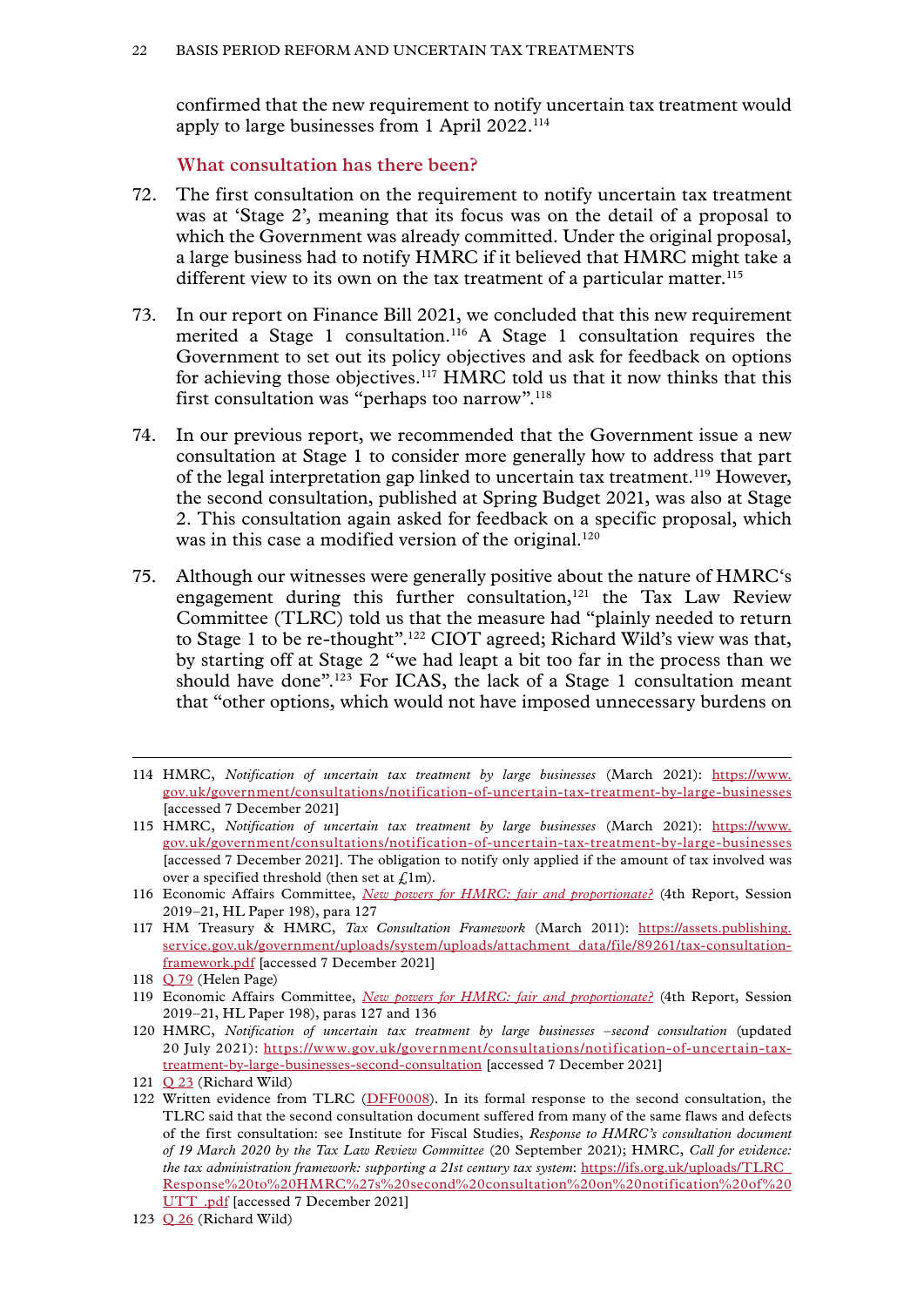all large businesses, never seemed to have been properly considered, even when raised in consultation responses".<sup>124</sup>

- 76. HMRC told us that it had put a lot of time and thought into the proposal and that, for the second consultation, "effectively we did go back to the drawing board".125 We were told that although HMRC had "got some ideas" from the consultation as to other ways of addressing tax uncertainty, this new notification requirement was the preferred solution.<sup>126</sup>
- 77. Our witnesses generally agreed that further consultation had improved the specifics of the notification requirement.<sup>127</sup> In particular, there was a new test of uncertain tax treatment which the Government said was intended to be "more objective".<sup>128</sup> We discuss the new test later in this chapter.
- 78. Other changes include an increase in the threshold above which uncertainty has to be notified (from  $f<sub>i</sub>$ 1m to  $f<sub>i</sub>$ 5m) and a reduction in the number of taxes to which the requirement applies from nine to three (corporation tax, VAT and income tax, including PAYE).<sup>129</sup> In addition, penalties for failure to notify will now be imposed only on the company itself, rather than, as originally proposed the company and its officers. This was a change that the Sub-Committee recommended last year.<sup>130</sup>
- 79. Notwithstanding these improvements, our witnesses still had reservations as to whether enough had been done to make the measure more proportionate and targeted. Malcolm Gammie QC of TLRC said that the proposals were better "in the sense that they were less bad" but that "a bad idea does not become a good idea just because you tinker with it".131 For CIOT, the consultation outcome meant that "we are in a slightly different difficult place than we were when we started".<sup>132</sup>
- 80. **While it is positive that HMRC engaged constructively with business on this measure over the last year, we are disappointed that the Government did not make better use of the opportunity afforded by the delay to this measure to bring greater clarity as to why the new requirement is needed.**
- 81. **We remain of the view that a Stage 1 consultation should have been undertaken in relation to this measure. As a result of carrying out a second Stage 2 consultation, we consider that the Government continued to focus on one specific proposal, rather than giving proper consideration to alternative ways of addressing uncertainty within the tax system as a Stage 1 consultation would have required.**

<sup>124</sup> Written evidence from ICAS ([DFF0005\)](https://committees.parliament.uk/writtenevidence/39928/html/)

<sup>125</sup> [Q 80](https://committees.parliament.uk/oralevidence/2981/html/) (Helen Page)

<sup>126</sup> [Q 80](https://committees.parliament.uk/oralevidence/2981/html/) (Helen Page)

<sup>127</sup> [Q](https://committees.parliament.uk/oralevidence/2802/html/) 9 (Susan Cattell); written evidence from the CBI ([DFF0012\)](https://committees.parliament.uk/writtenevidence/39956/html/), ICAEW ([DFF0003\)](https://committees.parliament.uk/writtenevidence/39915/html/), ICAS ([DFF0005](https://committees.parliament.uk/writtenevidence/39928/html/)), LSEW ([DFF0016](https://committees.parliament.uk/writtenevidence/40101/html/))

<sup>128</sup> In the second consultation, the Government asked respondents specifically to comment on whether these triggers were "sufficiently objective"; see HMRC, *Notification of uncertain tax treatment by large businesses–second consultation* (updated 20 July 2021) Q 5: [https://www.gov.uk/government/](https://www.gov.uk/government/consultations/notification-of-uncertain-tax-treatment-by-large-businesses-second-consultation) [consultations/notification-of-uncertain-tax-treatment-by-large-businesses-second-consultation](https://www.gov.uk/government/consultations/notification-of-uncertain-tax-treatment-by-large-businesses-second-consultation) [accessed 7 December 2021]

<sup>129</sup> Concerns as to both the level of the threshold and the number of taxes subject to a notification requirement were raised by witnesses to our inquiry into Finance Bill 2021.

<sup>130</sup> Economic Affairs Committee, *[New powers for HMRC: fair and proportionate?](https://publications.parliament.uk/pa/ld5801/ldselect/ldeconaf/198/19802.htm)* (4th Report, Session 2019–21, HL Paper 198), para 152

<sup>131</sup> [Q 39](https://committees.parliament.uk/oralevidence/2871/html/) (Malcolm Gammie QC)

<sup>132</sup> [Q 23](https://committees.parliament.uk/oralevidence/2803/html/) (Richard Wild)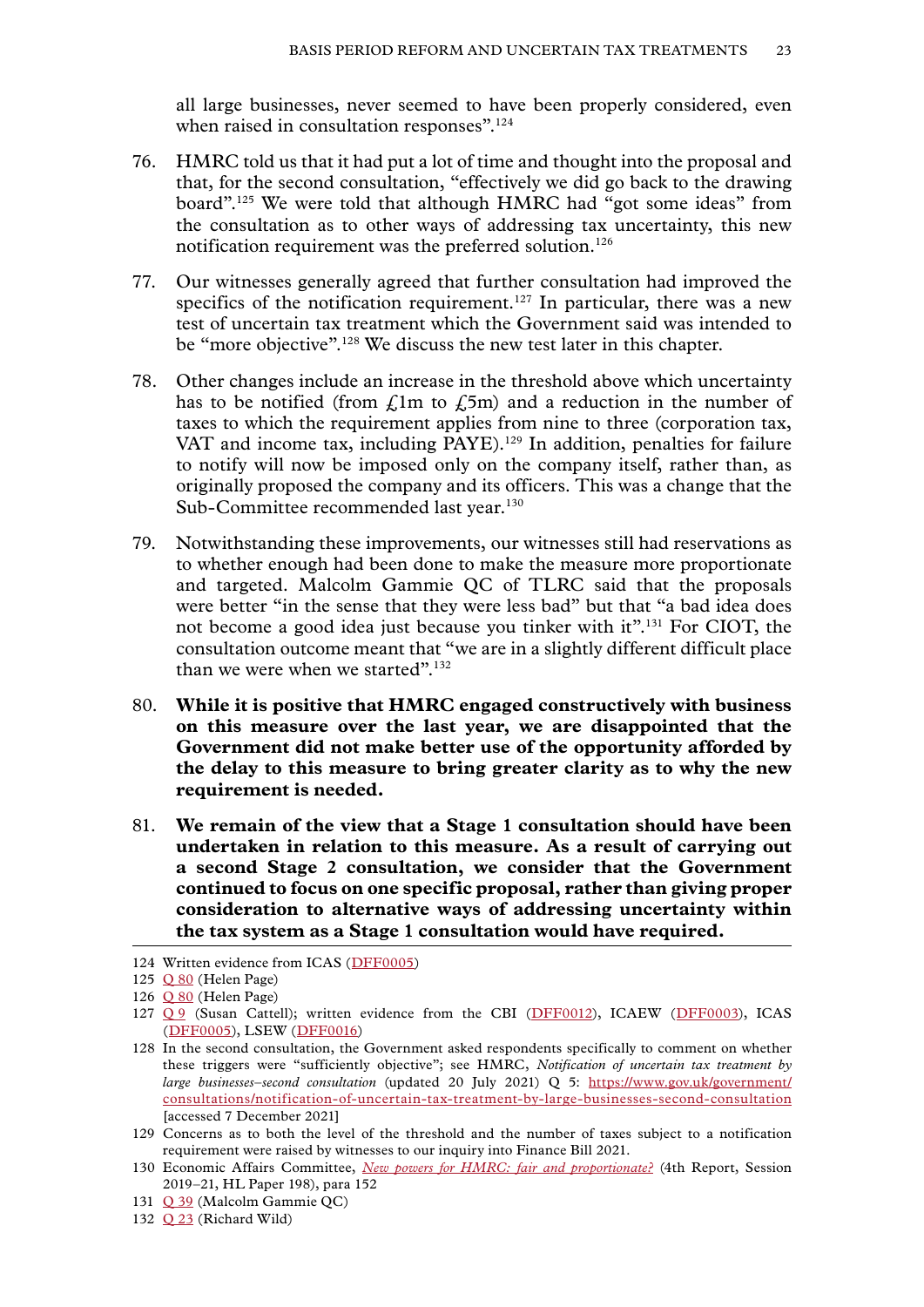<span id="page-25-0"></span>82. **Although we acknowledge that the measure has improved as a result of the further consultation, we are nonetheless concerned that so many of the criticisms and concerns we heard last year have been repeated in evidence to this inquiry.**

#### **Has the case for change been made?**

- 83. The Government said that the objective of the new requirement is "to reduce the legal interpretation portion of the tax gap". The consultation document said that the legal interpretation tax gap arises where, in a case that does not involve avoidance, HMRC and a taxpayer take a different view of what the law means.<sup>133</sup> For 2019–2020, HMRC estimated this at  $\sqrt{5.8}$  billion of which it says  $\zeta$ 3.2 billion is attributable to large businesses.<sup>134</sup> The policy costings indicate that the expected additional revenue from the notification requirement is around  $\text{\textsterling}30$  million per annum from 2022–23.<sup>135</sup>
- 84. Richard Wild of CIOT told us: " … there is a bit of mystery surrounding what the legal interpretation tax gap actually represents", and that there was "little detail about how it is calculated and what it includes".136
- 85. The TLRC said that the suggestion that this new requirement would reduce the tax gap was not one "that withstands careful scrutiny" and that "the supposed 'tax saving' may be no more than pure guesswork".137 Other witnesses noted that even if the policy costings are correct, at best the reduction in the legal interpretation tax gap in any given year would be no more than one per cent. Richard Wild of CIOT described this as "a drop in the ocean".138 According to Emma Rawson of ATT, there were "more fundamental things" (such as the complexity of tax legislation and the availability of HMRC support for taxpayers) that should be looked at if this part of the tax gap was to be tackled.<sup>139</sup>
- 86. Our witnesses also questioned the proportionality of the new requirement taking into account the likely costs to business of compliance with this new requirement as compared to the expected yield.140 Our witnesses were particularly concerned about the costs that would be incurred by those companies that HMRC acknowledged were making such disclosures already.141 As we discuss below, our witnesses told us that such companies were very likely to make formal notifications notwithstanding any disclosure of uncertainties as part of their normal interaction with HMRC.
- 87. Richard Wild of CIOT questioned whether the amount of additional compliance that would be needed—for businesses and HMRC—was

141 [QQ 24](https://committees.parliament.uk/oralevidence/2803/html/) (Richard Wild), [Q 39](https://committees.parliament.uk/oralevidence/2871/html/) (Malcolm Gammie QC); [Q 75](https://committees.parliament.uk/oralevidence/2981/html/) (Christopher Thomas)

<sup>133</sup> HMRC, *Notification of uncertain tax treatment by large businesses—second consultation* (updated 20 July 2021), para 2.2: [https://www.gov.uk/government/consultations/notification-of-uncertain-tax](https://www.gov.uk/government/consultations/notification-of-uncertain-tax-treatment-by-large-businesses-second-consultation)[treatment-by-large-businesses-second-consultation](https://www.gov.uk/government/consultations/notification-of-uncertain-tax-treatment-by-large-businesses-second-consultation) [accessed 7 December 2021]

<sup>134</sup> HMRC, 'Policy Paper: Notification of uncertain tax treatment for large businesses': [https://www.](https://www.gov.uk/government/publications/notification-of-uncertain-tax-treatment-for-large-businesses/notification-of-uncertain-tax-treatment-for-large-businesses) [gov.uk/government/publications/notification-of-uncertain-tax-treatment-for-large-businesses/](https://www.gov.uk/government/publications/notification-of-uncertain-tax-treatment-for-large-businesses/notification-of-uncertain-tax-treatment-for-large-businesses) [notification-of-uncertain-tax-treatment-for-large-businesses](https://www.gov.uk/government/publications/notification-of-uncertain-tax-treatment-for-large-businesses/notification-of-uncertain-tax-treatment-for-large-businesses) [accessed 7 December 2021]

<sup>135</sup> HMRC, 'Policy Paper: Notification of uncertain tax treatment for large businesses': [https://www.](https://www.gov.uk/government/publications/notification-of-uncertain-tax-treatment-for-large-businesses/notification-of-uncertain-tax-treatment-for-large-businesses) [gov.uk/government/publications/notification-of-uncertain-tax-treatment-for-large-businesses/](https://www.gov.uk/government/publications/notification-of-uncertain-tax-treatment-for-large-businesses/notification-of-uncertain-tax-treatment-for-large-businesses) [notification-of-uncertain-tax-treatment-for-large-businesses](https://www.gov.uk/government/publications/notification-of-uncertain-tax-treatment-for-large-businesses/notification-of-uncertain-tax-treatment-for-large-businesses) [accessed 7 December 2021]

<sup>136</sup> [Q 24](https://committees.parliament.uk/oralevidence/2803/html/) (Richard Wild)

<sup>137</sup> Written evidence from TLRC ([DFF0008](https://committees.parliament.uk/writtenevidence/39945/html/))

<sup>138</sup> [Q 24](https://committees.parliament.uk/oralevidence/2803/html/) (Richard Wild); See also [Q 9](https://committees.parliament.uk/oralevidence/2802/html/) (Susan Cattell); written evidence from LSEW ([DFF0016\)](https://committees.parliament.uk/writtenevidence/40101/html/).

<sup>139</sup> [Q 9](https://committees.parliament.uk/oralevidence/2802/html/) (Emma Rawson)

<sup>140</sup> [QQ 24, 28](https://committees.parliament.uk/oralevidence/2803/html/) (Richard Wild), [Q 39](https://committees.parliament.uk/oralevidence/2871/html/) (Malcolm Gammie QC); written evidence from CBI ([DFF0012](https://committees.parliament.uk/writtenevidence/39956/html/))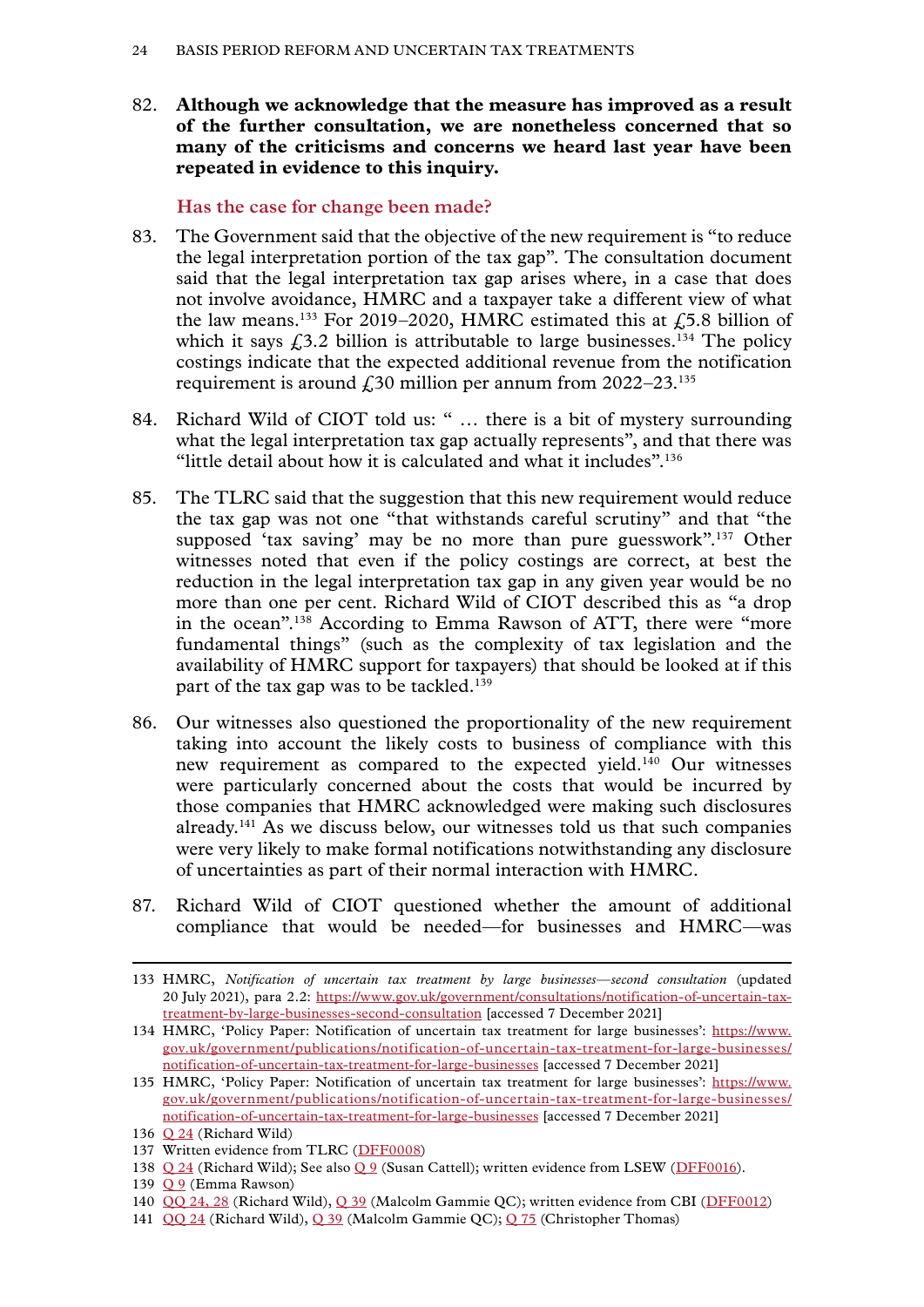justified by such a small reduction in the legal interpretation tax gap.<sup>142</sup> The Government's estimate of the costs to business was published at autumn Budget 2021.<sup>143</sup> This put ongoing costs (across all in-scope companies) at £3 million a year. Taking account of HMRC's estimate of its own additional costs in relation to this new requirement, total costs for the period form 2022–23 to 2026–27 appear to represent around one quarter of the expected yield.144

- 88. Last year, the evidence we heard led us to conclude that the case for this new requirement had not been made.<sup>145</sup> A number of our witnesses told us that, even with a second consultation, the Government had yet to explain why this measure was needed: they remained unclear as to its policy rationale.<sup>146</sup> The TLRC told us that both consultation documents were "devoid of any proper … explanation of the underlying compliance issue that HMRC had identified". It described the proposal as "flawed" and having no "sound policy foundation".147 Bill Dodwell of the OTS told us that, when the measure was first announced, his reaction had been one of surprise and that, even now, the reason for it remained "a bit of a mystery".<sup>148</sup>
- 89. HMRC told us that it had made the case for reform.<sup>149</sup> We were told that dealing with the legal interpretation part of the tax gap, which was "very large, very stubborn", required "something new" and that this measure "has to be a good place to start in reducing that legal interpretation tax gap" by providing it with more, and earlier information on areas of uncertainty.150
- 90. HMRC acknowledged that some businesses, particularly those rated "low risk" under HMRC's business risk review programme<sup>151</sup> were generally already disclosing information about uncertainties—in part, to maintain their low-risk status. HMRC said that the new requirement provided a "bit more clarity" as it would help such businesses understand the types of issue which HMRC wanted to know about.<sup>152</sup>
- 91. For businesses which were not "routinely sharing information", HMRC said that the measure was intended to "level the playing field" as they would now be under an obligation to make appropriate disclosure to HMRC.<sup>153</sup>
- 92. Our witnesses however questioned whether the measure would in fact level the playing field as HMRC suggested. There was scepticism as to whether higher risk businesses would start providing HMRC with more information.<sup>154</sup>

150 [Q 72](https://committees.parliament.uk/oralevidence/2981/html/) (Helen Page)

<sup>142</sup> [Q 24](https://committees.parliament.uk/oralevidence/2803/html/) (Richard Wild)

<sup>143</sup> HMRC, 'Policy Paper: Notification of uncertain tax treatment for large businesses': [https://www.](https://www.gov.uk/government/publications/notification-of-uncertain-tax-treatment-for-large-businesses/notification-of-uncertain-tax-treatment-for-large-businesses) [gov.uk/government/publications/notification-of-uncertain-tax-treatment-for-large-businesses/](https://www.gov.uk/government/publications/notification-of-uncertain-tax-treatment-for-large-businesses/notification-of-uncertain-tax-treatment-for-large-businesses) [notification-of-uncertain-tax-treatment-for-large-businesses](https://www.gov.uk/government/publications/notification-of-uncertain-tax-treatment-for-large-businesses/notification-of-uncertain-tax-treatment-for-large-businesses) [accessed 7 December 2021]

<sup>144</sup> The expected yield (from 2022–23 to 2026–27) for the measure is  $\zeta$ 125 million. Ongoing costs over that same period for businesses are  $f<sub>i</sub>15$  million (based on HMRC's estimate) and so represent 12 per cent of that yield and HMRC's estimate of its own additional costs is  $f<sub>i</sub>15$  million.

<sup>145</sup> Economic Affairs Committee, *[New powers for HMRC: fair and proportionate?](https://publications.parliament.uk/pa/ld5801/ldselect/ldeconaf/198/19802.htm)* (4th Report, Session 2019–21, HL Paper 198), para 136

<sup>146</sup> [Q 9](https://committees.parliament.uk/oralevidence/2802/html/) (Susan Cattell); written evidence from CBI ([DFF0012\)](https://committees.parliament.uk/writtenevidence/39956/html/), TLRC ([DFF0008\)](https://committees.parliament.uk/writtenevidence/39945/html/)

<sup>147</sup> Written evidence of TLRC ([DFF0008](https://committees.parliament.uk/writtenevidence/39945/html/))

<sup>148</sup> [Q 39](https://committees.parliament.uk/oralevidence/2871/html/) (Bill Dodwell)

<sup>149</sup> [Q 72](https://committees.parliament.uk/oralevidence/2981/html/) (Helen Page)

<sup>151</sup> The business risk review process, part of HMRC's large business compliance strategy, is used by HMRC to help it determine where to deploy its resources across four taxpayer risk categories.

<sup>152</sup> [Q 72, Q 76](https://committees.parliament.uk/oralevidence/2981/html/) (Christopher Thomas)

<sup>153</sup> [Q 72](https://committees.parliament.uk/oralevidence/2981/html/) (Christopher Thomas)

<sup>154</sup> Written evidence from ACCA ([DFF0017\)](https://committees.parliament.uk/writtenevidence/40368/html/), ICAS [\(DFF0005\)](https://committees.parliament.uk/writtenevidence/39928/html/)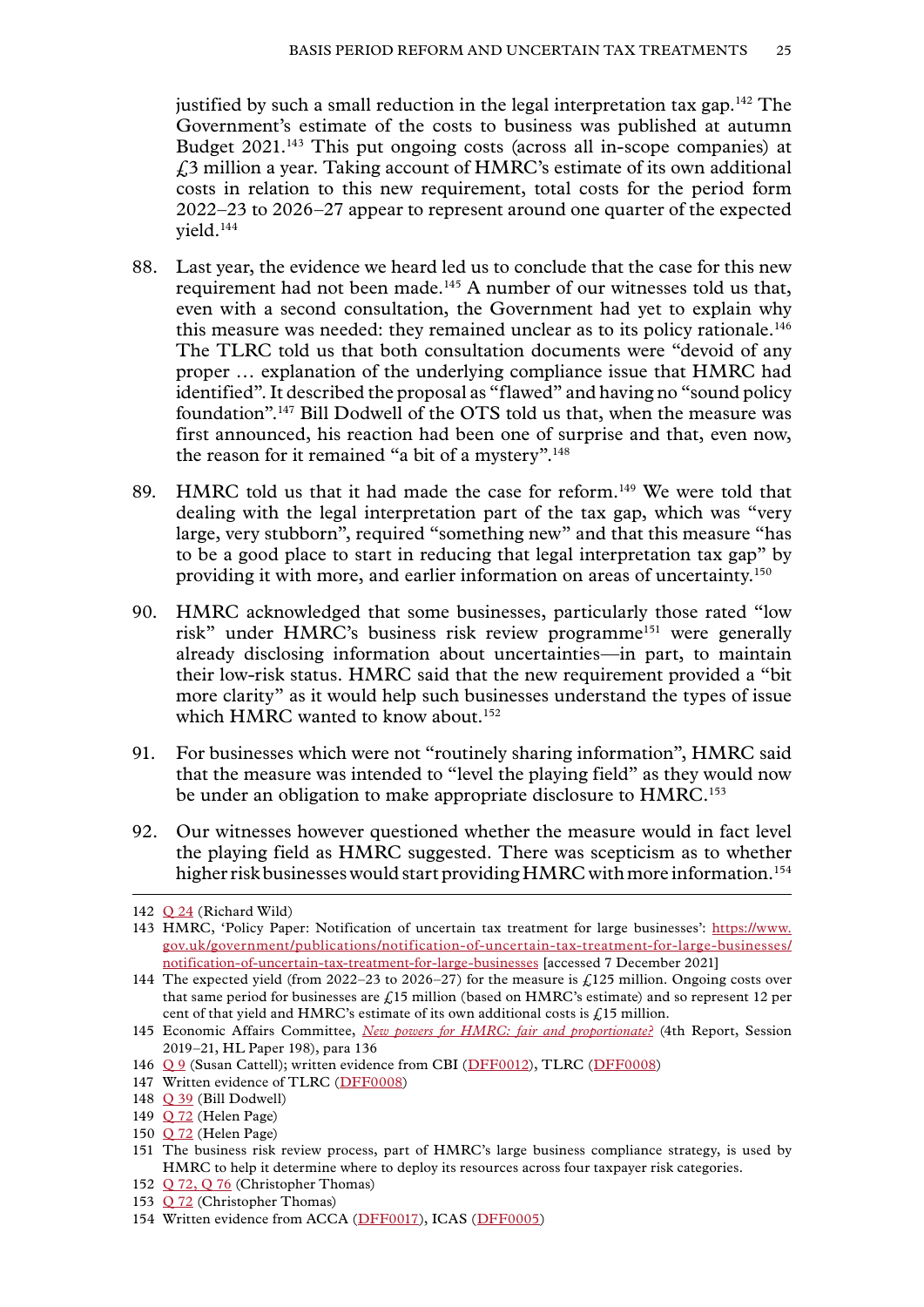Malcolm Gammie of TLRC suggested that it could be "all too easy" for higher risk businesses to take the view that the test for uncertainty under one of the proposed triggers was not met.155 Bill Dodwell of the OTS agreed, telling us that "one of the dangers of measures of this sort is that they do not fix the very small minority who are not completely helpful and straightforward, but they impose a burden on the vast majority who are doing their best".156

- 93. During our previous inquiry into this measure, witnesses suggested that if a new statutory obligation was needed, it should be targeted only at those businesses that did not currently engage with HMRC (namely, businesses ranked by HMRC as higher-risk).<sup>157</sup> Similar comments were made in evidence to this inquiry .158
- 94. A number of our witnesses questioned whether, rather than introduce new legislation, HMRC should instead invest additional resource in existing compliance activity to tackle higher-risk businesses. For example, Richard Wild of CIOT said: "Perhaps [HMRC] needs to spend more time going in and spending time with these large businesses, which have a higher risk level, and find out a bit more about what they are doing … rather than making everyone else have to disclose… "159
- 95. HMRC told us that its compliance strategy meant that "the higher the risk category, then the more closely we look at the business" but even so "it is very difficult to identify these issues".<sup>160</sup> It acknowledged that responses to the consultation had suggested that HMRC should carry out more compliance activity to get the type of information on uncertainties that it wanted but said it preferred the new requirement as the information received would allow compliance activity to be prioritised, in contrast to simply increasing compliance activity.161 In terms of limiting the measure to some companies only, it told us that "the legal interpretation tax gap does not relate solely to a minority of large businesses" and so needed to apply to all businesses, regardless of risk status.162
- 96. **We agree with our witnesses that the case for requiring large businesses to notify HMRC of uncertain tax treatment has still not been made.**
- 97. **Given what HMRC has told us about its strategy around large business compliance we are concerned that, rather than level the playing field in terms of compliance, this measure will have a disproportionate effect on those businesses that already strive to have a collaborative relationship with HMRC in which they discuss uncertain tax matters.**
- 98. **We remain of the view that it is both unnecessary and counterproductive to make a requirement to notify uncertain treatment apply to all large businesses, regardless of their risk status. We are**

- 158 [Q 9](https://committees.parliament.uk/oralevidence/2802/html/) (Susan Cattell), [Q 27](https://committees.parliament.uk/oralevidence/2803/html/) (Richard Wild); written evidence from CBI ([DFF0012\)](https://committees.parliament.uk/writtenevidence/39956/html/), ICAS ([DFF0005\)](https://committees.parliament.uk/writtenevidence/39928/html/)
- 159 [Q 27](https://committees.parliament.uk/oralevidence/2803/html/) (Richard Wild). See also written evidence from ICAS ([DFF0005](https://committees.parliament.uk/writtenevidence/39928/html/))
- 160 [Q 72](https://committees.parliament.uk/oralevidence/2981/html/) (Christopher Thomas)
- 161 [Q 80](https://committees.parliament.uk/oralevidence/2981/html/) (Helen Page)

<sup>155</sup> [Q 40](https://committees.parliament.uk/oralevidence/2871/html/) (Malcolm Gammie QC)

<sup>156</sup> [Q 39](https://committees.parliament.uk/oralevidence/2871/html/) (Bill Dodwell)

<sup>157</sup> Economic Affairs Committee, *[New powers for HMRC: fair and proportionate?](https://publications.parliament.uk/pa/ld5801/ldselect/ldeconaf/198/19802.htm)* (4th Report, Session 2019–21, HL Paper 198), paras 137–141

<sup>162</sup> [Q 72](https://committees.parliament.uk/oralevidence/2981/html/) (Christopher Thomas)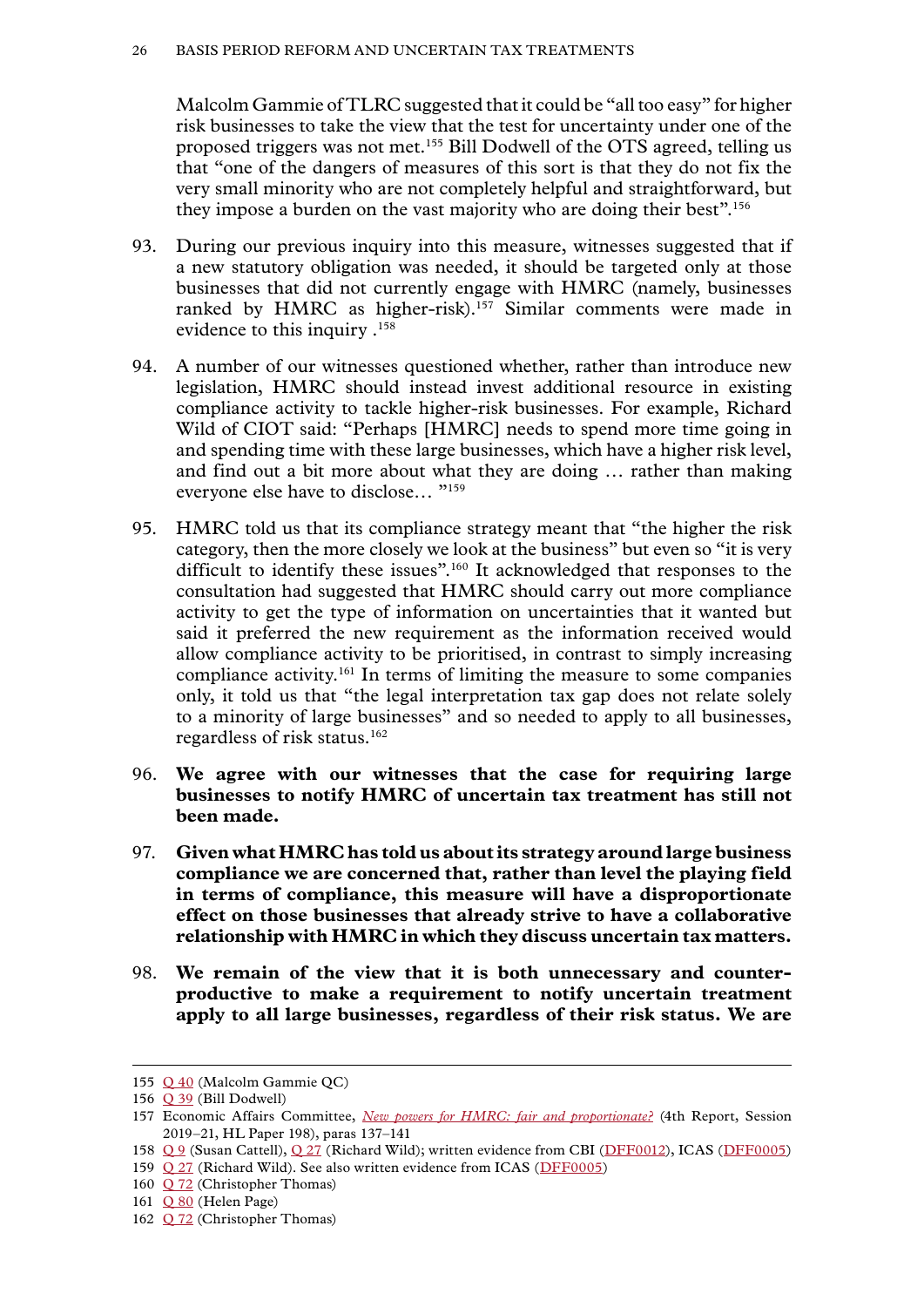<span id="page-28-0"></span>**disappointed that, notwithstanding further consultation, the measure remains neither appropriately targeted nor proportionate.**

- 99. **For low-risk businesses, we are unconvinced that providing a clearer framework around what HMRC considers a tax uncertainty supports the imposition of a new statutory obligation and the related risks and costs that brings. In our view, further clarity for businesses as to what HMRC wants to be told would be better provided through a non-legislative solution.**
- 100. **That said, given the Government is determined to press ahead with this measure, the rest of this report covers how we think the measure itself might be improved, and its implementation made as smooth as possible.**

#### **Simplification of the tax system: the test of uncertainty**

- 101. In their evidence to the Sub-Committee last year, both HMRC and the then Financial Secretary to the Treasury acknowledged that the test of uncertainty being proposed in the first consultation—a test based on whether HMRC might take a different view on how particular tax rules applied was subjective. The then Financial Secretary assured us that Government recognised the need for the test to be "backed by specific tests that are as objective as possible.163
- 102. The test of uncertainty set out in the second consultation was based on seven specific triggers.<sup>164</sup> The draft legislation further reduced the number of triggers to three, of which only two had been the subject of consultation. The third trigger, which Susan Cattell of ICAS described as "brought in at the last minute",<sup>165</sup> broadly required notification where a company considered that there was a "substantial possibility" that a tribunal would decide the taxpayer's view of the law was incorrect.166
- 103. This third trigger was criticised by our witnesses given its subjective nature.167 Susan Cattell said: "It is not much use getting rid of a few triggers if instead you are going to bring in something that ... is unworkable".<sup>168</sup> Others agreed.<sup>169</sup> A particular issue was the lack of clarity around the meaning of "substantial possibility" where, although one witness had heard (anecdotally) that HMRC saw 40 per cent as "substantial", this was not reflected in the draft guidance. This could mean that a business would have to disclose where the even more substantial possibility of its view being correct was ultimately evidenced by a tribunal decision in its favour.170

<sup>163</sup> Oral evidence taken on 2 November 2020 (Session 2019–21), [Q 113](https://committees.parliament.uk/oralevidence/1225/html/) (Financial Secretary to the Treasury)

<sup>164</sup> HMRC, *Notification of uncertain tax treatment by large businesses –second consultation* (updated 20 July 2021) Chapter 3: [https://www.gov.uk/government/consultations/notification-of-uncertain](https://www.gov.uk/government/consultations/notification-of-uncertain-tax-treatment-by-large-businesses-second-consultation)[tax-treatment-by-large-businesses-second-consultation](https://www.gov.uk/government/consultations/notification-of-uncertain-tax-treatment-by-large-businesses-second-consultation) [accessed 7 December 2021]

<sup>165</sup> [Q 9](https://committees.parliament.uk/oralevidence/2802/html/) (Susan Cattell)

<sup>166</sup> HMRC, *Policy Paper: Large businesses: Notification of uncertain tax treatment* (updated 19 August 2021: [https://www.gov.uk/government/publications/large-businesses-notification-of-uncertain-tax](https://www.gov.uk/government/publications/large-businesses-notification-of-uncertain-tax-treatment)[treatment](https://www.gov.uk/government/publications/large-businesses-notification-of-uncertain-tax-treatment) [accessed 7 December 2021]

<sup>167</sup> [Q 9](https://committees.parliament.uk/oralevidence/2802/html/) (Susan Cattell), [Q 12](https://committees.parliament.uk/oralevidence/2802/html/) (Jason Piper), [Q 23](https://committees.parliament.uk/oralevidence/2803/html/) (Richard Wild); written evidence from CBI ([DFF0012\)](https://committees.parliament.uk/writtenevidence/39956/html/)

<sup>168</sup> [Q 9](https://committees.parliament.uk/oralevidence/2802/html/) (Susan Cattell))

<sup>169</sup> Written evidence from CBI ([DFF0012\)](https://committees.parliament.uk/writtenevidence/39956/html/), CIOT ([DFF0011\)](https://committees.parliament.uk/writtenevidence/39953/html/), LSEW ([DFF0016](https://committees.parliament.uk/writtenevidence/40101/html/))

<sup>170</sup> Written evidence from CBI ([DFF0012\)](https://committees.parliament.uk/writtenevidence/39956/html/)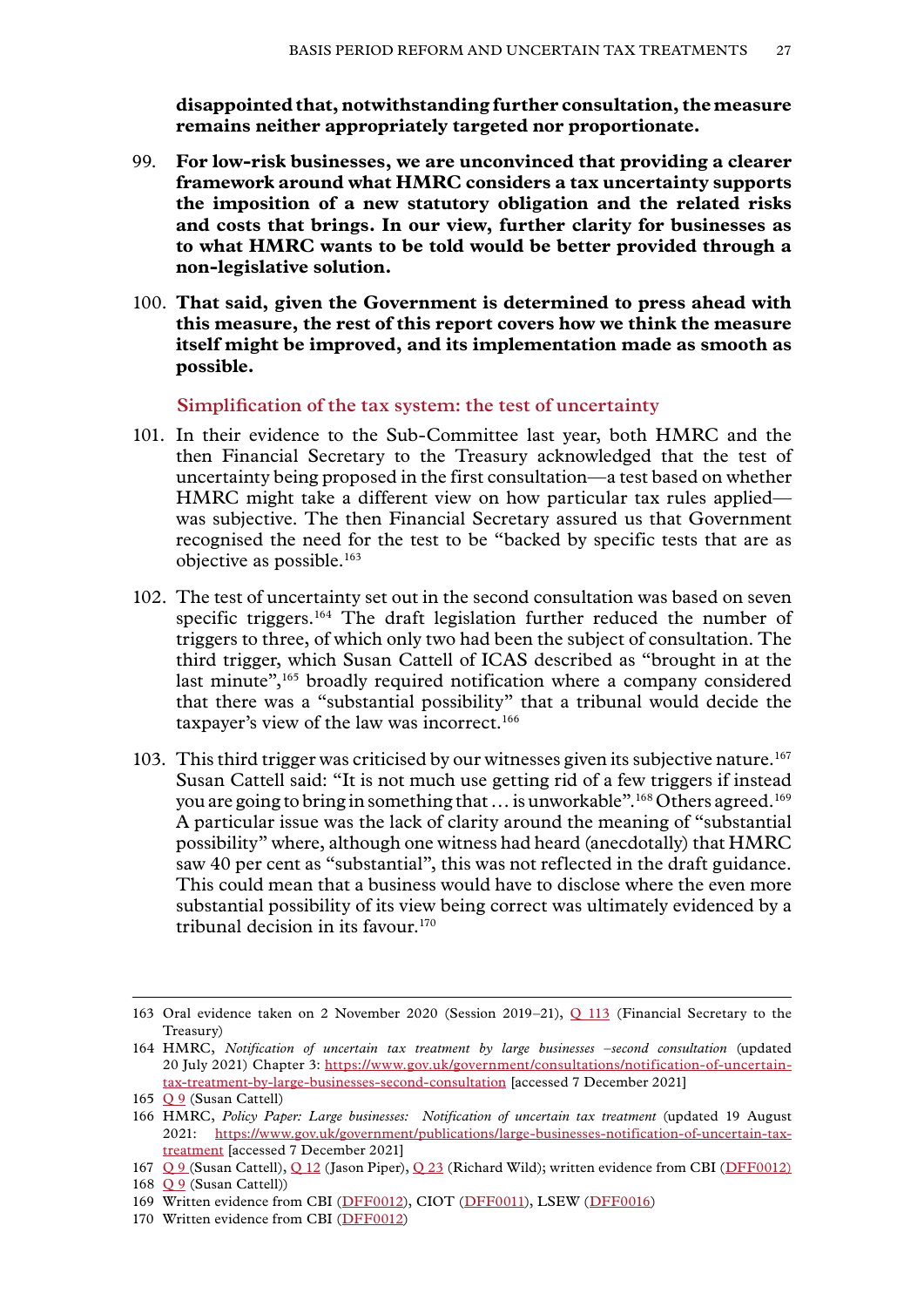- 104. The Government subsequently announced that this third trigger would be dropped, but it remained "committed to further consideration of [the] third trigger  $\ldots$  for possible inclusion later".<sup>171</sup> HMRC told us that this was because the third trigger "could strengthen the regime considerably" and help HMRC identify what it described as the "unknown unknowns" of uncertainty.172
- 105. In terms of the two remaining triggers, Helen Page of HMRC told us that the first, based on whether the company's accounts includes a provision as a result of uncertainty around the tax treatment of a particular transaction, had been broadly welcomed by stakeholders.<sup>173</sup> Malcom Gammie QC of TLRC told us that this trigger, linked to accounting standards, was probably the only one with some element of objective certainty.174
- 106. The second trigger tests whether the tax treatment applied by a company differs from HMRC's "known" position. HMRC described this trigger as being "a clearer objective and manageable test" as compared to the original proposal and said that it had been "broadly welcomed" by respondents to the second consultation.<sup>175</sup>
- 107. Nonetheless, Malcolm Gammie QC said that the way the second trigger was drafted in the legislation meant that it was "exceptionally difficult to fix exactly the scope of the obligation".<sup>176</sup> Susan Cattell of ICAS said:

"The difficulty is that … HMRC's position is taken to be known if it is apparent from guidance, statements or other material [that is] of general application in the public domain. Unfortunately, that still leaves you with vast amounts of information that you could be required to consider in order to work out HMRC's known position."<sup>177</sup>

- 108. Although HMRC had included a table of sources for identifying its "known" position in draft guidance on the new requirement, we were told this was "completely inadequate" and a more comprehensive list, restricted to "formal, well known and readily accessible material", was needed.178 HMRC confirmed to us in oral evidence that it was happy to work with stakeholders on improving this table.<sup>179</sup>
- 109. Helen Page, HMRC, agreed that the test of a "known" position was very broad, and that there remained "some implementation detail to refine" but told us that it was not expecting businesses to need to work through vast amounts of material to identify HMRC's view. She said that HMRC was intending to interpret the test in a "sensible and proportionate" way, and this would be made clear in its final guidance on the requirement.<sup>180</sup>

- 176 [Q 40](https://committees.parliament.uk/oralevidence/2871/html/) (Malcolm Gammie QC)
- 177 [Q 10](https://committees.parliament.uk/oralevidence/2802/html/) (Susan Cattell)
- 178 [Q 10](https://committees.parliament.uk/oralevidence/2802/html/) (Susan Cattell); written evidence from ICAS ([DFF0005\)](https://committees.parliament.uk/writtenevidence/39928/html/)
- 179 [Q 73](https://committees.parliament.uk/oralevidence/2981/html/) (Helen Page)
- 180 [Q 73](https://committees.parliament.uk/oralevidence/2981/html/) (Helen Page)

<sup>171</sup> HMRC, 'Notification of uncertain tax treatment for large businesses': [https://www.gov.uk/government/](https://www.gov.uk/government/publications/notification-of-uncertain-tax-treatment-for-large-businesses/notification-of-uncertain-tax-treatment-for-large-businesses) [publications/notification-of-uncertain-tax-treatment-for-large-businesses/notification-of-uncertain](https://www.gov.uk/government/publications/notification-of-uncertain-tax-treatment-for-large-businesses/notification-of-uncertain-tax-treatment-for-large-businesses)[tax-treatment-for-large-businesses](https://www.gov.uk/government/publications/notification-of-uncertain-tax-treatment-for-large-businesses/notification-of-uncertain-tax-treatment-for-large-businesses) [accessed 7 December 2021]. HMRC confirmed that any future inclusion of this third trigger would require primary legislation.

<sup>172</sup> [Q 72](https://committees.parliament.uk/oralevidence/2981/html/) (Helen Page)

<sup>173</sup> [Q 73](https://committees.parliament.uk/oralevidence/2981/html/) (Helen Page)

<sup>174</sup> [Q 40](https://committees.parliament.uk/oralevidence/2871/html/) (Malcolm Gammie QC)

<sup>175</sup> [Q 73](https://committees.parliament.uk/oralevidence/2981/html/) (Helen Page)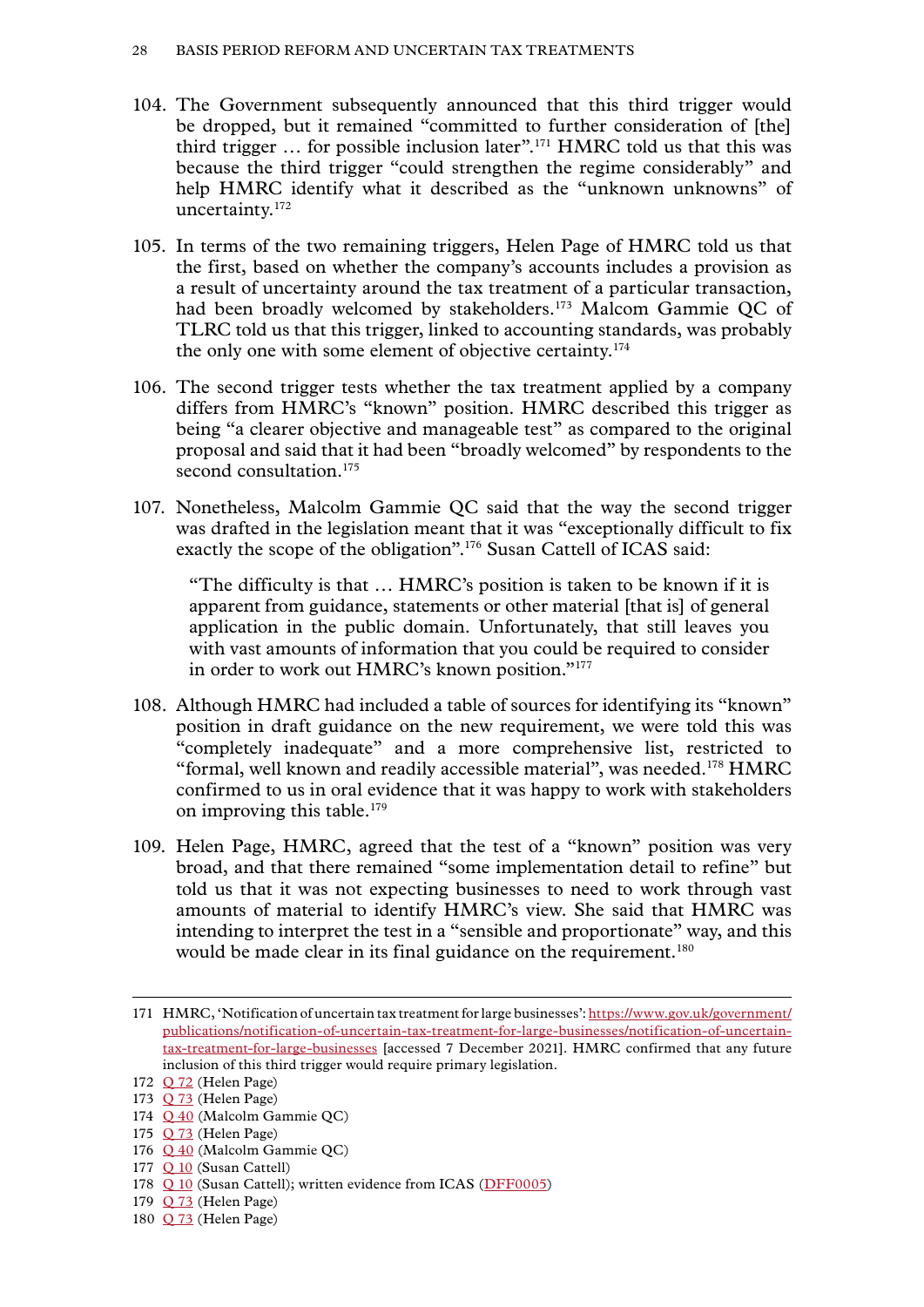- 110. Our witnesses' concerns were not limited the scope of the obligation. There were likely to be cases where HMRC's view was unclear (including where its guidance included two different and contradictory views of the same matter) or guidance was simply not up-to-date.<sup>181</sup>
- 111. HMRC's expectation that businesses should consult HMRC guidance to identify the most recent statement of HMRC's view was criticised as "unfair" and "unreasonable".182 ICAS suggested that, as a minimum, as HMRC would know when it was changing its view, it should mark relevant sections appropriately.183
- 112. HMRC itself acknowledged that its views are not always right.184 Under this trigger, taxpayers will have to notify if they take a different view to HMRC even if HMRC is wrong. The Law Society of England and Wales told us that this creates a risk of "subtly erod[ing] the central position of the law as the foundation of the tax system" given the consequences of taking a different view.185
- 113. Noting that some of the difficulties with the proposal follow on from the complexity of the UK's tax system, Richard Wild of CIOT said: " … if the underlying tax rules are fuzzy, it is quite difficult then to overlay objective tax rules on … notification … We have potentially fuzzy over fuzzy".186
- 114. HMRC told us that it was reasonable to expect companies to have regard to HMRC's position on particular law and that this measure did not cut across the role of the courts in ruling on disputed legal interpretation. It also said that it recognised the need to improve its guidance and told us it expected the new requirement to help it do this through "exposing weaknesses … or things that we need to make more comprehensive or clearer."<sup>187</sup>
- 115. **We acknowledge that HMRC has sought, through consultation, to make the test for uncertainty more objective. However, we remain concerned that the application of the proposed second trigger still imposes a significant burden on businesses in practice. There needs to be greater clarity for businesses seeking to identify a "known view". Any list of sources should be exhaustive, and preferably fixed in legislation.**
- 116. **The operation of the second trigger is dependent on HMRC's published guidance being clear, unambiguous and up- to- date. The Government must ensure that sufficient resources are made available to HMRC to ensure that its published guidance is updated on an ongoing basis.**
- 117. **HMRC guidance is no substitute for law. We are concerned as to the extent to which HMRC appears to be relying in its own guidance to solve issues of uncertainty created by the legislation for the new notification requirement. This adds further uncertainty and complexity to a tax system that is already complex.**

<sup>181</sup> Written evidence from Baker Mckenzie ([DFF0007\)](https://committees.parliament.uk/writtenevidence/39938/html/), ICAS ([DFF0005\)](https://committees.parliament.uk/writtenevidence/39928/html/)

<sup>182</sup> Written evidence from ICAS ([DFF0005\)](https://committees.parliament.uk/writtenevidence/39928/html/)

<sup>183</sup> Written evidence from ICAS ([DFF0005\)](https://committees.parliament.uk/writtenevidence/39928/html/)

<sup>184</sup> [Q 73](https://committees.parliament.uk/oralevidence/2981/html/) (Helen Page)

<sup>185</sup> Written evidence from LSEW ([DFF0016](https://committees.parliament.uk/writtenevidence/40101/html/))

<sup>186</sup> [Q 27](https://committees.parliament.uk/oralevidence/2803/html/) (Richard Wild). See also [Q 9](https://committees.parliament.uk/oralevidence/2802/html/) (Emma Rawson)

<sup>187</sup> [Q 81](https://committees.parliament.uk/oralevidence/2981/html/) (Helen Page)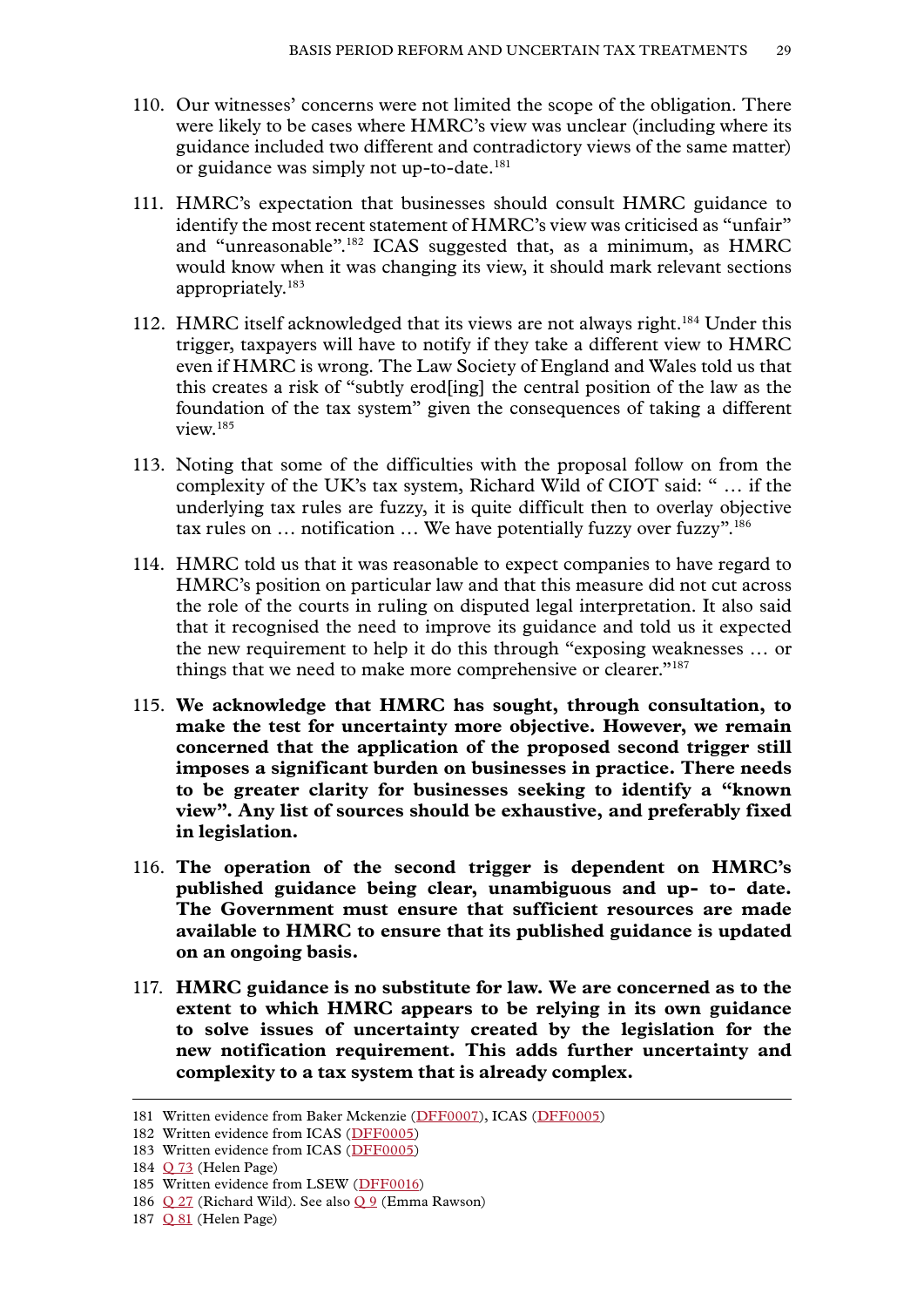- <span id="page-31-0"></span>118. **We agree with our witnesses that the proposed third trigger was too subjective. We welcome the Government's decision not to proceed with it at this stage.**
- 119. *We recommend that, before legislating for this third trigger, an evidence-based evaluation of the measure in its current form be carried out to identify whether it does indeed deliver the benefits that HMRC tells us it is expecting. We also recommend that, if such an evaluation shows that the requirement is not delivering the benefits that HMRC expects, then the notification requirement in its entirety should be repealed.*

**Are taxpayers and HMRC ready for the change?**

*Potential compliance burden for taxpayers*

- 120. Our report on Finance Bill 2021 expressed concern as to the potentially significant costs that businesses were likely to incur in complying with this new requirement.188 We were told by the then Financial Secretary that HMRC would look at expected compliance costs in light of the evidence we had received<sup>189</sup>
- 121. In the second consultation, the Government said that the measure had been developed "to ensure that businesses that already had an open and compliant relationship with HMRC should have minimal additional compliance costs".190 The consultation document also stated: "Where businesses are already bringing these uncertainties to HMRC's attention, they will not need to notify under this measure. This will therefore focus the requirement to notify on those businesses that are not already engaging with HMRC".<sup>191</sup>
- 122. In respect of this point, our witnesses told us that they anticipated that compliant businesses would be making notifications even if they had had a prior opportunity to discuss any uncertainty with HMRC.<sup>192</sup> There were two reasons for this. First, such businesses would be keen to maintain their "compliant" status, and so avoid any reputational risk, as well as potential penalties, if they were found to be non-compliant.
- 123. Secondly, although the draft legislation contains a specific exemption for uncertainties already disclosed to HMRC, our witnesses doubted whether, in practice, businesses would be able to rely on this exemption.<sup>193</sup>
- 124. This was because HMRC's draft guidance said that any such discussions must be documented. We were told businesses were doubtful that HMRC would be able to provide written confirmation of discussions in normal dealings with their customer compliance managers (CCMs) in a timely

<sup>188</sup> Economic Affairs Committee, *[New powers for HMRC: fair and proportionate?](https://publications.parliament.uk/pa/ld5801/ldselect/ldeconaf/198/19802.htm)* (4th Report, Session 2019–21, HL Paper 198), para 159

<sup>189</sup> Oral evidence taken on 2 November 2020 (Session 2019–21), [Q 115](https://committees.parliament.uk/oralevidence/1225/html/) (Financial Secretary to the Treasury)

<sup>190</sup> HMRC, *Notification of uncertain tax treatment by large businesses—second consultation* (updated 20 July 2021) para 2.7: [https://www.gov.uk/government/consultations/notification-of-uncertain-tax](https://www.gov.uk/government/consultations/notification-of-uncertain-tax-treatment-by-large-businesses-second-consultation)[treatment-by-large-businesses-second-consultation](https://www.gov.uk/government/consultations/notification-of-uncertain-tax-treatment-by-large-businesses-second-consultation) [accessed 7 December 2021]

<sup>191</sup> HMRC, *Notification of uncertain tax treatment by large businesses—second consultation* (updated 20 July 2021) para 2.8: [https://www.gov.uk/government/consultations/notification-of-uncertain-tax](https://www.gov.uk/government/consultations/notification-of-uncertain-tax-treatment-by-large-businesses-second-consultation)[treatment-by-large-businesses-second-consultation](https://www.gov.uk/government/consultations/notification-of-uncertain-tax-treatment-by-large-businesses-second-consultation) [accessed 7 December 2021]

<sup>192</sup> [Q 24](https://committees.parliament.uk/oralevidence/2803/html/) (Richard Wild), [QQ 39, 41](https://committees.parliament.uk/oralevidence/2871/html/) (Malcolm Gammie QC); written evidence from CIOT ([DFF0011](https://committees.parliament.uk/writtenevidence/39953/html/)), ICAS ([DFF0005](https://committees.parliament.uk/writtenevidence/39928/html/))

<sup>193</sup> [Q 9](https://committees.parliament.uk/oralevidence/2802/html/) (Susan Cattell), [Q 41](https://committees.parliament.uk/oralevidence/2871/html/) (Malcolm Gammie QC)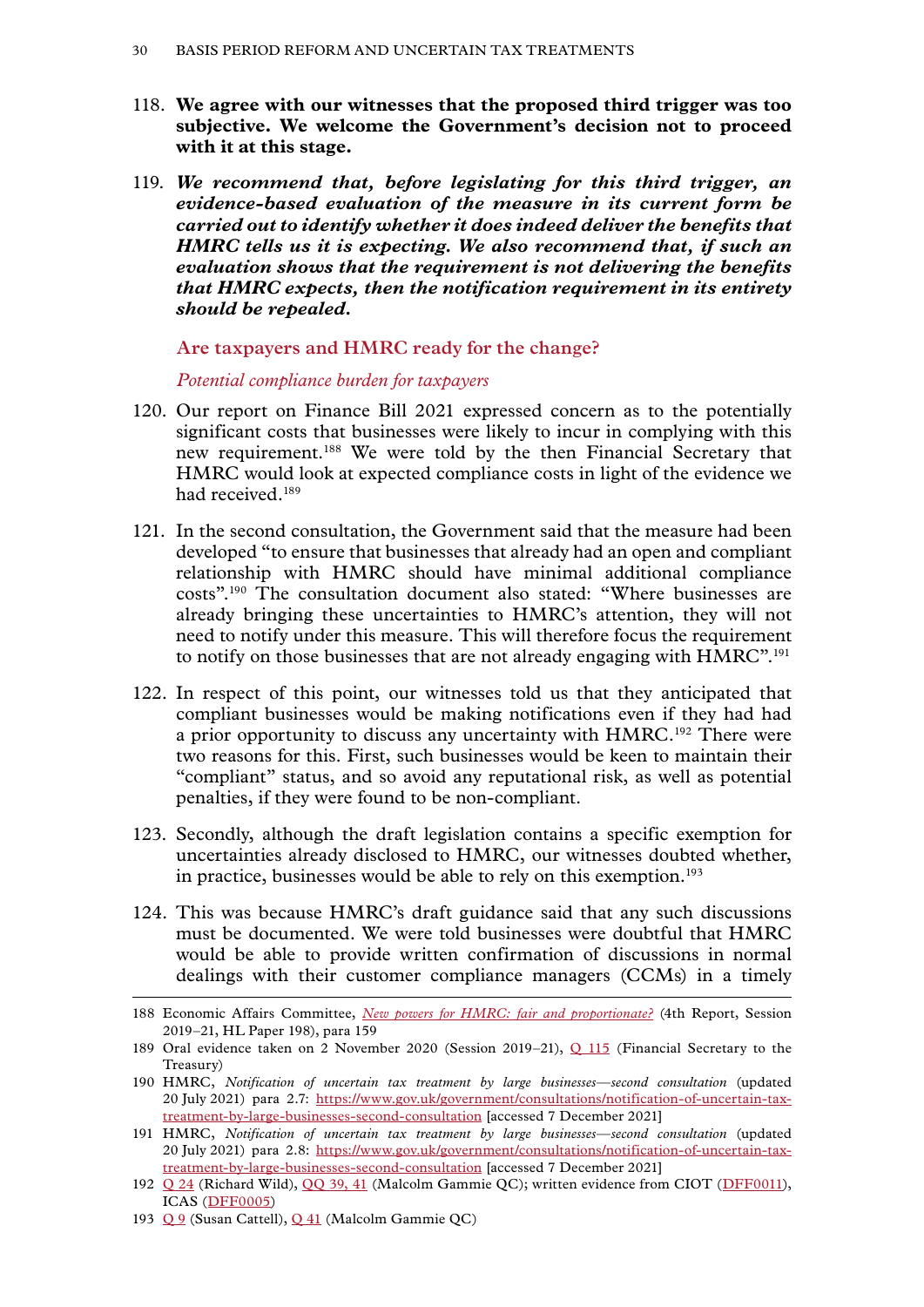<span id="page-32-0"></span>manner. Absent such written confirmation, businesses could find themselves disclosing the same matter twice:

"… because they will get in touch with their CCM, try to disclose, the CCM will not come back to them and confirm that they have given enough information, and then they will just disclose again through the process."194

- 125. At autumn Budget 2021, when providing details of its own estimate of the costs to business of this new requirement, the Government acknowledged that even those low-risk businesses that already had an open and collaborative relationship with HMRC would incur additional costs to comply with the new requirement.195 Helen Page of HMRC told us that the requirement would impact "different businesses to different degrees", depending on their existing systems and governance arrangements.<sup>196</sup>
- 126. We agree with HMRC that those costs are unlikely to be evenly spread across affected businesses but, by way of illustration only, note that, using an approach suggested by Malcolm Gammie QC, the Government's figures suggest an average cost per affected company of about  $\ell$ 1300 per year. As he observed, a company would not have "to incur very much in professional time to comply with this [requirement]" before exceeding this amount.<sup>197</sup>
- 127. **We are concerned about the extent of the disconnect between HMRC's view as to compliance burden for businesses under this new requirement and what our witnesses told us. Whilst we did not receive evidence on the specific amount of additional costs that businesses will incur, we consider that there is a material risk that HMRC has underestimated what businesses will have to do and that the Government's cost estimates understate the true cost to business of this measure.**
- 128. **Even if HMRC's cost estimate is accurate, it puts the costs of ongoing compliance for large business at around 10 per cent of projected yield. In our view, this is disproportionate.**

*HMRC compliance burden and support for businesses*

- 129. Richard Wild of CIOT noted that compliant businesses may be likely to over-disclose uncertainties to avoid "the reputational risk of not being seen as compliant" leading to HMRC being "flooded" with notifications and not being able to see "the wood for the trees".198 Emma Rawson of ATT described the "risk of [HMRC] getting information for information's sake" that it was not equipped to deal with.<sup>199</sup>
- 130. HMRC told us it did not want over-notification and so was looking at how to inform businesses of its expectations of the proposal.200 But we note that businesses wanting to be compliant "have to look at what the law says"

<sup>194</sup> [Q 9](https://committees.parliament.uk/oralevidence/2802/html/) (Susan Cattell)

<sup>195</sup> HMRC, 'Policy Paper: Notification of uncertain tax treatment for large businesses': [https://www.](https://www.gov.uk/government/publications/notification-of-uncertain-tax-treatment-for-large-businesses/notification-of-uncertain-tax-treatment-for-large-businesses) [gov.uk/government/publications/notification-of-uncertain-tax-treatment-for-large-businesses/](https://www.gov.uk/government/publications/notification-of-uncertain-tax-treatment-for-large-businesses/notification-of-uncertain-tax-treatment-for-large-businesses) [notification-of-uncertain-tax-treatment-for-large-businesses](https://www.gov.uk/government/publications/notification-of-uncertain-tax-treatment-for-large-businesses/notification-of-uncertain-tax-treatment-for-large-businesses) [accessed 7 December 2021]

<sup>196</sup> [Q 76](https://committees.parliament.uk/oralevidence/2981/html/) (Helen Page)

<sup>197</sup> [Q 42](https://committees.parliament.uk/oralevidence/2871/html/) (Malcolm Gammie QC). The average assumes 2,300 in-scope companies.

<sup>198</sup> [Q 24](https://committees.parliament.uk/oralevidence/2803/html/) (Richard Wild)

<sup>199</sup> [Q 9](https://committees.parliament.uk/oralevidence/2802/html/) (Emma Rawson)

<sup>200</sup> [Q 78](https://committees.parliament.uk/oralevidence/2981/html/) (Christopher Thomas)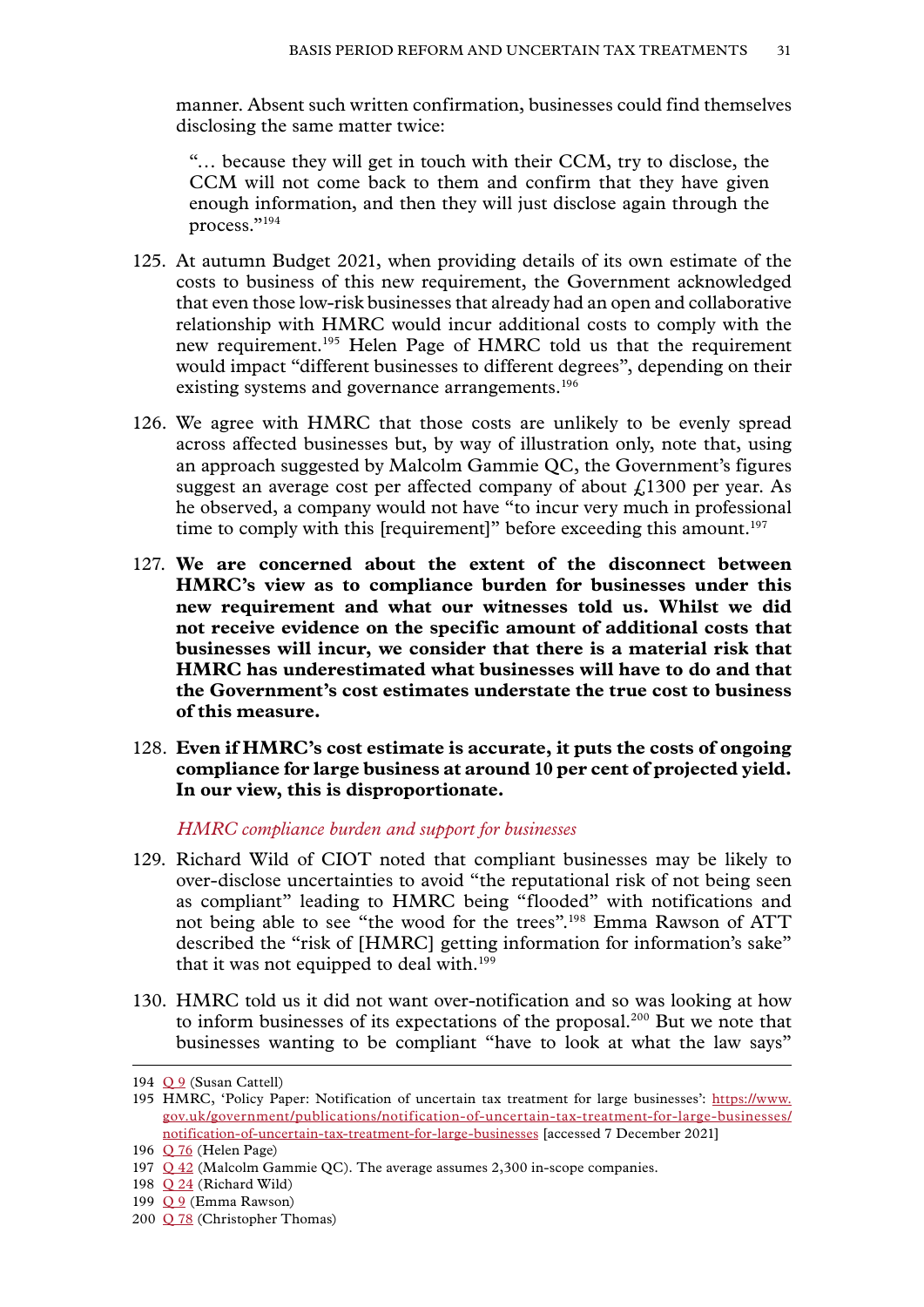(Malcom Gammie  $QC$ ),<sup>201</sup> and the legal requirement is that a business must notify unless HMRC has already been told about the uncertainty. We were told that it will be "central to the success of the regime" and important in preventing over-notification that companies have access to HMRC to discuss uncertainties as they arise.<sup>202</sup>

- 131. Some of our witnesses told us that existing resource constraints mean that large businesses are already finding it challenging to get the level of engagement with HMRC (through their CCM) they would like and as a result that there is a concern that this new measure will only make the position worse.203 HMRC said that it recognised the demands on CCMs, but that CCMs were able to deal with them. Our witnesses however were clear that more CCM resource is needed if this proposal is to be workable.<sup>204</sup> ICAS noted: "it is essential that increased investment in HMRC's Customer Compliance Manager (CCM) resources takes place. Unless this happens, we do not believe that the notification regime can function effectively, in a way which keeps to a minimum the increased administrative burdens for open and transparent large businesses".205
- 132. Mid-sized businesses within scope of the measure will not generally have a CCM. Last year, the Government told us that it was exploring what additional support these business would need in relation to this new requirement.<sup>206</sup> In its response to the second consultation, the Government said that midsized businesses would not be put at a disadvantage compared with larger businesses and so would be provided with a route to discuss uncertainties, but no detail was given.<sup>207</sup>
- 133. Our witnesses told us that they were expecting that mid-sized businesses would have to submit an online form to HMRC requesting a discussion if they wanted to rely on the exemption from the obligation to notify. ICAS described this as "inadequate" and that, if this was the case, such businesses would be "at a considerable disadvantage" to companies that have a CCM.<sup>208</sup>
- 134. HMRC confirmed that mid-sized businesses would indeed be required to submit an online form to request a discussion, based on an existing HMRC customer support process with which mid-sized businesses were already familiar.<sup>209</sup> HMRC also said that it would be spending  $f<sub>i</sub>15m$  on building a new system to receive digital notifications, and recruiting a team with responsibility for triaging notifications when first received. It claimed that it had both "the right model and the right resourcing" for the new measure.<sup>210</sup>

<sup>201</sup> [Q 40](https://committees.parliament.uk/oralevidence/2871/html/) (Malcolm Gammie QC)

<sup>202</sup> Written evidence from LSEW ([DFF0016](https://committees.parliament.uk/writtenevidence/40101/html/))

<sup>203</sup> [Q 9](https://committees.parliament.uk/oralevidence/2802/html/) (Susan Cattell); written evidence from ACCA ([DFF0017\)](https://committees.parliament.uk/writtenevidence/40368/html/), CIOT ([DFF0011\)](https://committees.parliament.uk/writtenevidence/39953/html/), ICAS ([DFF0005\)](https://committees.parliament.uk/writtenevidence/39928/html/)

<sup>204</sup> Q [12](https://committees.parliament.uk/oralevidence/2802/html/) (Susan Cattell), Q [28](https://committees.parliament.uk/oralevidence/2803/html/) (Richard Wild); written evidence from CIOT ([DFF0011\)](https://committees.parliament.uk/writtenevidence/39953/html/), ICAS ([DFF0005](https://committees.parliament.uk/writtenevidence/39928/html/))

<sup>205</sup> Written evidence from ICAS ([DFF0005\)](https://committees.parliament.uk/writtenevidence/39928/html/)

<sup>206</sup> HM Treasury, *Government Response to the House of Lords Economic Affairs Report, New powers for HMRC: fair and proportionate?* (19 February 2021) p 21: [https://committees.parliament.uk/publications/4734/](https://committees.parliament.uk/publications/4734/documents/48082/default/) [documents/48082/default/](https://committees.parliament.uk/publications/4734/documents/48082/default/) [accessed 7 December 2021]

<sup>207</sup> HMRC, *Notification of uncertain tax treatment by large businesses—second consultation* (updated 20 July 2021) para 3.10: [https://www.gov.uk/government/consultations/notification-of-uncertain-tax](https://www.gov.uk/government/consultations/notification-of-uncertain-tax-treatment-by-large-businesses-second-consultation)[treatment-by-large-businesses-second-consultation](https://www.gov.uk/government/consultations/notification-of-uncertain-tax-treatment-by-large-businesses-second-consultation) [accessed 7 December 2021]

<sup>208</sup> Written evidence from ICAS ([DFF0005\)](https://committees.parliament.uk/writtenevidence/39928/html/)

<sup>209</sup> [Q 79](https://committees.parliament.uk/oralevidence/2981/html/) (Christopher Thomas)

<sup>210</sup> [Q 77](https://committees.parliament.uk/oralevidence/2981/html/) (Helen Page), [Q 78](https://committees.parliament.uk/oralevidence/2981/html/) (Christopher Thomas)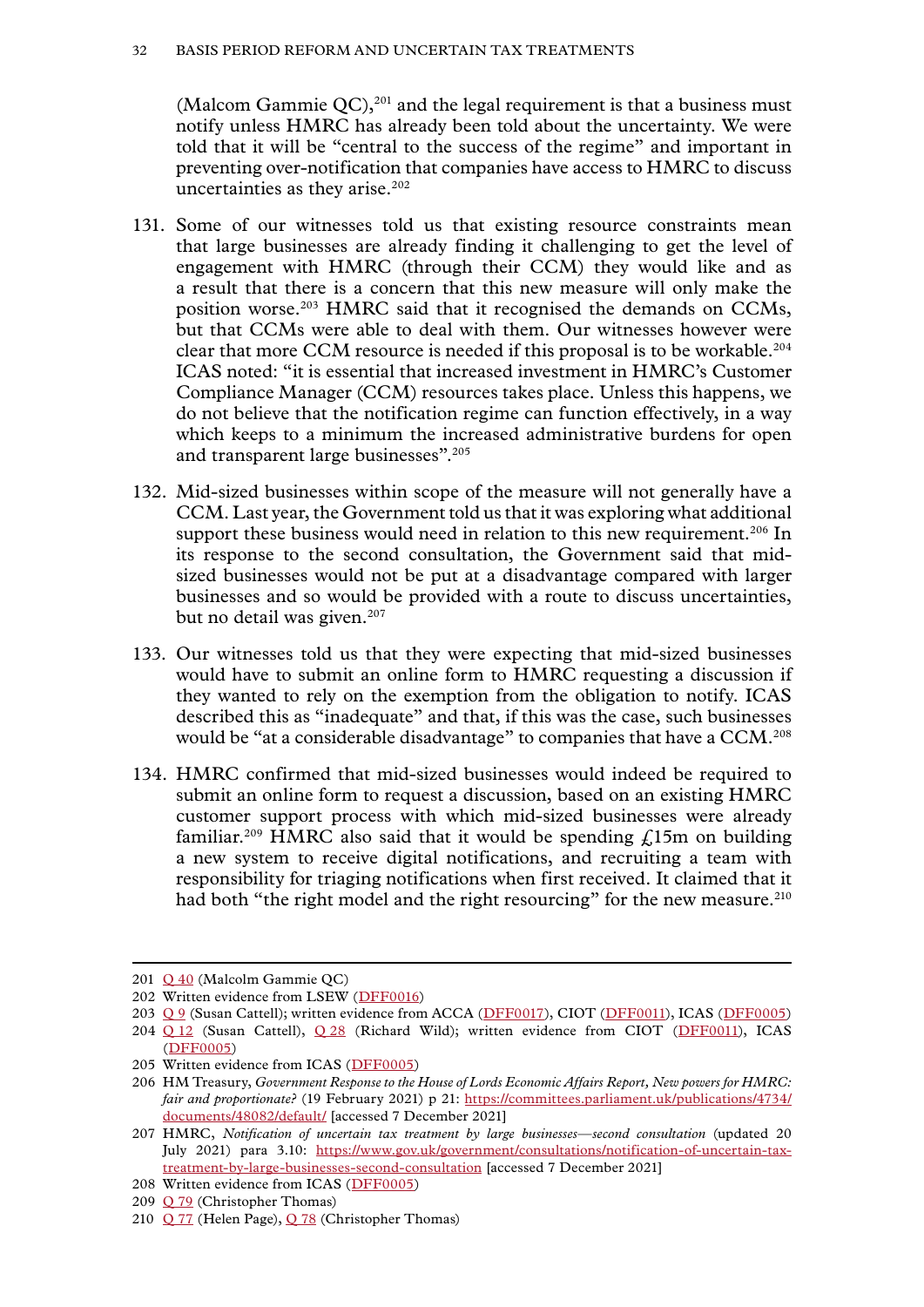- <span id="page-34-0"></span>135. **Whilst we acknowledge that the Covid-19 pandemic created challenges for HMRC, we are concerned to hear that large businesses still find it difficult to get a sufficient level of engagement with their customer compliance managers. We consider that the number of CCMs needs to be expanded irrespective of the introduction of the new uncertain tax treatment notification requirement.**
- 136. **We are concerned that HMRC has underestimated the number of notifications it is likely to receive. To ensure that notifications can be kept at a manageable level, it is critical that businesses have the opportunity to discuss uncertainties with HMRC in real time.**
- 137. **All businesses affected by this measure must be supported appropriately by HMRC. We have concluded previously that, should this proposal go ahead, the Government should commit to ensuring that every business affected had a customer compliance manager.**<sup>211</sup> **Our view has not changed. Requiring a business to make an online request for a discussion with an HMRC officer falls short of the support required.**

#### *Use of draft guidance*

- 138. In August 2021, HMRC had published draft guidance on the new requirement which was intended to help businesses understand how it would apply in practice.212 The CBI told us of "a general concern" among its members that areas of uncertainty were being addressed through draft guidance and not through changes to the legislation itself, particularly given that, as a legal matter, guidance cannot be relied on by businesses.<sup>213</sup>
- 139. We also received some specific comments on the draft guidance itself. We were told that not only did it lack clarity in certain areas, but that some important issues had not even been addressed.<sup>214</sup>
- 140. **It is disappointing that a measure that we are told is intended to assist HMRC resolve uncertainty in the tax system is itself uncertain. If this measure is introduced, we consider that it is incumbent on HMRC to ensure that the issues identified by our witnesses are properly addressed in final guidance.**
- 141. **The publication of final guidance on the new requirement must be prioritised so that it is available to businesses well in advance of 1 April 2022 to help them prepare for this new obligation. It is vital that this guidance is clear and unambiguous.**

<sup>211</sup> Economic Affairs Committee, *[New powers for HMRC: fair and proportionate?](https://publications.parliament.uk/pa/ld5801/ldselect/ldeconaf/198/19802.htm)* (4th Report, Session 2019–21, HL Paper 198), para 162

<sup>212</sup> HMRC, *Policy paper overview: Large businesses: notification of uncertain tax treatment* (updated 19 August 2021): [https://www.gov.uk/government/publications/large-businesses-notification-of-uncertain-tax](https://www.gov.uk/government/publications/large-businesses-notification-of-uncertain-tax-treatment)[treatment](https://www.gov.uk/government/publications/large-businesses-notification-of-uncertain-tax-treatment) [accessed 7 December 2021]

<sup>213</sup> Written evidence from CBI ([DFF0012\)](https://committees.parliament.uk/writtenevidence/39956/html/)

<sup>214</sup> For example, written evidence from Baker Mckenzie ([DFF0007](https://committees.parliament.uk/writtenevidence/39938/html/)), CBI ([DFF0012](https://committees.parliament.uk/writtenevidence/39956/html/)), Grant Thornton ([DFF0009\)](https://committees.parliament.uk/writtenevidence/39949/html/), ICAEW [\(DFF0003](https://committees.parliament.uk/writtenevidence/39915/html/)), ICAS ([DFF0005](https://committees.parliament.uk/writtenevidence/39928/html/))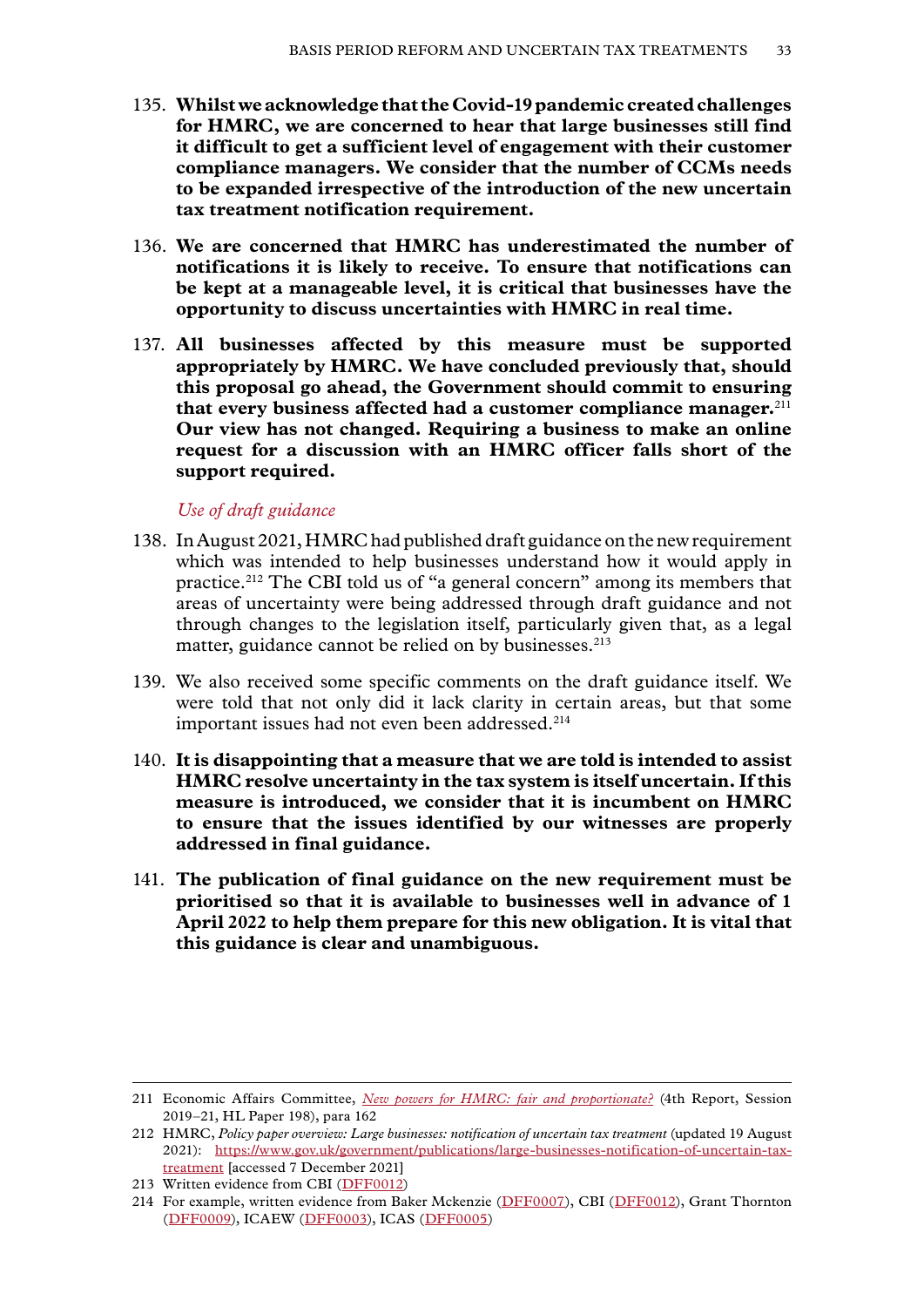#### **Chapter 4: COMMON THEMES**

<span id="page-35-0"></span>142. Our report examines the proposed reform of basis period rules and requirement on large businesses to notify HMRC of uncertain tax treatment in turn. Our analysis has, however, identified common themes applicable to both proposals, some of which have also arisen in previous reports by the Sub-Committee.

#### **Failure to follow the Tax Policy Framework**

- 143. In 2010, the Government set out a process for developing tax policy. Consultation, it said, should take place at "at each identifiable stage for all tax changes, where proportionate and practical to do so". Those stages are:
	- (1) Set out objectives and identify options;
	- (2) Determine the best option and develop a framework for implementation, including detailed policy design; and
	- (3) Draft legislation to effect the proposed change. <sup>215</sup>
- 144. We warmly welcomed and commended the Government's commitment to following the procedures outlined in the Tax Consultation Framework.<sup>216</sup>
- 145. During this inquiry, Richard Wild of CIOT said that this process works well "when the consultation process is followed in full."<sup>217</sup> However, in each of Chapters 2 and 3, we set out problems with both proposals stemming from a failure to observe the set stages of the consultation process. In the case of basis period reform, Stage 1 consultation was omitted despite a long gap between the current proposal and an earlier consultation conducted in 2016. As we discussed in Chapter 2, our witnesses told us that this has resulted in a relatively modest measure of simplification counterbalanced by complex transitional provisions and the ongoing estimation and apportionment by those businesses unable to align their accounting periods with the tax year.<sup>218</sup>
- 146. In relation to uncertain tax treatment, our witnesses reported a considerable level of concern despite two Stage 2 consultations. Last year the Government said that there would be further consultation to get the "policy and legislation" right, yet the evidence we heard suggests that the further consultation was more about how to legislate for an idea that "somebody thinks … is the way forward".219 Richard Wild said:

"A stage one consultation could have said, 'There's a legal interpretation tax gap… What could we do to reduce that gap?' You would then get lots of suggestions in from businesses, professional bodies and what have you which the Government could reflect on and decide to look at some

<sup>215</sup> HM Treasury, *Tax policy making: a new approach* (June 2010): [https://webarchive.nationalarchives.gov.](https://webarchive.nationalarchives.gov.uk/ukgwa/20130102201052/http:/www.hm-treasury.gov.uk/d/junebudget_tax_policy_making.pdf) [uk/ukgwa/20130102201052/http:/www.hm-treasury.gov.uk/d/junebudget\\_tax\\_policy\\_making.pdf](https://webarchive.nationalarchives.gov.uk/ukgwa/20130102201052/http:/www.hm-treasury.gov.uk/d/junebudget_tax_policy_making.pdf) [accessed 7 December 2021]. The approach was reaffirmed by the Government in December 2017.

<sup>216</sup> Economic Affairs Committee, *[The Finance Bill 2011](https://publications.parliament.uk/pa/ld201012/ldselect/ldeconaf/158/15802.htm)* (4th Report, Session 2010–2012, HL Paper 158) [accessed 7 December 2021]

<sup>217</sup> [Q 26](https://committees.parliament.uk/oralevidence/2803/html/) (Richard Wild)

<sup>218</sup> See for example: [Q 19](https://committees.parliament.uk/oralevidence/2803/html/) (Richard Wild), [Q 21](https://committees.parliament.uk/oralevidence/2803/html/) (Sharron West), [Q 30](https://committees.parliament.uk/oralevidence/2871/html/) (Bill Dodwell), Written evidence from CAI ([DFF0006](https://committees.parliament.uk/writtenevidence/39930/html/)), LSEW ([DFF0016](https://committees.parliament.uk/writtenevidence/40101/html/)) and ATT ([DFF0004\)](https://committees.parliament.uk/writtenevidence/39926/html/)

<sup>219</sup> [Q 26](https://committees.parliament.uk/oralevidence/2803/html/) (Richard Wild)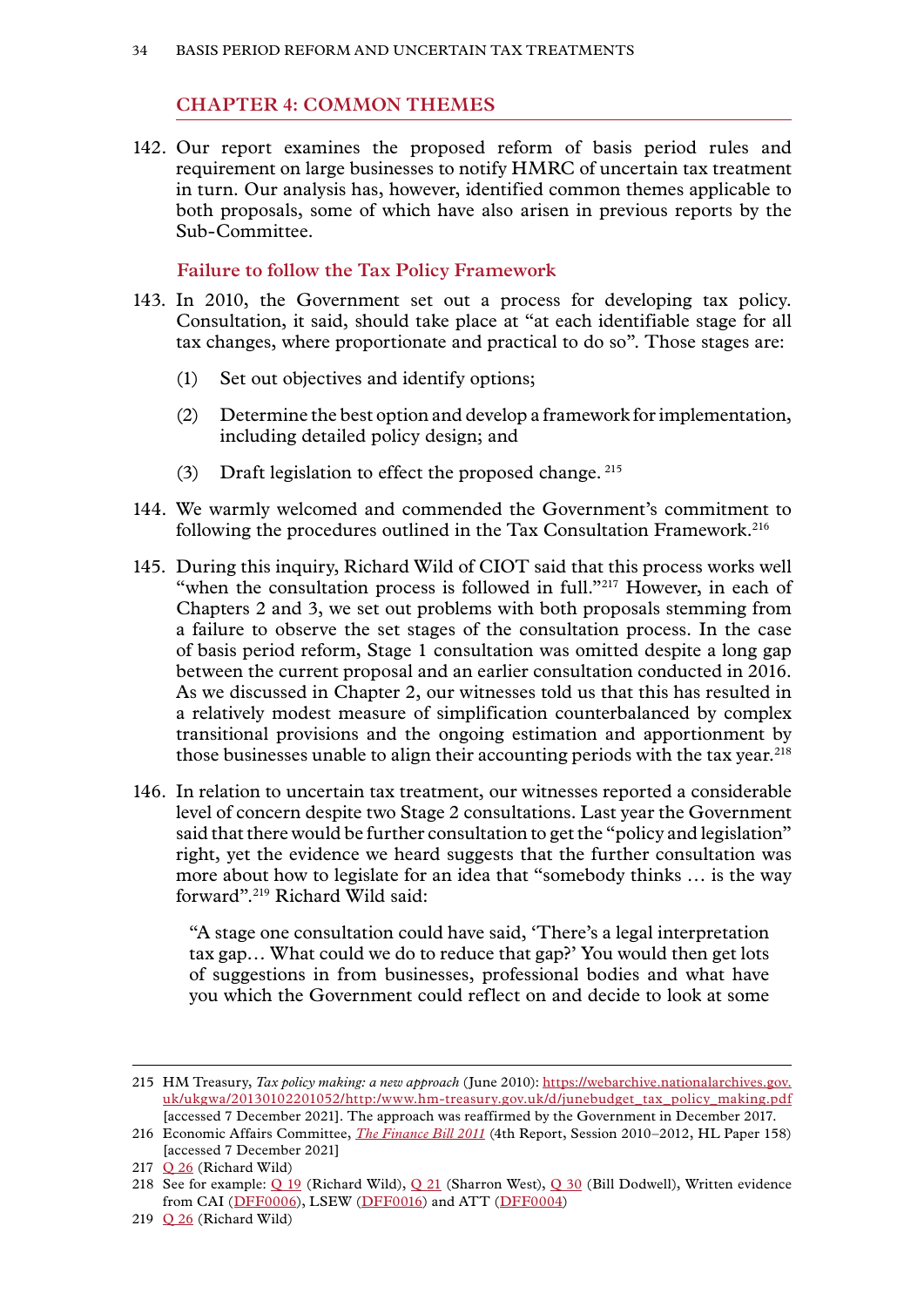a bit further, and perhaps decide that others they did not really like, and you could then start from the beginning."220

- <span id="page-36-0"></span>147. While omitting Stage 1 may allow new proposals to be implemented faster, this does not appear to have been the case for the two measures discussed in this report, as both were delayed after initial announcement. After announcing that basis period reform would be introduced in 2022–23 the Government shortly thereafter announced a deferral to 2023–24.221 For uncertain tax treatment, the first consultation said that the new rule would apply from April 2021, but two months after the consultation period ended, the Government delayed it for a year.<sup>222</sup>
- 148. **We heard much criticism of the way HMRC has handled these two major changes. We acknowledge that few changes to taxation are ever welcome, and that the Covid-19 pandemic has created new challenges for HMRC. But we are struck that, in both cases, the Government has had to extend the original timetables for implementation. This is due, in part, to the Government not following the recommended process for consultation. Consequently, proposals are made which the Government has had to revise, often more than once, which causes unnecessary uncertainty and confusion. This "start—stop" approach to policy risks alienating the people who will be impacted by the changes; and diminishing the reputation of, and trust in, HMRC.**
- 149. **We believe that some of the problems and challenges with the measures discussed in this report could have been foreseen at an earlier stage if the Government had followed the consultation processes set out in its own tax policy framework in full. In particular, the omission of Stage 1 risks a consultation process founded on the premise that the best solution to a problem has already been found.**
- 150. *We recommend that in future all consultations involving a significant reform of the tax system should begin at Stage 1 and invite the Government to make a renewed commitment to that effect.*

#### **Resourcing for implementation**

- 151. In their August 2021 letter to the Financial Secretary several tax professional bodies raised their concerns about the pressure likely to be placed on businesses and their advisers if basis period reform and MTD for income tax were to be implemented in consecutive years.<sup>223</sup> Concerns about HMRC's capacity to deal with the changes and provide the necessary support for taxpayers were voiced by a number of witnesses in the course of our inquiry.<sup>224</sup>
- 152. In particular, we heard concerns about current service levels which made tax professionals query whether HMRC was adequately resourced to take on the additional work required for basis period reform and MTD. Richard Wild of CIOT said: "There is always a sense that [HMRC] misjudges the level of

<sup>220</sup> [Q 26](https://committees.parliament.uk/oralevidence/2803/html/) (Richard Wild)

<sup>221</sup> HC Deb, 23 September 2021, [Col 17WS](https://questions-statements.parliament.uk/written-statements/detail/2021-09-23/hcws308)

<sup>222</sup> HC Deb, 12 November 2020, [Col 44WS](https://hansard.parliament.uk/commons/2020-11-12/debates/95de259c-d718-4160-9c3a-97c83fb3dcf9/WrittenStatements)

<sup>223</sup> Letter from ICAS, ATT, ICAEW, LITRG, CIOT to Financial Secretary to the Treasury, 16 August 2021: [https://www.icaew.com/-/media/corporate/files/insights/tax-news/16-08-21-joint](https://www.icaew.com/-/media/corporate/files/insights/tax-news/16-08-21-joint-professional-bodies-letter-re-basis-period-reform-and-mtd.ashx?la=en)[professional-bodies-letter-re-basis-period-reform-and-mtd.ashx?la=en](https://www.icaew.com/-/media/corporate/files/insights/tax-news/16-08-21-joint-professional-bodies-letter-re-basis-period-reform-and-mtd.ashx?la=en) [accessed 7 December 2021]

<sup>224</sup> For example  $Q$  [48](https://committees.parliament.uk/oralevidence/2872/html/) (Rebecca Benneyworth); Written evidence from ACCA ( $DFF0017$ ), ICAS ([DFF0005](https://committees.parliament.uk/writtenevidence/39928/html/)), Sage *(*[DFF0018}](https://committees.parliament.uk/writtenevidence/40893/html/)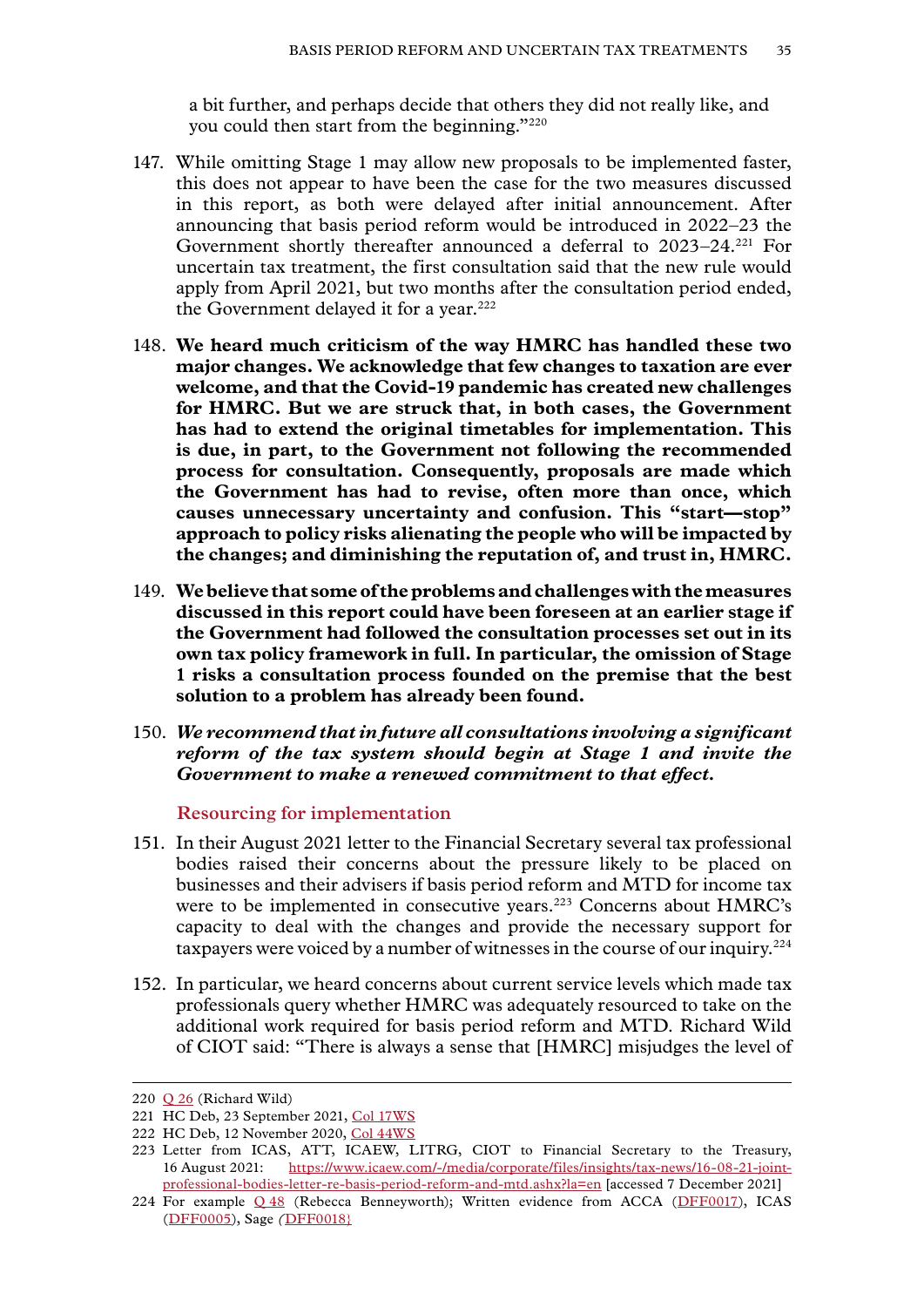<span id="page-37-0"></span>support that businesses and agents need in relation to these major changes."225 Emma Rawson of ATT said of the period between now and April 2023: "I do not think we can overestimate the amount of work which needs to be done in that time."226

- 153. In relation to uncertain tax treatment, a number of witnesses expressed concern that existing pressures on Customer Compliance Managers (CCMs) "were already making it difficult for businesses to engage with their CCMs reliably and consistently."227 We were told that this new requirement was likely to make matters worse as compliant businesses might over-disclose uncertainties or seek to discuss issues with their CCMs to avoid the need to notify formally, leading to a large increase in workload.<sup>228</sup> Yet the costings for this proposal do not appear to provide for an increase in the number of CCMs available to work with larger businesses.<sup>229</sup>
- 154. **The evidence we heard about current service levels within HMRC is troubling. We anticipate that the additional demands on HMRC arising from the proposals discussed in this report will only serve to exacerbate the situation.**
- 155. *We recommend that the Government commission an independent report on HMRC customer service levels and capacity. The report should separately consider HMRC's performance in terms of its existing commitments and responsibilities to taxpayers and what will be needed in terms of additional resourcing for it to be able to deliver basis period reform and MTD for income tax without any adverse effect on overall service levels.*

**Complexity and bureaucracy: impact on business**

- 156. Evidence in relation to both proposals suggests that there is reason to expect an increase in administrative burdens for affected businesses.230 This included the work that is needed to be done to prepare for the changes as well as the work that results from complying with the new rules.
- 157. In this inquiry, we have heard concerns that HMRC underestimates the amount of time businesses need to prepare for change, their capacity to absorb the cumulative effect of successive changes within a short period, and the cost to businesses of complying with new requirements.
- 158. In relation to both basis period reform and uncertain tax treatment, businesses were presented with a proposal that they were told would come into force nine and twelve months later respectively. We note that businesses affected by the proposals would have needed to spend time and money preparing for the changes at the same time as the Covid-19 pandemic. Mike Cherry OBE of the Federation of Small Businesses told us: "On any tax changes small businesses require a longer transition period … they do not have dedicated tax teams" and "small businesses generally just want something that … is

<sup>225</sup>  $Q$  26 (Richard Wild)

<sup>226</sup> [Q 3](https://committees.parliament.uk/oralevidence/2802/html/) (Emma Rawson)

<sup>227</sup> Written evidence from ICAS ([DFF0005\)](https://committees.parliament.uk/writtenevidence/39928/html/); ACCA gave similar evidence (see [DFF0017](https://committees.parliament.uk/writtenevidence/40368/html/))

<sup>228</sup> [Q 9](https://committees.parliament.uk/oralevidence/2802/html/) (Emma Rawson), [Q 24](https://committees.parliament.uk/oralevidence/2802/html/) (Richard Wild)

<sup>229</sup> HMRC, 'Policy Paper: Notification of uncertain tax treatment for large businesses': [https://www.](https://www.gov.uk/government/publications/notification-of-uncertain-tax-treatment-for-large-businesses/notification-of-uncertain-tax-treatment-for-large-businesses) [gov.uk/government/publications/notification-of-uncertain-tax-treatment-for-large-businesses/](https://www.gov.uk/government/publications/notification-of-uncertain-tax-treatment-for-large-businesses/notification-of-uncertain-tax-treatment-for-large-businesses) [notification-of-uncertain-tax-treatment-for-large-businesses](https://www.gov.uk/government/publications/notification-of-uncertain-tax-treatment-for-large-businesses/notification-of-uncertain-tax-treatment-for-large-businesses) [accessed 7 December 2021]

<sup>230</sup> For example, [Q 9](https://committees.parliament.uk/oralevidence/2802/html/) (Susan Cattell), [Q 39](https://committees.parliament.uk/oralevidence/2871/html/) (Bill Dodwell), [Q 40](https://committees.parliament.uk/oralevidence/2871/html/) (Malcolm Gammie QC), [QQ 46, 49](https://committees.parliament.uk/oralevidence/2872/html/) (Mike Cherry OBE); Written evidence from ICAS ([DFF0005](https://committees.parliament.uk/writtenevidence/39928/html/)), ACCA ([DFF0017](https://committees.parliament.uk/writtenevidence/40368/html/))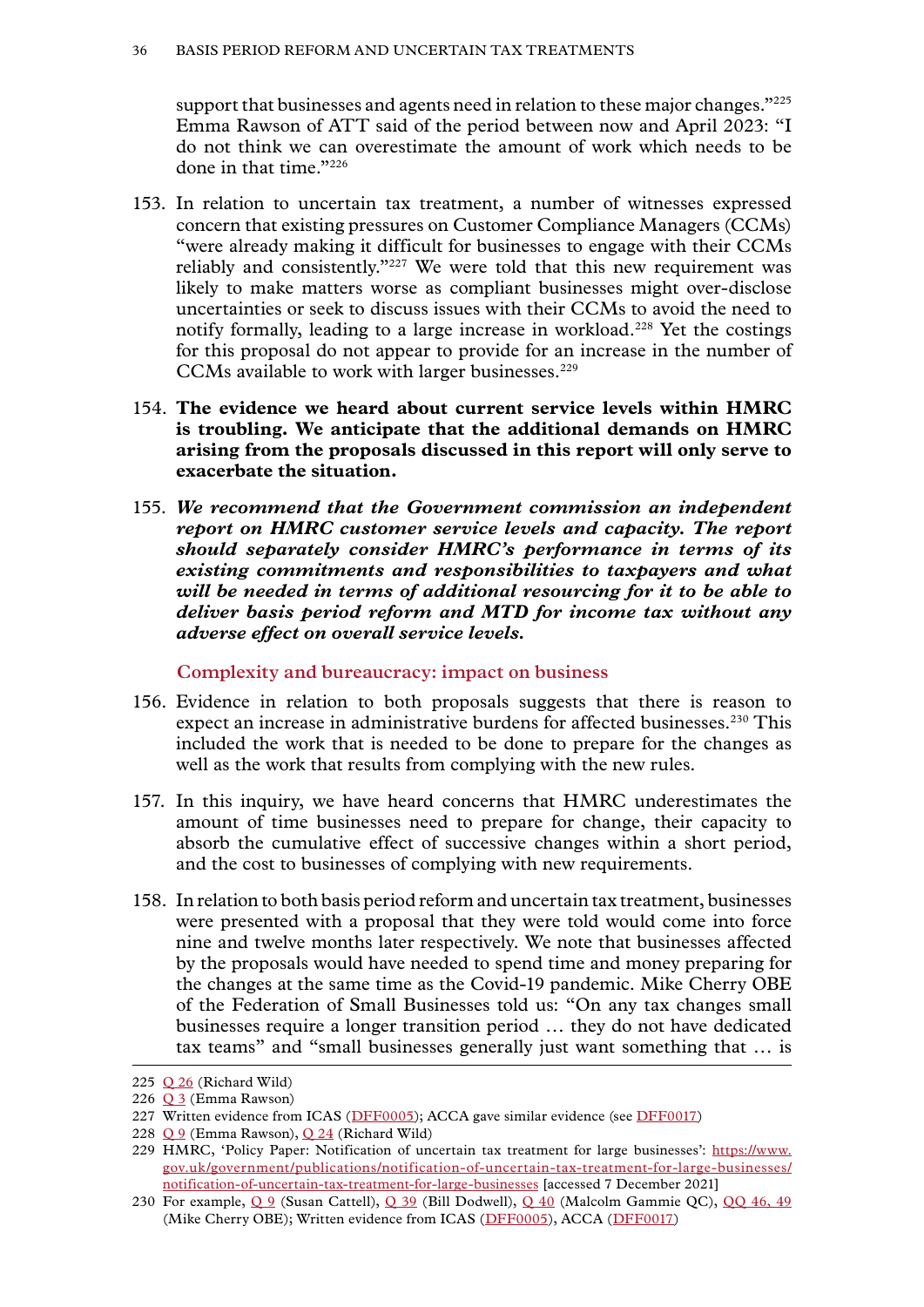easy to understand, that does not cost increased money or time, and with which they can make sure they comply first time."<sup>231</sup>

- 159. Even for larger businesses, with in-house tax support, a nine-month period to get ready for the changes is expected to be challenging. Despite the longer lead time now in place, the LSEW, for example, highlighted the complexity of tax compliance for international partnerships."232 Basis period reform will add further complexity.
- 160. In relation to uncertain tax treatment, many of our witnesses were unconvinced that a sufficient case had been made to introduce a notification requirement applicable to all large businesses.233 HMRC's assertion that there would be limited additional work needed by low-risk businesses that worked collaboratively with HMRC was disputed by our witnesses. Our witnesses therefore expressed concern about the costs that businesses would face dealing with this requirement and questioned whether HMRC's costings were realistic.234 We discussed similar concerns about HMRC's understanding of the costs to businesses of complying with new obligations in our 2021 report.<sup>235</sup>
- 161. **Significant changes to tax rules need a reasonable lead-in period so that businesses have the time they need to prepare. The scale of the impact of new proposals on businesses, especially small business, does not seem to be well understood by HMRC.**
- 162. **We consider that the Government should be more mindful of the need to factor in appropriate lead-in times in its policy proposals and that HMRC should provide a clear roadmap on "what has to be done" and "by when" to help businesses to prepare.**

<sup>231</sup> [QQ 46, 49](https://committees.parliament.uk/oralevidence/2872/html/) (Mike Cherry OBE)

<sup>232</sup> Written evidence from LSEW ([DFF0016](https://committees.parliament.uk/writtenevidence/40101/html/))

<sup>233</sup> [Q 9](https://committees.parliament.uk/oralevidence/2802/html/) (Susan Cattell), [Q 42](https://committees.parliament.uk/oralevidence/2871/html/) (Malcolm Gammie QC), [Q 39](https://committees.parliament.uk/oralevidence/2871/html/) (Bill Dodwell); written evidence from CBI ([DFF0012\)](https://committees.parliament.uk/writtenevidence/39956/html/), TLRC ([DFF0008\)](https://committees.parliament.uk/writtenevidence/39945/html/)

<sup>234</sup> [Q 42](https://committees.parliament.uk/oralevidence/2871/html/) (Malcolm Gammie QC)

<sup>235</sup> Economic Affairs Committee, *[Off-payroll working: treating people fairly](https://publications.parliament.uk/pa/ld5801/ldselect/ldeconaf/50/5002.htm)* (1st Report, Session 2019– 2020, HL Paper 50) [accessed 7 December 2021]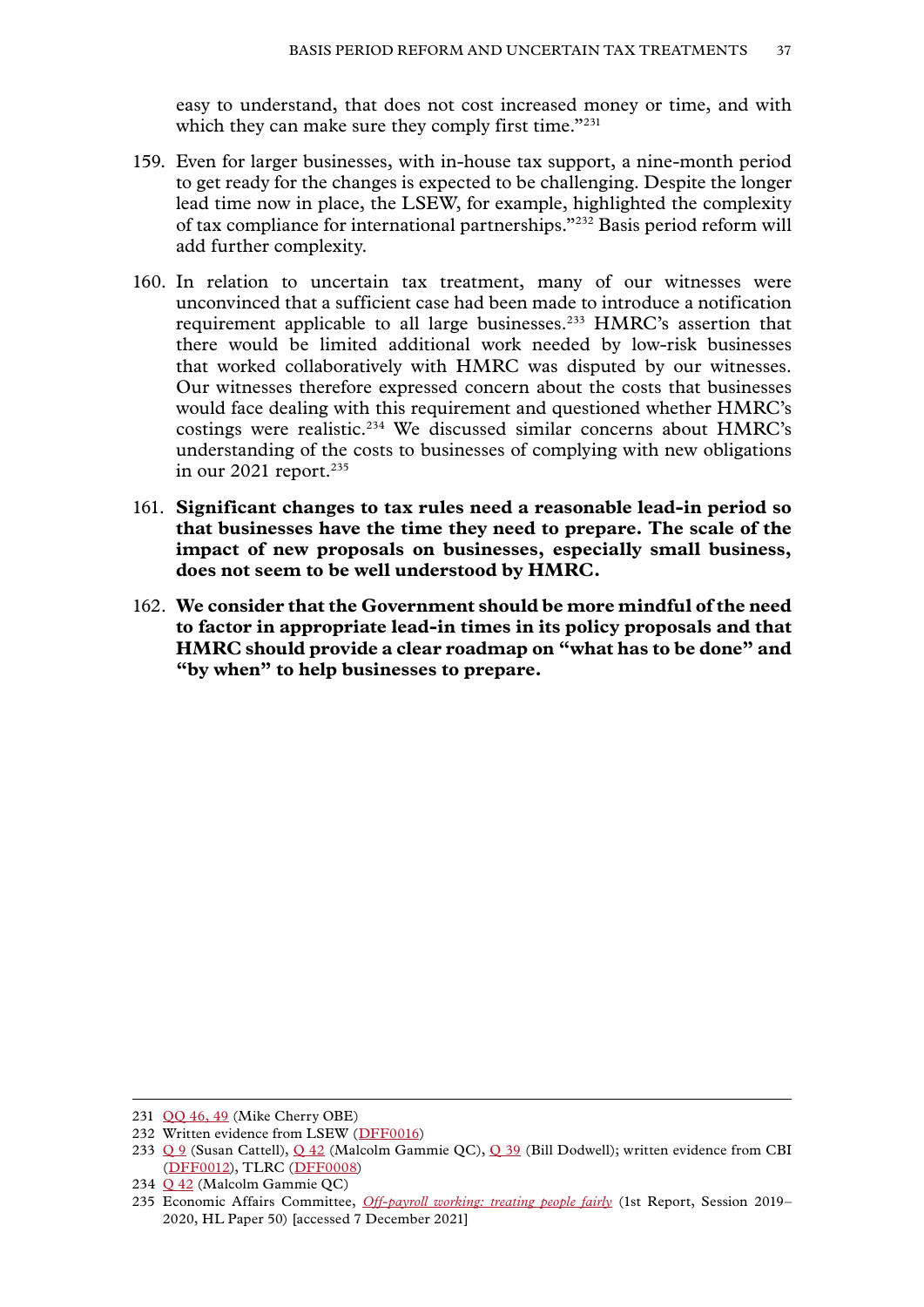#### **SUMMARY OF CONCLUSIONS AND RECOMMENDATIONS**

- <span id="page-39-0"></span>1. We consider that the consultation on basis period reform was flawed. In particular, it remains unclear why after four years since the original consultation the new and different basis period reform proposals were published in haste. (Paragraph 18)
- 2. We do not consider that a compelling case has been made for basis period reform, either as a simplification or as an essential prerequisite for introducing MTD for income tax. (Paragraph 25)
- 3. We consider that the difficulties that estimation and apportionment of profits pose for those businesses which cannot, or cannot sensibly, align their accounting periods with the tax year were not thought through adequately in the design of the basis period reform. We welcome the Government's recognition that further work needs to be done on how the adverse effects of basis period reform on these businesses might be mitigated. However, we are concerned that tackling this complexity may itself generate further complication to the tax system. (Paragraph 33)
- 4. *When this work is completed, but before final decisions are reached about the way forward, we recommend a reassessment of the additional compliance costs which businesses in this position will bear as a result of the reform.* (Paragraph 34)
- 5. *We recommend that by 5 April 2022 HMRC should commit publicly to providing details of overlap relief from their records for those businesses that need it and, where a specific record is not available, reconstruct the amount available from the information HMRC has.* (Paragraph 40)
- 6. *Our witnesses voiced a number of valid concerns about the additional tax liabilities some businesses could face on the transition to the new basis period rules, and made some suggestions about how these might be mitigated, which the Government should consider. (*Paragraph 45)
- 7. *While noting the resources that HMRC has assigned to the implementation of this policy, we recommend that the Government and HMRC review the resources required for basis period reform and Making Tax Digital for income tax, in order to maximise the chances of a smooth implementation. In particular, we recommend specific resources should be allocated to retrieving and providing information about overlap relief to relevant businesses.* (Paragraph 53)
- 8. *We recommend that HMRC contacts directly all taxpayers with accounting periods which are not aligned with the tax year to alert them to the change and its implications for them and to inform them of what support is available.* (Paragraph 55)
- 9. *HMRC should issue comprehensive guidance about basis period reform by 5 April 2022, including details of how unrepresented taxpayers can obtain support, and make a helpline number available. (*Paragraph 56)
- 10. We note the OBR's statement that, in the short term, basis period reform will raise revenue. Irrespective of the "fiscal illusion" that may exist in the long term, in the short term those businesses affected will pay extra tax. (Paragraph 62)
- 11. The impact of basis period reform on those businesses which are not able to align their accounting periods with the tax year, for sound commercial reasons, has not been sufficiently addressed. We are particularly concerned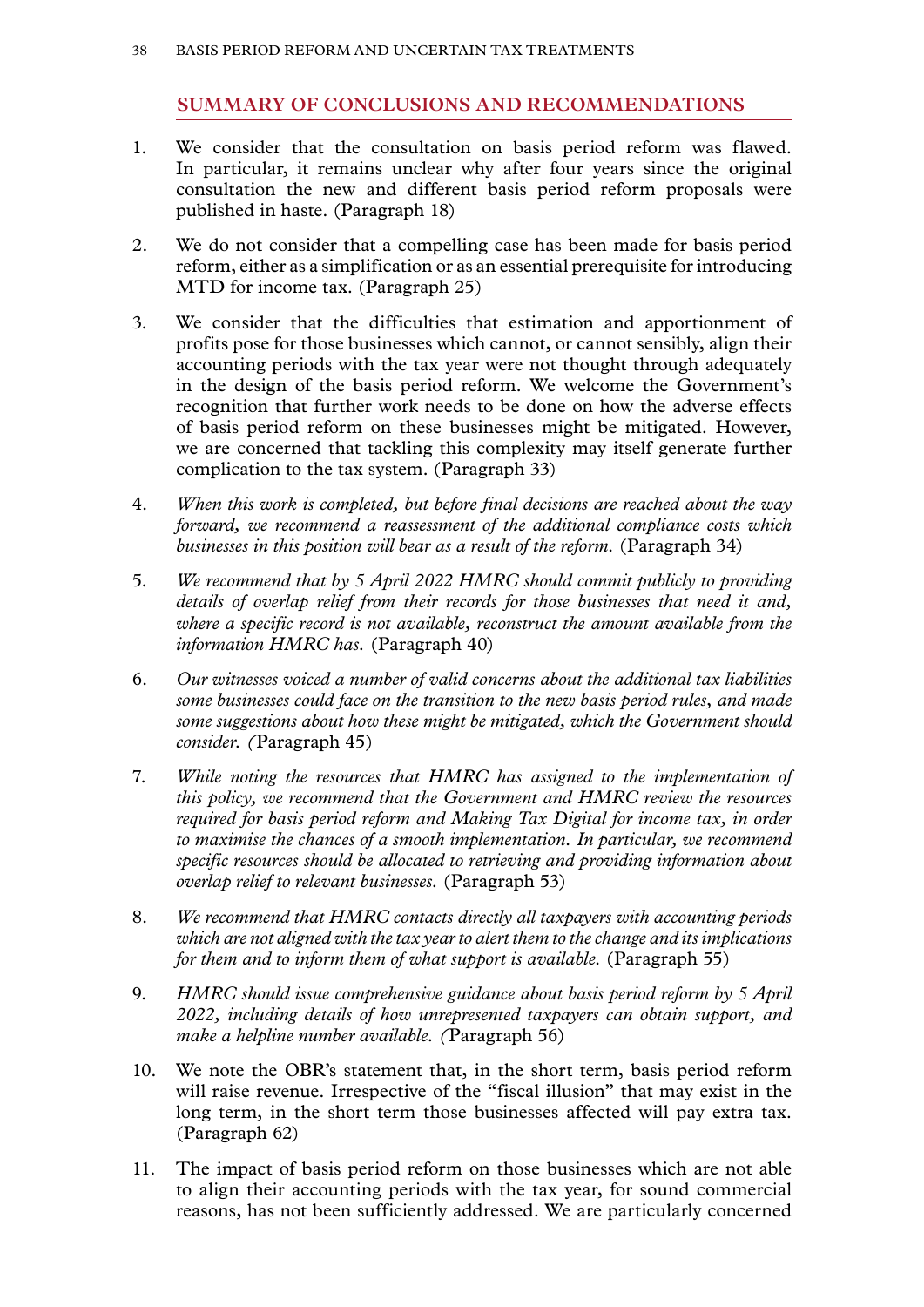about smaller businesses, especially those of a seasonal nature such as those in the agricultural sector and tourism. We have questioned the wisdom of introducing both basis period reform and MTD at a time when many businesses are recovering from the economic impact of Covid. (Paragraph 63)

- 12. In the course of our inquiry we encountered a formidable body of opinion from stakeholders that the basis period reforms should be dropped, or not go ahead in their present form. The strongly held views of key stakeholders should give the Government pause for thought. (Paragraph 64)
- 13. While we are not satisfied that the case has been made for basis period reform as a simplification, we do not recommend that the reform should be abandoned now. We note and welcome the Government's recognition that further work is needed on mitigating the effect of basis period reform on those businesses affected; in particular, specific action must be taken now to reflect the administrative burden they face. (Paragraph 65)
- 14. *We therefore recommend that, for those businesses which do not have a 31 March–5 April year end, Making Tax Digital should be deferred until at least 2025–26. This is also the earliest date at which partnerships—which are disproportionately represented in this group of businesses—are due to be brought into MTD. For the largest partnerships which are particularly adversely affected by basis period reform, no date for the implementation of MTD has yet been set.* (Paragraph 66)
- 15. While it is positive that HMRC engaged constructively with business on this measure over the last year, we are disappointed that the Government did not make better use of the opportunity afforded by the delay to this measure to bring greater clarity as to why the new requirement is needed. (Paragraph 80)
- 16. We remain of the view that a Stage 1 consultation should have been undertaken in relation to this measure. As a result of carrying out a second Stage 2 consultation, we consider that the Government continued to focus on one specific proposal, rather than giving proper consideration to alternative ways of addressing uncertainty within the tax system as a Stage 1 consultation would have required. (Paragraph 81)
- 17. Although we acknowledge that the measure has improved as a result of the further consultation, we are nonetheless concerned that so many of the criticisms and concerns we heard last year have been repeated in evidence to this inquiry. (Paragraph 82)
- 18. We agree with our witnesses that the case for requiring large businesses to notify HMRC of uncertain tax treatment has still not been made. (Paragraph 96)
- 19. Given what HMRC has told us about its strategy around large business compliance we are concerned that, rather than level the playing field in terms of compliance, this measure will have a disproportionate effect on those businesses that already strive to have a collaborative relationship with HMRC in which they discuss uncertain tax matters. (Paragraph 97)
- 20. We remain of the view that it is both unnecessary and counter-productive to make a requirement to notify uncertain treatment apply to all large businesses, regardless of their risk status. We are disappointed that, notwithstanding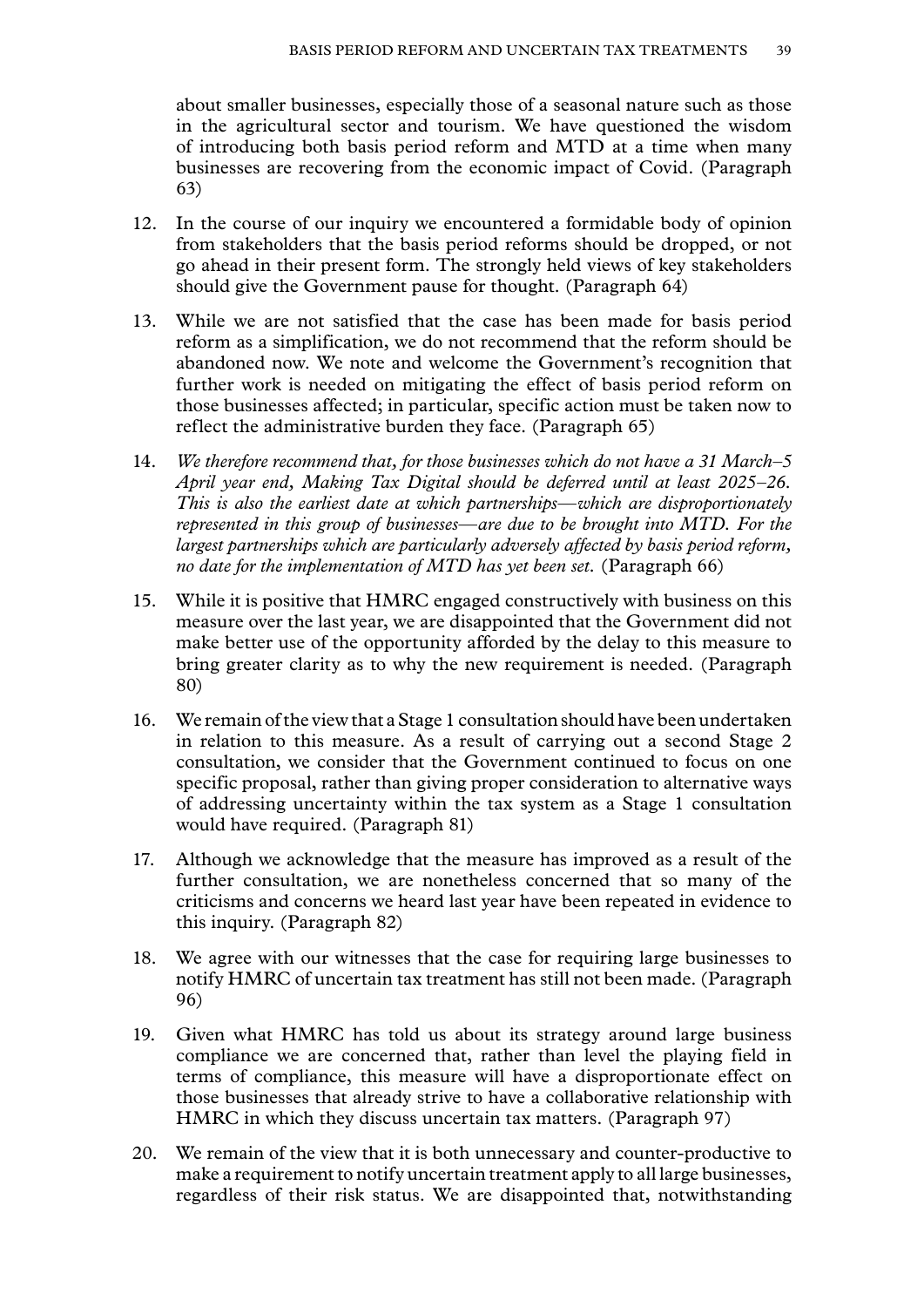further consultation, the measure remains neither appropriately targeted nor proportionate. (Paragraph 98)

- 21. For low-risk businesses, we are unconvinced that providing a clearer framework around what HMRC considers a tax uncertainty supports the imposition of a new statutory obligation and the related risks and costs that brings. In our view, further clarity for businesses as to what HMRC wants to be told would be better provided through a non-legislative solution. (Paragraph 99)
- 22. That said, given the Government is determined to press ahead with this measure, the rest of this report covers how we think the measure itself might be improved, and its implementation made as smooth as possible. (Paragraph 100)
- 23. We acknowledge that HMRC has sought, through consultation, to make the test for uncertainty more objective. However, we remain concerned that the application of the proposed second trigger still imposes a significant burden on businesses in practice. There needs to be greater clarity for businesses seeking to identify a "known view". Any list of sources should be exhaustive, and preferably fixed in legislation. (Paragraph 115)
- 24. The operation of the second trigger is dependent on HMRC's published guidance being clear, unambiguous and up- to- date. The Government must ensure that sufficient resources are made available to HMRC to ensure that its published guidance is updated on an ongoing basis. (Paragraph 116)
- 25. HMRC guidance is no substitute for law. We are concerned as to the extent to which HMRC appears to be relying in its own guidance to solve issues of uncertainty created by the legislation for the new notification requirement. This adds further uncertainty and complexity to a tax system that is already complex. (Paragraph 117)
- 26. We agree with our witnesses that the proposed third trigger was too subjective. We welcome the Government's decision not to proceed with it at this stage. (Paragraph 118)
- 27. *We recommend that, before legislating for this third trigger, an evidence-based evaluation of the measure in its current form be carried out to identify whether it does indeed deliver the benefits that HMRC tells us it is expecting. We also recommend that, if such an evaluation shows that the requirement is not delivering the benefits that HMRC expects, then the notification requirement in its entirety should be repealed.* (Paragraph 119)
- 28. We are concerned about the extent of the disconnect between HMRC's view as to compliance burden for businesses under this new requirement and what our witnesses told us. Whilst we did not receive evidence on the specific amount of additional costs that businesses will incur, we consider that there is a material risk that HMRC has underestimated what businesses will have to do and that the Government's cost estimates understate the true cost to business of this measure. (Paragraph 127)
- 29. Even if HMRC's cost estimate is accurate, it puts the costs of ongoing compliance for large business at around 10 per cent of projected yield. In our view, this is disproportionate. (Paragraph 128)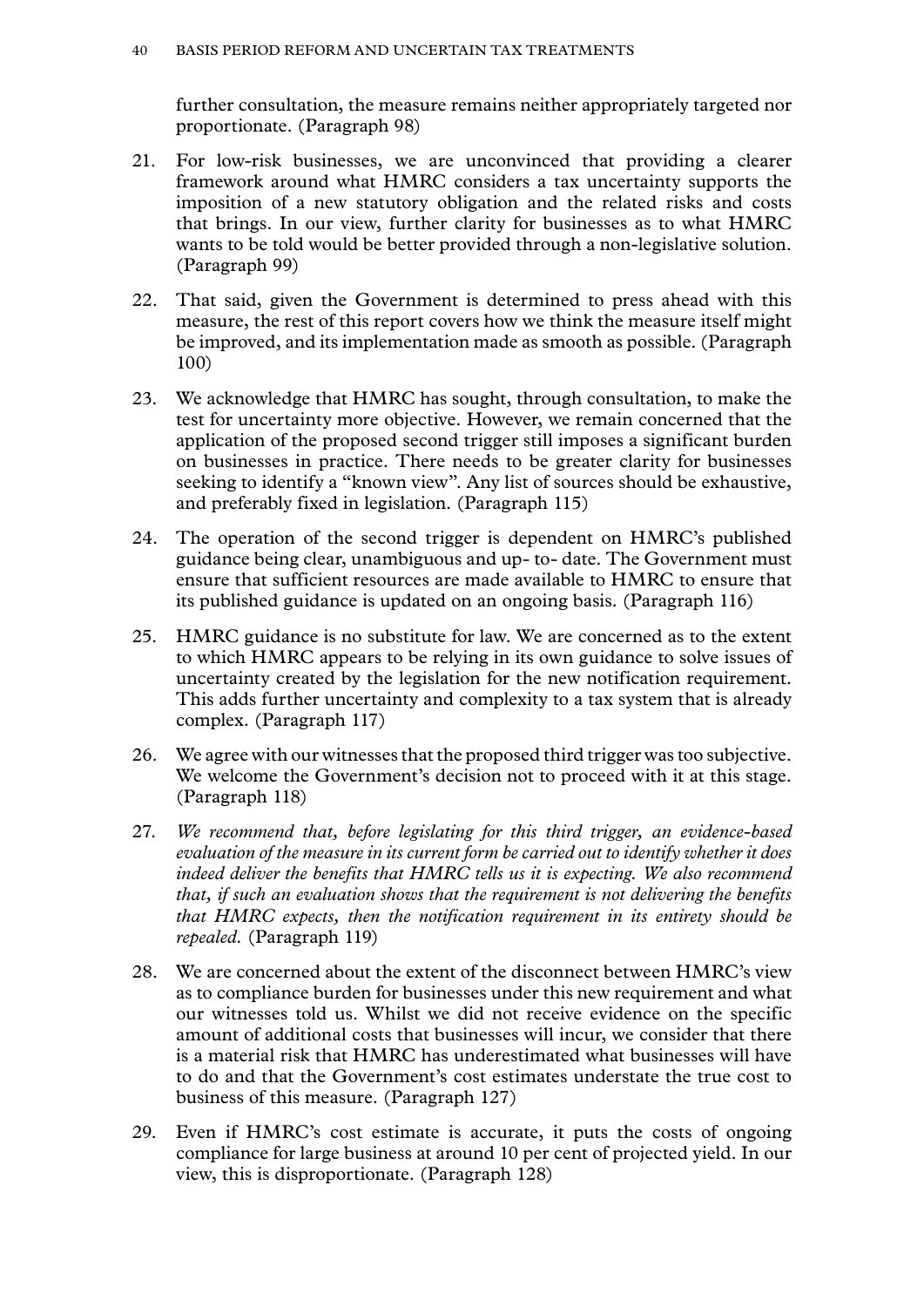- 30. Whilst we acknowledge that the Covid-19 pandemic created challenges for HMRC, we are concerned to hear that large businesses still find it difficult to get a sufficient level of engagement with their customer compliance managers. We consider that the number of CCMs needs to be expanded irrespective of the introduction of the new uncertain tax treatment notification requirement. (Paragraph 135)
- 31. We are concerned that HMRC has underestimated the number of notifications it is likely to receive. To ensure that notifications can be kept at a manageable level, it is critical that businesses have the opportunity to discuss uncertainties with HMRC in real time. (Paragraph 136)
- 32. All businesses affected by this measure must be supported appropriately by HMRC. We have concluded previously that, should this proposal go ahead, the Government should commit to ensuring that every business affected had a customer compliance manager. Our view has not changed. Requiring a business to make an online request for a discussion with an HMRC officer falls short of the support required. (Paragraph 137)
- 33. It is disappointing that a measure that we are told is intended to assist HMRC resolve uncertainty in the tax system is itself uncertain. If this measure is introduced, we consider that it is incumbent on HMRC to ensure that the issues identified by our witnesses are properly addressed in final guidance. (Paragraph 140)
- 34. The publication of final guidance on the new requirement must be prioritised so that it is available to businesses well in advance of 1 April 2022 to help them prepare for this new obligation. It is vital that this guidance is clear and unambiguous. (Paragraph 141)
- 35. We heard much criticism of the way HMRC has handled these two major changes. We acknowledge that few changes to taxation are ever welcome, and that the Covid-19 pandemic has created new challenges for HMRC. But we are struck that, in both cases, the Government has had to extend the original timetables for implementation. This is due, in part, to the Government not following the recommended process for consultation. Consequently, proposals are made which the Government has had to revise, often more than once, which causes unnecessary uncertainty and confusion. This "start—stop" approach to policy risks alienating the people who will be impacted by the changes; and diminishing the reputation of, and trust in, HMRC. (Paragraph 148)
- 36. We believe that some of the problems and challenges with the measures discussed in this report could have been foreseen at an earlier stage if the Government had followed the consultation processes set out in its own tax policy framework in full. In particular, the omission of Stage 1 risks a consultation process founded on the premise that the best solution to a problem has already been found. (Paragraph 149)
- 37. *We recommend that in future all consultations involving a significant reform of the tax system should begin at Stage 1 and invite the Government to make a renewed commitment to that effect.* (Paragraph 150)
- 38. The evidence we heard about current service levels within HMRC is troubling. We anticipate that the additional demands on HMRC arising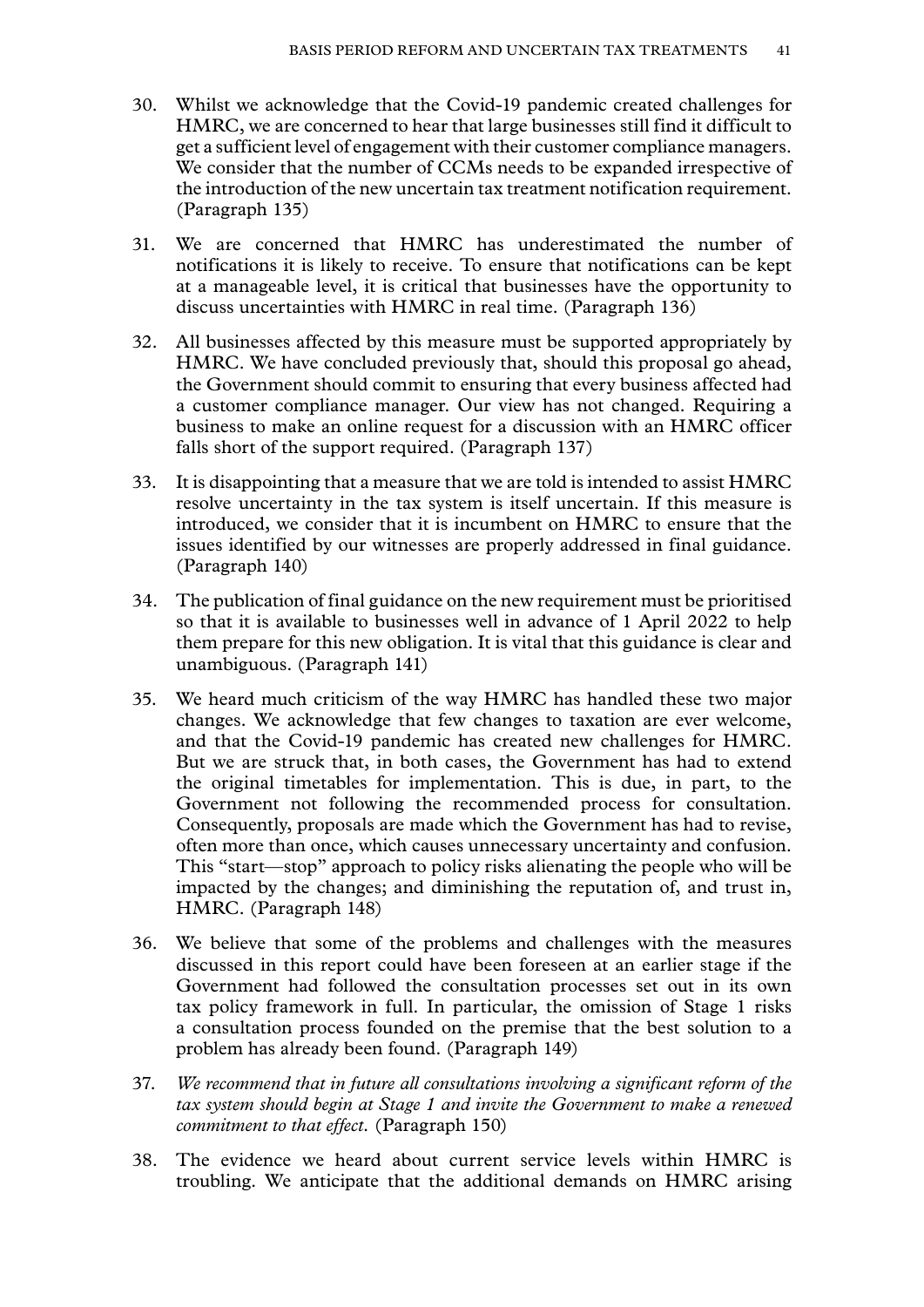from the proposals discussed in this report will only serve to exacerbate the situation. (Paragraph 153)

- 39. *We recommend that the Government commission an independent report on HMRC customer service levels and capacity. The report should separately consider HMRC's performance in terms of its existing commitments and responsibilities to taxpayers and what will be needed in terms of additional resourcing for it to be able to deliver basis period reform and MTD for income tax without any adverse effect on overall service levels.* (Paragraph 155)
- 40. Significant changes to tax rules need a reasonable lead-in period so that businesses have the time they need to prepare. The scale of the impact of new proposals on businesses, especially small business, does not seem to be well understood by HMRC. (Paragraph 161)
- 41. We consider that the Government should be more mindful of the need to factor in appropriate lead-in times in its policy proposals and that HMRC should provide a clear roadmap on "what has to be done" and "by when" to help businesses to prepare. (Paragraph 162)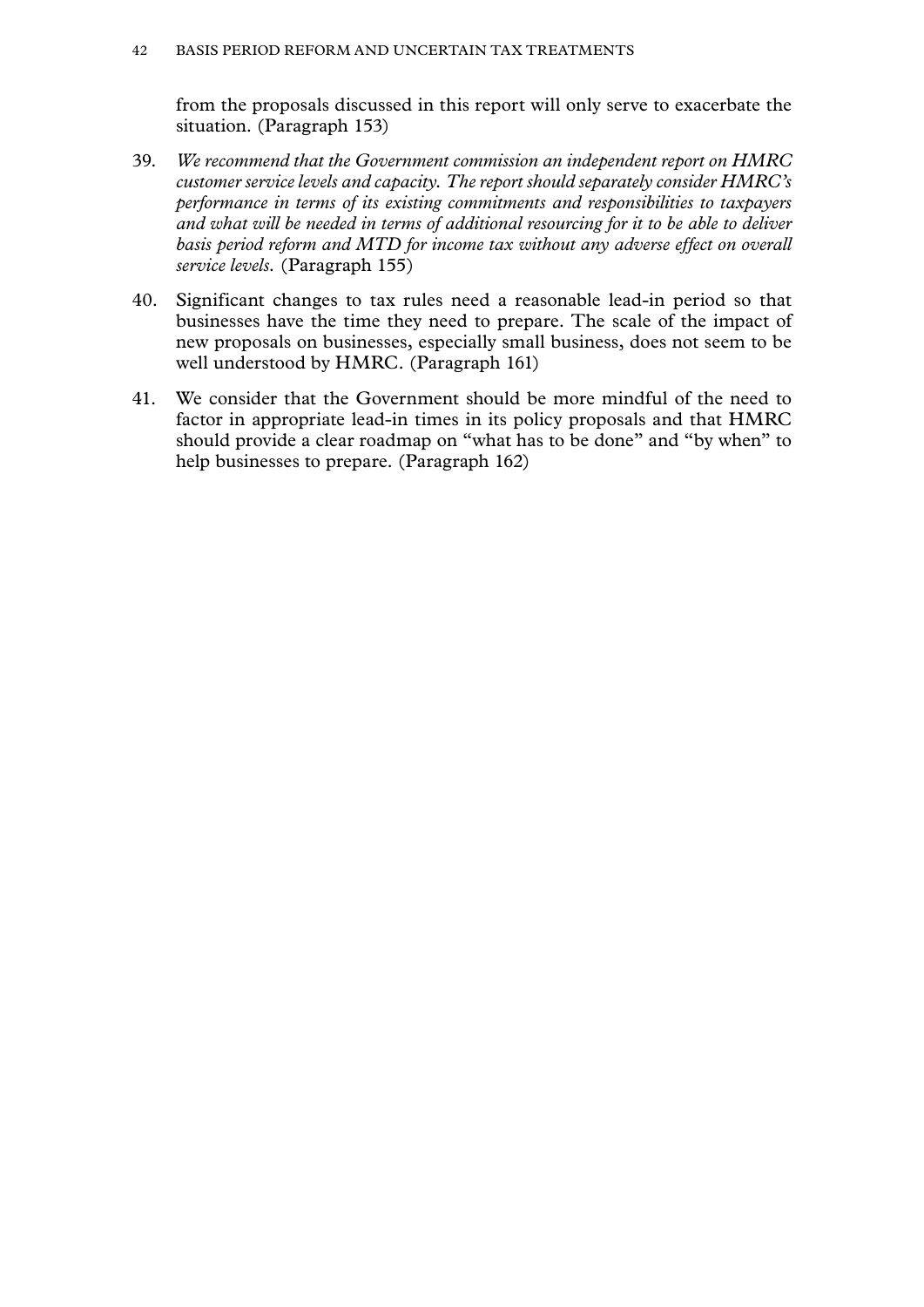# <span id="page-44-0"></span>**Appendix 1: LIST OF MEMBERS AND DECLARATIONS OF INTERESTS**

#### **Members of the Finance Bill Sub-Committee**

Lord Butler of Brockwell Lord Bridges of Headley (Chair) Viscount Chandos Baroness Harding of Winscombe Baroness Kramer Lord Monks Lord Haskel Baroness Noakes

#### **Declarations of interests**

Lord Butler of Brockwell *Adviser to TT International Investment Management LLP* Lord Bridges of Headley (Chair) *Adviser to and shareholder in Banco Santander, Madrid, Spain Editorial Consultant, London Evening Standard* Viscount Chandos *No relevant interests* Baroness Harding of Winscombe *Occasional speaking engagements via Chartwell Speakers and Literary Agency* Baroness Kramer *No relevant interests* Lord Monks *No relevant interests* Lord Haskel *No relevant interests* Baroness Noakes *No relevant interests* **Members of the Economic Affairs Committee** Lord Bridges of Headley *Adviser to and shareholder in Banco Santander, Madrid, Spain Editorial Consultant, London Evening Standard* Viscount Chandos *No relevant interests* Rt Hon. Lord Forsyth of Drumlean (Chair) *No relevant interests* Lord Fox *No relevant interests* Baroness Harding of Winscombe *Occasional speaking engagements via Chartwell Speakers and Literary Agency* Lord Haskel *No relevant interests* Lord King of Lothbury *Self-employed writer, lecturer and consultant* Baroness Kingsmill *No relevant interests*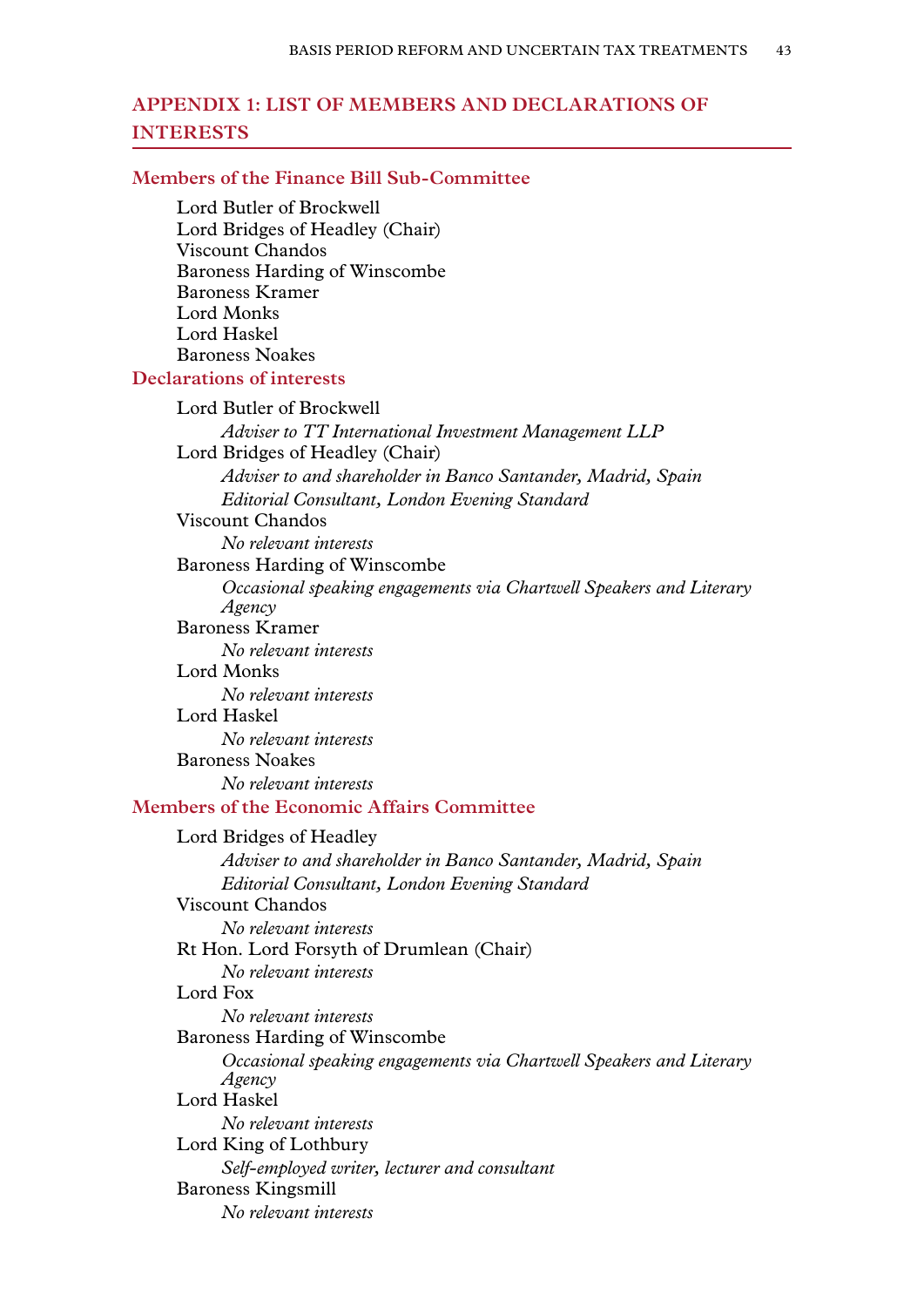Rt Hon. Baroness Kramer *No relevant interests* Lord Livingston of Parkhead *No relevant interests* Lord Monks *No relevant interests* Lord Skidelsky *No relevant interests* Lord Stern of Brentford *Climate Advisor to NatWest Group and to Citigroup*

A full list of members' interests can be found in the Register of Lords' Interests: <https://members.parliament.uk/members/lords/interests/register-of-lords-interests>

# **Specialist advisers**

Sarah Squires *Member of the Tax Law Committee of the Law Society of England and Wales Consultant on tax issues to the British Property Federation* Robina Dyall *No relevant interests*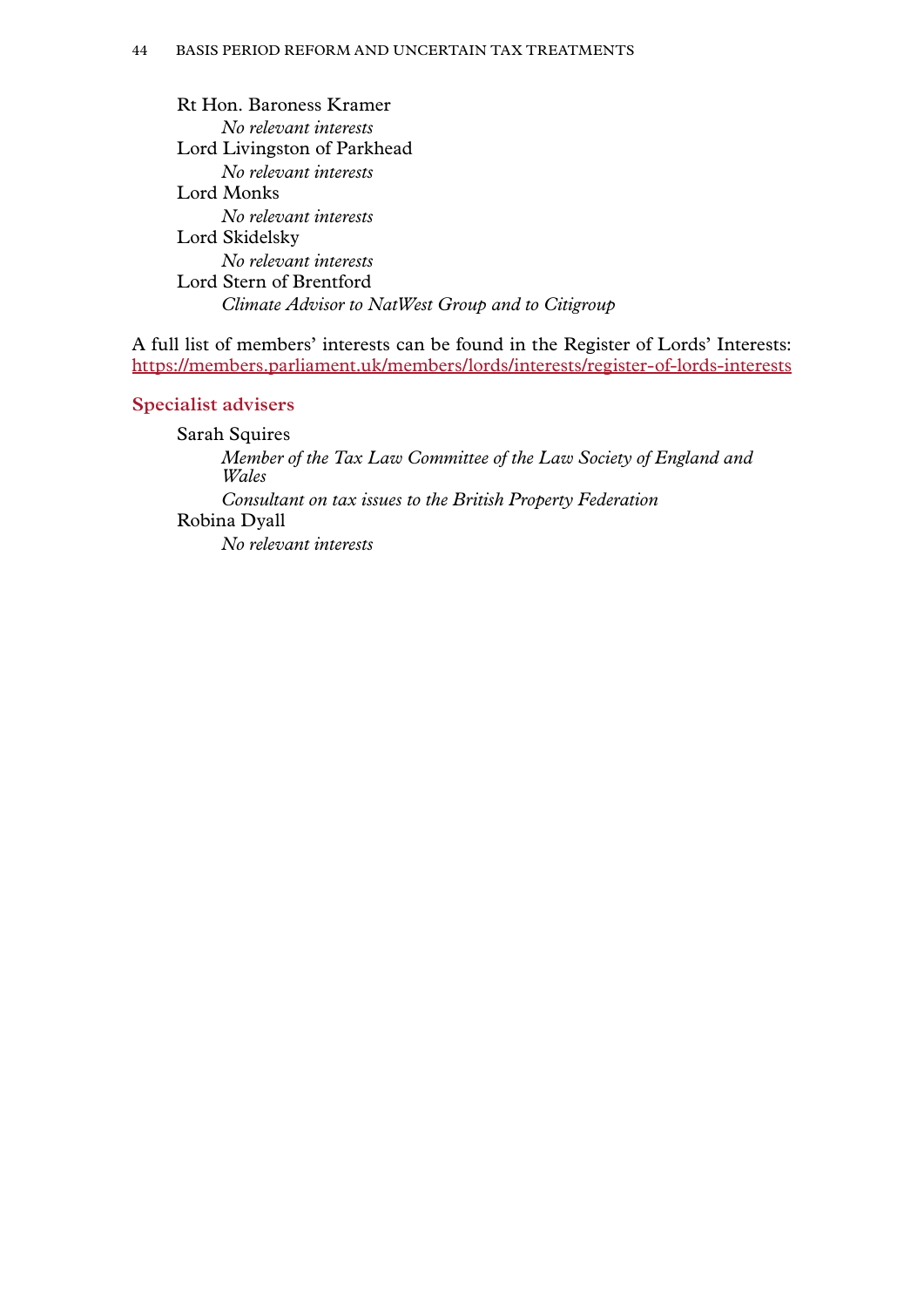# <span id="page-46-0"></span>**Appendix 2: LIST OF WITNESSES**

Evidence is published online at: [https://committees.parliament.uk/committee/230/](https://committees.parliament.uk/committee/230/finance-bill-subcommittee/publications/) [finance-bill-subcommittee/publications/](https://committees.parliament.uk/committee/230/finance-bill-subcommittee/publications/) and available for inspection at the Parliamentary Archives (020 7219 3074)

Evidence received by the Sub-Committee is listed below in chronological order of oral evidence session and in alphabetical order. Those marked with \*\* gave both oral and written evidence. Those marked with \* gave oral evidence and did not submit any written evidence. All other witnesses submitted written evidence only.

#### **Oral evidence in chronological order**

| ★★           | Susan Cattell, Head of Tax Technical Policy, Institute<br>of Chartered Accountants of Scotland (ICAS)      | $QQ$ <sub>1-12</sub> |
|--------------|------------------------------------------------------------------------------------------------------------|----------------------|
| ★★           | Richard Jones, Business Tax Manager, Institute<br>of Chartered Accountants in England and Wales<br>(ICAEW) | $QQ$ $1-12$          |
| $\star\star$ | Jason Piper, Head of Tax and Business Law,<br>Association of Chartered Certified Accountants<br>(ACCA)     | $QQ$ <sub>1-12</sub> |
| ★★           | Emma Rawson, Technical Officer, Association of<br>Taxation Technicians (ATT)                               | $QQ$ $1-12$          |
| ★★           | Sharron West, Technical Officer, Low Incomes Tax<br>Reform Group (LITRG)                                   | QQ 13-28             |
| ★★           | Richard Wild, Head of Tax Technical, Chartered<br>Institute of Taxation (CIOT)                             | QQ 13-28             |
| *            | Bill Dodwell, Tax Director, Office of Tax<br>Simplification                                                | QQ 29-44             |
| ★★           | Malcolm Gammie QC, Member, Tax Law Review<br>Committee                                                     | QQ 29-44             |
| $^\star$     | Rebecca Benneyworth, Member, Administrative<br>Burdens Advisory Board (ABAB)                               | QQ 45-57             |
| $^\star$     | Andrew Chamberlain, Director of Policy, Association<br>of Independent Professionals and the Self-Employed  | QQ 45-57             |
| $^\star$     | Mike Cherry OBE, National Chair, Federation of<br><b>Small Businesses</b>                                  | QQ 45-57             |
| *            | Thomas Brown, Senior Policy Adviser, HMRC                                                                  | $QQ$ 58-81           |
| $^\star$     | Bridget Micklem, Deputy Director, Business Profits,<br><b>HMRC</b>                                         | QQ 58-81             |
| $^\star$     | Helen Page, Deputy Director, Tax Administration Law<br>and Policy, HMRC                                    | QQ 58-81             |
| *            | Christopher Thomas, Deputy Director, Large<br>Business, HMRC                                               | QQ 58-81             |
|              |                                                                                                            |                      |

# **Alphabetical list of witnesses**

Baker McKenzie [DFF0007](https://committees.parliament.uk/writtenevidence/39938/html/)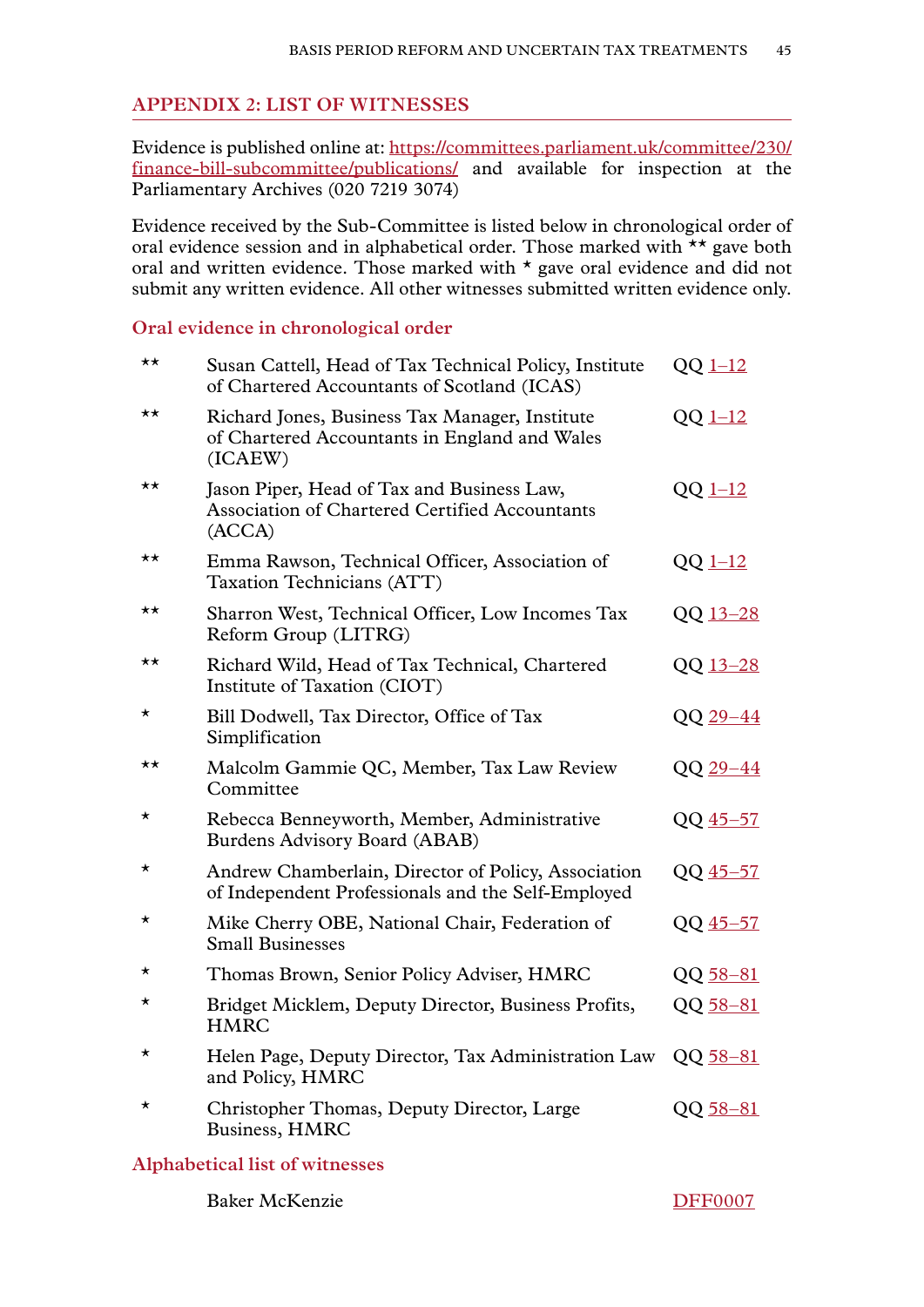| *       | Rebecca Benneyworth, Member, Administrative<br>Burdens Advisory Board (ABAB) (QQ 45-57)                                     |                |
|---------|-----------------------------------------------------------------------------------------------------------------------------|----------------|
|         | <b>Building Societies Association</b>                                                                                       | <b>DFF0002</b> |
| ★★      | Thomas Brown, Senior Policy Advisor, HMRC (QQ<br>$58 - 81$                                                                  | <b>DFF0020</b> |
| ★★      | Susan Cattell, Head of Tax Technical Policy, Institute<br>of Chartered Accountants of Scotland (ICAS) (QQ<br>$1 - 12$       | <b>DFF0005</b> |
| $\star$ | Andrew Chamberlain, Director of Policy, Association<br>of Independent Professionals and the Self-Employed<br>$(QQ 45 - 57)$ |                |
|         | Chartered Accountants Ireland                                                                                               | <b>DFF0006</b> |
| *       | Mike Cherry OBE, National Chair, Federation of<br>Small Businesses (QQ 45-57)                                               |                |
|         | Confederation of British Industry                                                                                           | <b>DFF0012</b> |
| *       | Bill Dodwell, Tax Director, Office of Tax<br>Simplification (QQ 29-44)                                                      |                |
| ★★      | Malcolm Gammie QC, Member, Tax Law Review<br>Committee (QQ 29-44)                                                           | <b>DFF0008</b> |
|         | <b>Grant Thornton UK LLP</b>                                                                                                | <b>DFF0009</b> |
| ★★      | Richard Jones, Business Tax Manager, Institute<br>of Chartered Accountants in England and Wales<br>$(ICAEW) (QQ 1-12)$      | <b>DFF0003</b> |
|         | Law Society of England and Wales                                                                                            | <b>DFF0016</b> |
|         | Law Society of Scotland                                                                                                     | <b>DFF0013</b> |
|         | London Society of Chartered Accountants                                                                                     | <b>DFF0015</b> |
| ★★      | Bridget Micklem, Deputy Director, Business Profits,<br><b>HMRC (QQ 58-81)</b>                                               | <b>DFF0020</b> |
| ★★      | Helen Page, Deputy Director, Tax Administration Law<br>and Policy, HMRC (QQ 58-81)                                          | <b>DFF0020</b> |
|         | Kim Parry                                                                                                                   | <b>DFF0001</b> |
| ★★      | Jason Piper, Head of Tax and Business Law,<br>Association of Chartered Certified Accountants<br>$(ACCA) (QQ 1-12)$          | <b>DFF0017</b> |
|         | <b>National Farmers Union</b>                                                                                               | <b>DFF0014</b> |
| ★★      | Emma Rawson, Technical Officer, Association of<br>Taxation Technicians (ATT) (QQ 1-12)                                      | <b>DFF0004</b> |
|         | Sage Group                                                                                                                  | <b>DFF0018</b> |
| ★★      | Christopher Thomas, Deputy Director, Large<br>Business, HMRC (QQ 58-81)                                                     | <b>DFF0020</b> |
| ★★      | Sharron West, Technical Officer, Low Incomes Tax<br>Reform Group (LITRG) (QQ 13-28)                                         | <b>DFF0010</b> |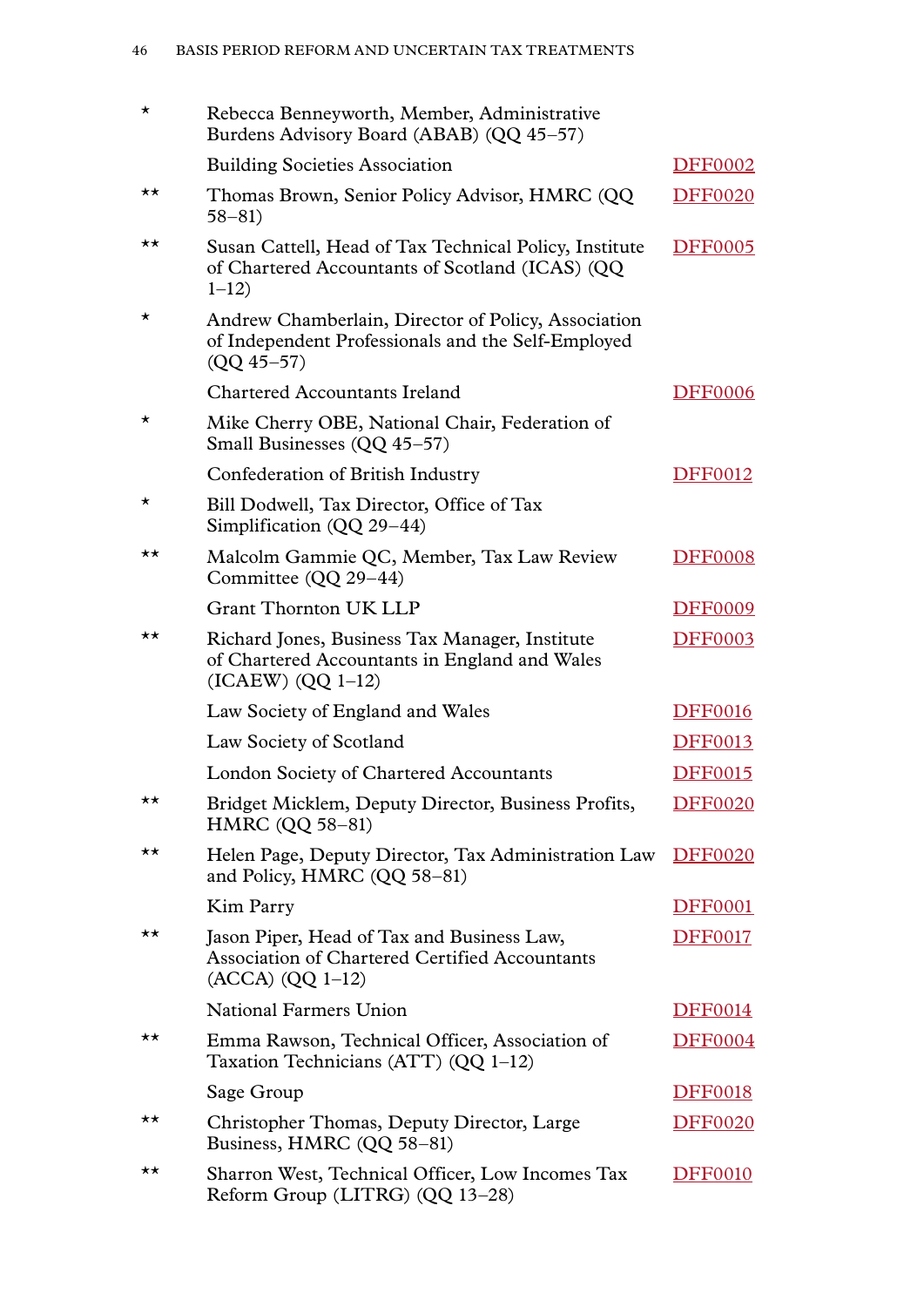| $\star\star$ | Richard Wild, Head of Tax Technical, Chartered | <b>DFF0011</b> |
|--------------|------------------------------------------------|----------------|
|              | Institute of Taxation (CIOT) (QQ 13-28)        | <b>DFF0019</b> |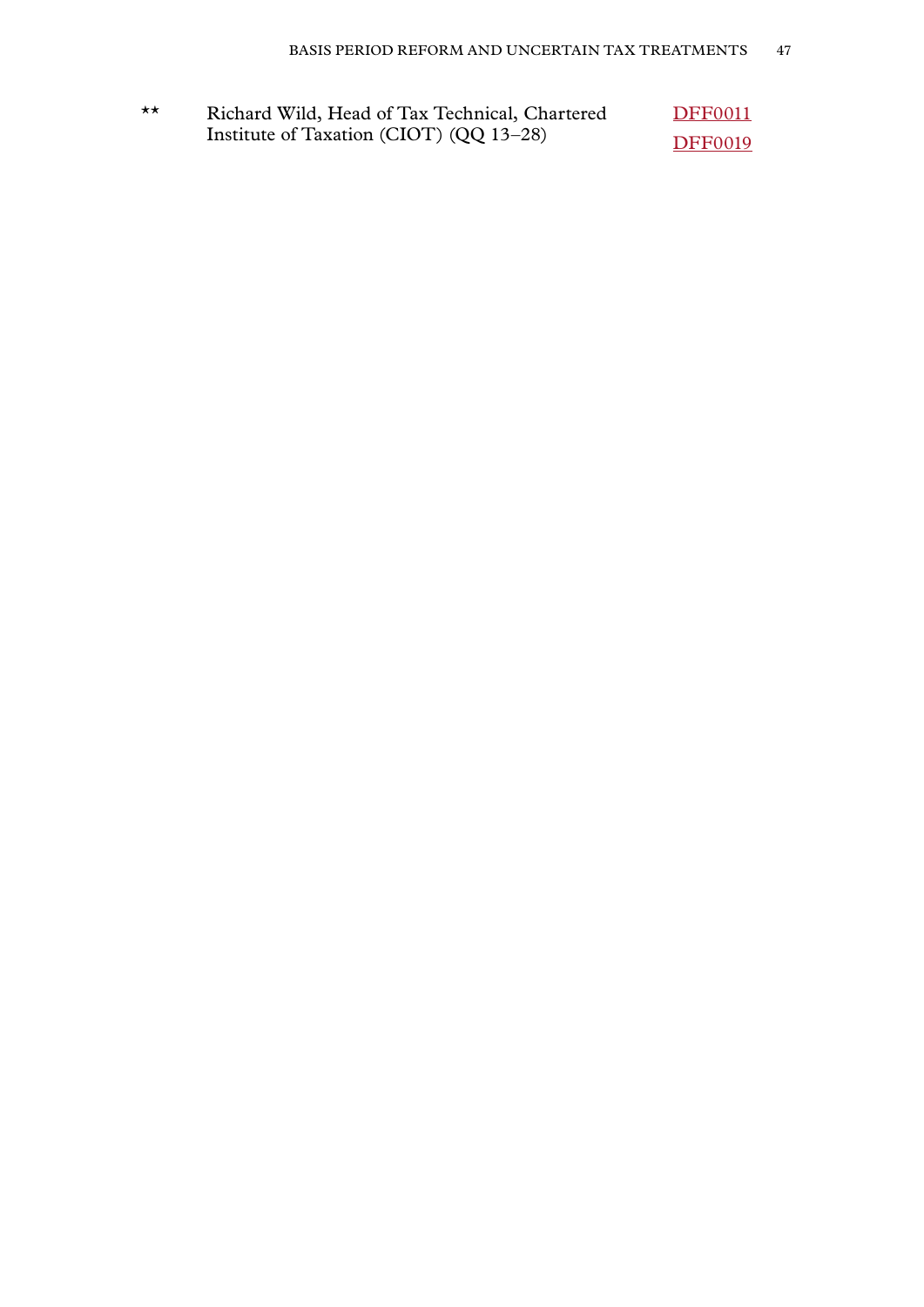# <span id="page-49-0"></span>**Appendix 3: CALL FOR EVIDENCE**

The Finance Bill Sub-Committee, chaired by Lord Bridges of Headley, is appointed annually by the Economic Affairs Committee to consider the draft Finance Bill. The Sub-Committee focuses on issues of tax administration, clarification and simplification rather than on rates or incidence of tax.

Draft Finance Bill clauses were published on 20 July 2021. The Sub-Committee's inquiry will focus on two areas of the draft legislation:

- proposals for income tax basis period reform
- notification by large businesses of uncertain tax treatment.

Details of the proposals are at the links above.

The Sub-Committee invites interested individuals and organisations to submit written evidence to this inquiry. It would be particularly interested to hear from small businesses directly affected by basis period reform and their agents.

#### **Written submissions are requested by Wednesday 13 October 2021**

After it has concluded its inquiry the Sub-Committee will make recommendations in a report to the House of Lords.

#### **Areas of interest**

The Sub-Committee welcomes views on any of the following questions relating to the two areas of focus.

The Sub-Committee is interested to know about the experiences of individuals and organisations, as well as more general responses. There is no obligation to answer every question and the Sub-Committee recognises that respondents will not necessary be interested in all the areas of focus.

#### **Income tax basis period reform**

- (1) How far does the reform represent a useful simplification?
- (2) To what extent would the reform deliver a fairer result than the current rules?
- (3) Would either of the alternative options mentioned in the consultation document be a better solution? If so, why?
- (4) Are the transitional provisions sufficiently robust? If not, how do they need to change?
- (5) How onerous is apportionment of profits between tax years likely to be for businesses which do not have an accounting period aligned with the financial/tax year?
- (6) How manageable is the timetable, especially vis-à-vis the introduction of Making Tax Digital for income tax?
- (7) What is Her Majesty's Revenue and Customs doing to support businesses in making the change?
- (8) How important is reform of the basis period rules in the context of the Government's 10-year strategy for the tax administration framework?